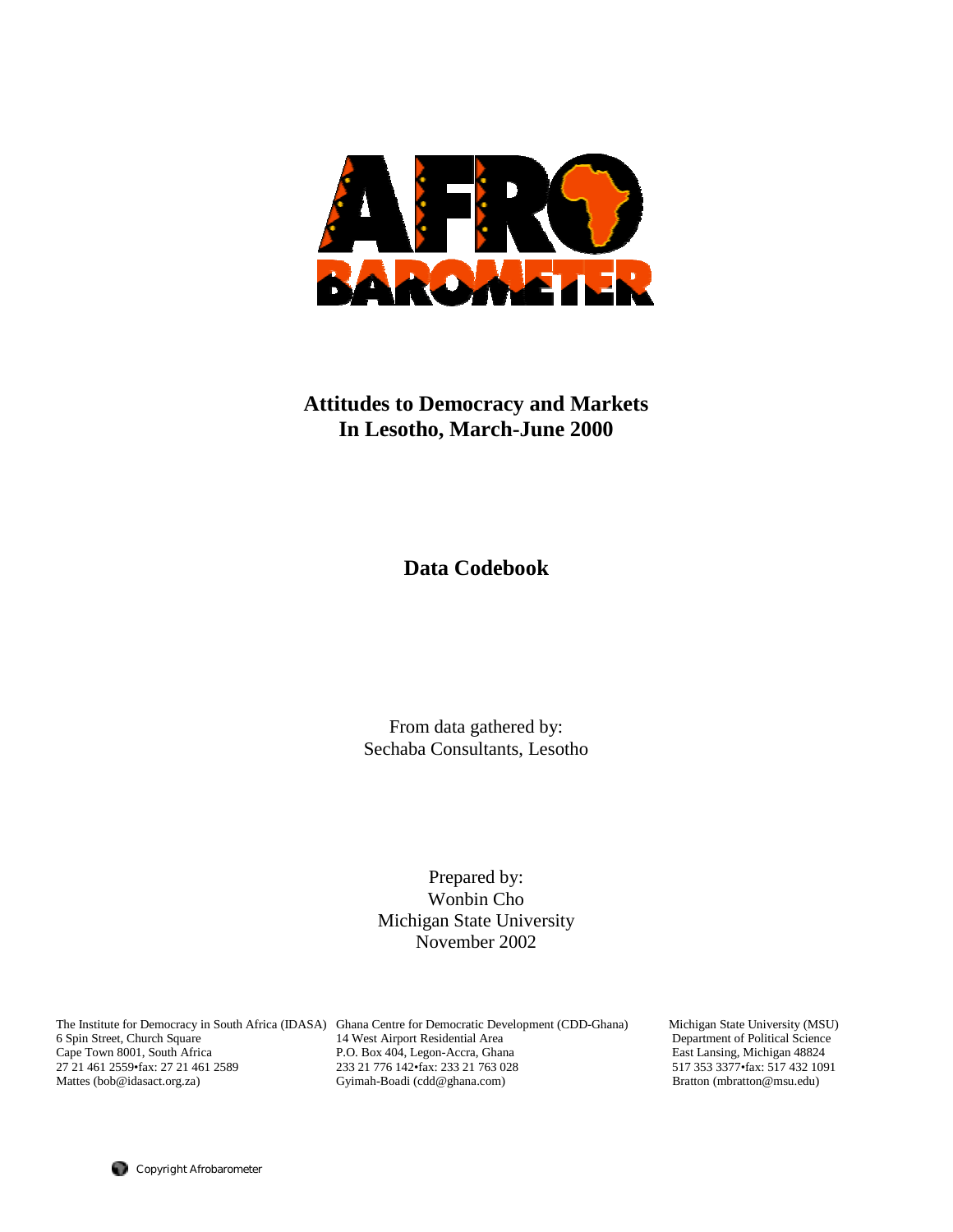Question Number: v12 Question: Date Variable Label: Date Values: Year-Month-date, 99 Value Labels: 99=Missing data Source: Notes: Question Number: 1 Question: At the moment, are you dissatisfied, neither dissatisfied nor satisfied, or satisfied with economic conditions in Lesotho? Variable Label: Satisfaction with economic conditions Values: 1-6, 98-99 Value Labels: 1=Very Dissatisfied, 2=Dissatisfied, 3=Neither Dissatisfied nor Satisfied, 4=Satisfied, 5=Very Satisfied, 6=Don't Know, 98=Refused, 99=Missing Source: NDB, Zamiba96 Notes: Enumerator probed for strength of opinion. Question Number: 2 Question: How do economic conditions in Lesotho compare to one year ago? Are they: Variable Label: Evaluations of Economic Conditions Values: 1-6, 98-99 Value Labels: 1=Much Worse, 2=Worse, 3=About the Same, 4=Better, 5=Much Better, 6=Don't Know, 98=Refused, 99=Missing Source: SAB Note: Question Number: 3 Question: What about in twelve months time? Do you expect economic conditions in Lesotho to be worse, the same, or better than they are now? Variable Label: Economic Expectations Values: 1-6, 98-99 Value Labels: 1=Much Worse, 2=Worse, 3=About the Same, 4=Better, 5=Much Better, 6=Don't Know, 98=Refused, 99=Missing Source: NDB, Zambia96 Note: Enumerator probed for strength of opinion. Question Number: 4 Question: Now let us speak about your personal economic conditions. Would you say they are worse, the same, or better than other Basotho? Variable Label: Personal economic conditions compared to others. Values: 1-6, 98-99 Value Labels: 1=Much Worse, 2=Worse, 3=About the Same, 4=Better, 5=Much Better, 6=Don't Know, 98=Refused, 99=Missing Source: NDB, Zambia96

Note: Enumerator probed for strength of opinion.

Note: There was no question 5 on the questionnaire.

Question Number: 6A-D Question: What about you? Describe how you currently obtain the food you and your family eat each month? Is there anything else? Variable Label: How do you currently obtain food? Values: 1-89, 95-99 Value Labels: 1=Pay for it, 2=Work for it, 3=Doing piece work, 4=Vending, 5=Crocheting, 6=Dressmaking, 7=Buy and sell chicken, 8=Own crops/livestock, 9=Grow maize, 10=Farming, 11=Rear chickens, 12=Neighbors assist,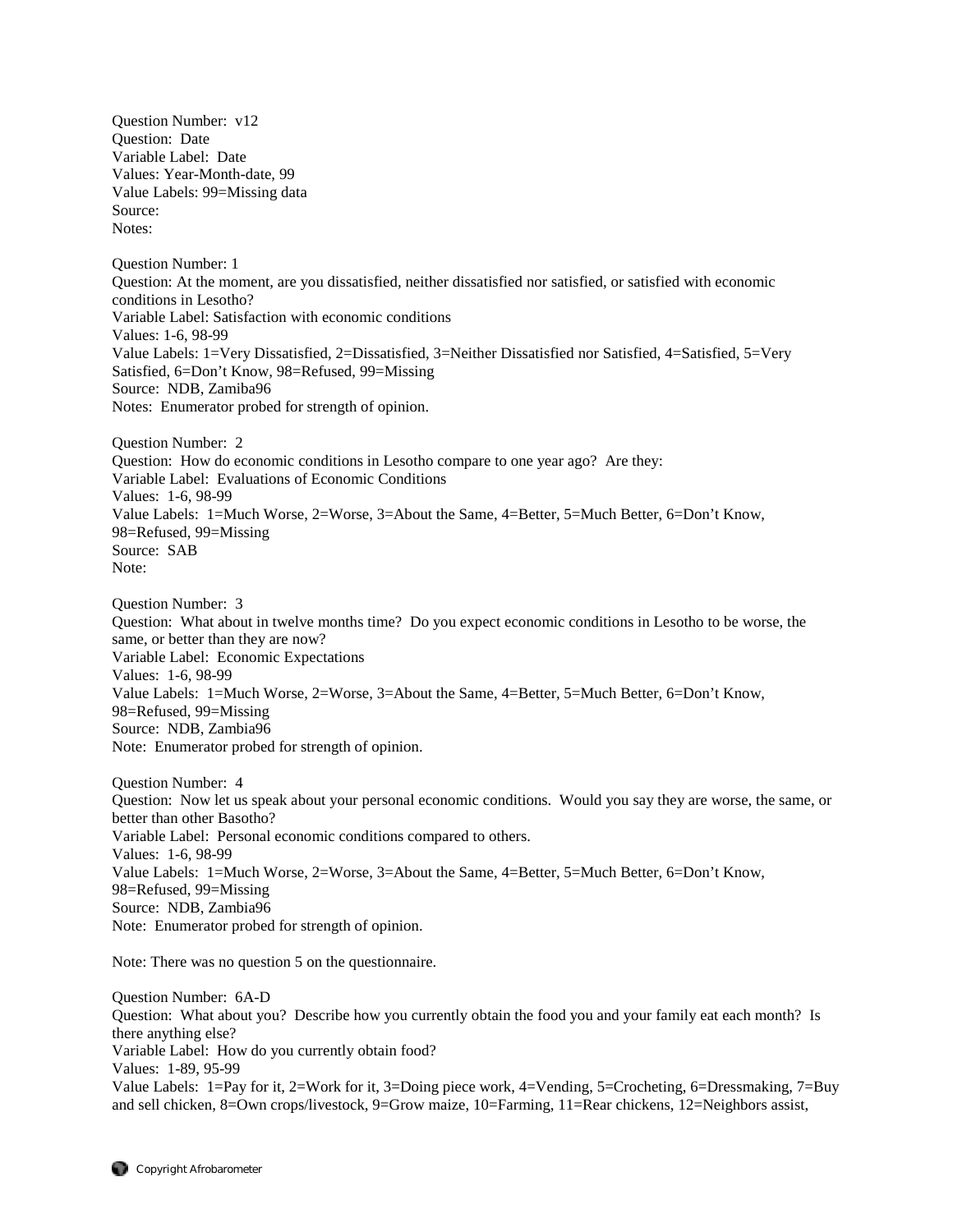13=From friends and family, 14=Relatives provide, 15=Husband provides, 16=Friends, 17=From my village, 18=Government food programme, 19=Government assistance, 20=Pensioner, 21=Traditional leader, 22=Know someone who helps me get government assistance, 23=Favour/bribe government office, 24=Pretend to be eligible for government assistance, 25=Steal it, 26=Ask anyone I can, 27=Beg for it, 28=Beg from relatives and friends, 29=Sit at home, 30=Breadwinner does not work, 31=Boyfriend, 32=Parents, 33=Hand to mouth, 34=African Evangelist Church, 35=Social workers, 36=It will never happen, 37=Get credit, 38=Buy on account, 39=Find food elsewhere, 40=Trade, 41=Gold Panning, 42=Fishing, 43=Building, 44=Cross border training, 45=Commercial sex, 46=Beer brewing, 47=Business (small scale), 48=Business (medium to large), 49=Selling livestock/cattle, 50=Sell my belongings, 51=Provided by employer, 52=Casual work , 53=Hunting Bush animals, 54=Borrow foodstuff, 55=Looking for employment, 56=Buying maize husks, 57=Complain to govt. officials, 58=Govt. will distribute free food, 59=Praying to God, 60=Nothing I can do, 61=Local Community/Cooperative, 62=Other, 63=Ineligible for govt. assistance, 64=Work in barber's shop, 65=Buying, 66=Buying to supplement home produce, 67=Collecting from forest, 68=Don't know, 69=Food for work, 70=Go back to the land, 71=God provides, 72=From renting house, 73=Selling goods, 74=Struggling (retrenchment), 75=Sleep/Go without food, 76=Selling illegal brew, 77=Get food from church, 78=Wife provides, 79=Work in Tanzanian farms, 80=Get if from well wishers, 81=Would die, 84=Sale of food, 85=Stokfele/Borrowing, 86=Mine remittances, 87=Sharecropping, 88=Self-Employment, 89=Gardening, 95=Sale of brooms, 96=No further responses, 97=Members of family employed, 98=Refused, 99=Missing,

## Source: adapted from NDB

Note: Prior to question 5, the enumerator read the following passage to the respondent: "People get their basic necessities of life such as food, safety, health care, or income in a variety of ways. For instance, some people have to: steal or beg for it, pretend they're eligible for government assistance, or do a favour for, or bribe a government official. Other people get these things from: local traditional leaders, government relief programmes, local cooperative groups, or friends or family. Still other people provide for it themselves, or pay for it in cash or in kind. Finally some people are not able to get these things at all." Respondent could give up to four answers.

#### Question Number: 7A-C

Question: If you could no longer obtain food in this way, what other methods would you be most likely to use? Is there anything else?

Variable Label: What other methods used to obtain food?

Values: 1-81, 84-89, 95-114

Value Labels: 1=Pay for it, 2=Work for it, 3=Doing piece work, 4=Vending, 5=Crocheting, 6=Dressmaking, 7=Buy and sell chicken, 8=Own crops/livestock, 9=Grow maize, 10=Farming, 11=Rear chickens, 12=Neighbors assist, 13=From friends and family, 14=Relatives provide, 15=Husband provides, 16=Friends, 17=From my village, 18=Government food programme, 19=Government assistance, 20=Pensioner, 21=Traditional leader, 22=Know someone who helps me get government assistance, 23=Favour/bribe government office, 24=Pretend to be eligible for government assistance, 25=Steal it, 26=Ask anyone I can, 27=Beg for it, 28=Beg from relatives and friends, 29=Sit at home, 30=Breadwinner does not work, 31=Boyfriend, 32=Parents, 33=Hand to mouth, 34=African Evangelist Church, 35=Social workers, 36=It will never happen, 37=Get credit, 38=Buy on account, 39=Find food elsewhere, 40=Trade, 41=Gold Panning, 42=Fishing, 43=Building, 44=Cross border training, 45=Commercial sex, 46=Beer brewing, 47=Business (small scale), 48=Business (medium to large), 49=Selling livestock/cattle, 50=Sell my belongings, 51=Provided by employer, 52=Casual work , 53=Hunting Bush animals, 54=Borrow foodstuff, 55=Looking for employment, 56=Buying maize husks, 57=Complain to govt. officials, 58=Govt. will distribute free food, 59=Praying to God, 60=Nothing I can do, 61=Local Community/Cooperative, 62=Other, 63=Ineligible for govt. assistance, 64=Work in barber's shop, 65=Buying, 66=Buying to supplement home produce, 67=Collecting from forest, 68=Don't know, 69=Food for work, 70=Go back to the land, 71=God provides, 72=From renting house, 73=Selling goods, 74=Struggling (retrenchment), 75=Sleep/Go without food, 76=Selling illegal brew, 77=Get food from church, 78=Wife provides, 79=Work in Tanzanian farms, 80=Get if from well wishers, 81=Would die, 84=Sale of food, 85=Stokfele/Borrowing, 86=Mine remittances, 87=Sharecropping, 88=Self-Employment, 89=Gardening, 95=Sale of brooms, 96=No further responses, 97=Members of family employed, 98=Refused, 99=Missing, 100=Tree selling, 101=Selling of snuff, 102=Hair dresser/salon, 103=Domestic work, 104=Transport for others, 105=Would die, 106=can go back home, 107=Teacher, 108=Factory work-RSA, 109=Mine work, 110=Street Vendor, 111=Milk Cow, 112=Cut and sell stone, 113=Gifts, 114=Sales of wood Source: adapted from NDB

Note: Respondent could give up to three answers.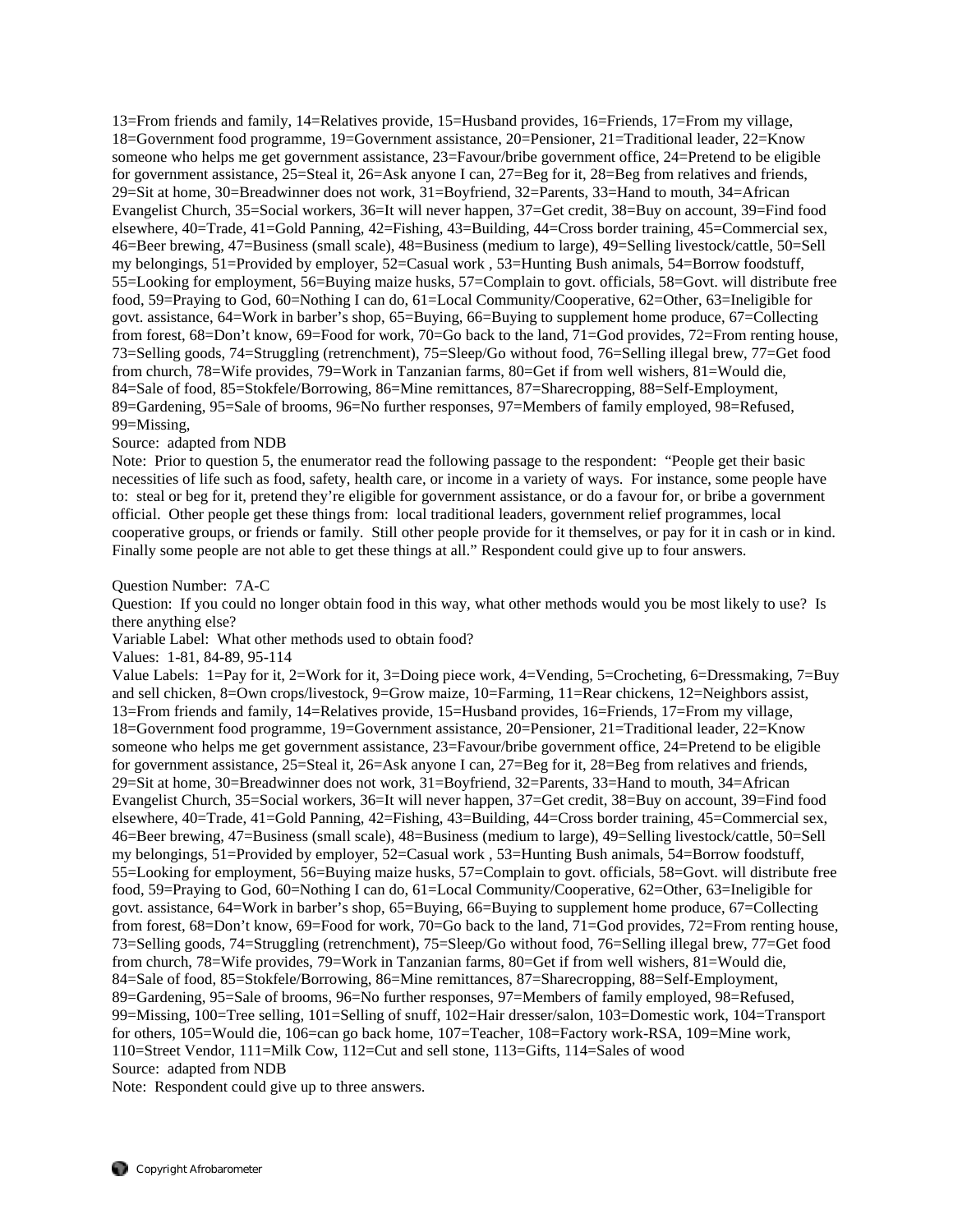Question Number: 8A-D

Question: Describe the things you currently rely on for the safety of your home? Is there anything else? Variable Label: What safety measure do you have for your home?

Values: 1-60, 62, 96-99

Value Labels: 1=Pay someone to watch house, 2=Someone guards the house, 3=It is insured, 4=Watch it myself, 5=Have durawall/brick wall/fence, 6=Keep all doors locked, 7=Dogs will protect home, 8=Alarm system, 9=Rely on community group, 10=Neighbors provide, 11=Neighbors watch, 12=Rely on friends and family, 13=Rely on police, 14=Rely on traditional leader, 15=Go to chief, 16=Go to headman, 17=Use traditional medicine, 18=Rely on people I know in the police, 19=Bribe police, 20=Pretend to pay to watch house, 21=Steal things to make home safe, 22=Ask anyone to help me, 23=Nothing I can do, 24=Go to council, 25=Look for more secure place, 26=Don't know, 27=Do not use anything for safety, 28=Rely on God, 29=Protection from soldiers, 30=Burglar bars, 31=Get a gun, 32=Lock house and gate, 33=Being alert while sleeping, 34=Blow whistle for help, 35=Security company, 36=Self defense, 37=Rely on black medicine/sorcerer, 38=Close door with poles, 39=Not revealing household schedules, 40=Keeping weapons, 41=Securing the windows, 42=Somebody always at home, 43=Noisy alarm apparatus, 44=Don't allow strangers in, 45=Security lights, 46=Don't switch off lights, 47=Not fraternizing with people, 48=Store valuables at friends, 49=Put thorns/glass around house, 50=Electric fence, 51=Nothing, 52=No other methods, 53=Close windows, 54=District secretary protection, 55=Migrate to other area, 56=Rely on husband, 57=Holy Water, 58=Incense, 59=Government, 60=Run Away, 62=Holy water, 96=No further answer, 97=Not Applicable, 98=Refused, 99=Missing data

Source: SAB

Note: Respondent could give up to four answers.

Question Number: 9A-C

Question: If you could no longer protect your home in this way, what other methods would you be most likely to use? Is there anything else?

Variable Label: What other methods would you use protect your home?

Values: 1-60, 62, 96-99

Value Labels: 1=Pay someone to watch house, 2=Someone guards the house, 3=It is insured, 4=Watch it myself, 5=Have durawell, 6=Keep all doors locked, 7=Dogs will protect home, 8=Alarm system, 9=Rely on community group, 10=Neighbors provide, 11=Neighbors watch, 12=Rely on friends and family, 13=Rely on police, 14=Rely on traditional leader, 15=Go to chief, 16=Go to headman, 17=Use traditional medicine, 18=Rely on people I know in the police, 19=Bribe police, 20=Pretend to pay to watch house, 21=Steal things to make home safe, 22=Ask anyone to help me, 23=Nothing I can do, 24=Go to council, 25=Look for more secure place, 26=Don't know, 27=Do not use anything for safety, 28=Rely on God, 29=Protection from soldiers, 30=Burglar bars, 31=Get a gun, 32=Lock house and gate, 33=Being alert while sleeping, 34=Blow whistle for help, 35=Security company, 36=Self defense, 37=Rely on black medicine/sorcerer, 38=Close door with poles, 39=Not revealing household schedules, 40=Keeping weapons, 41=Securing the windows, 42=Somebody always at home, 43=Noisy alarm apparatus, 44=Don't allow strangers in, 45=Security lights, 46=Don't switch off lights, 47=Not fraternizing with people, 48=Store valuables at friends, 49=Put thorns/glass around house, 50=Electric fence, 51=Nothing, 52=No other methods, 53=Close windows, 54=District secretary protection, 55=Migrate to other area, 56=Rely on husband, 57=Holy Water, 58=Incense, 59=Government, 60=Run Away, 62=Holy water, 96=No further answer, 97=Not Applicable, 98=Refused, 99=Missing

Source: SAB

Note: Respondent could give up to three answers.

Question Number: 10A-D

Question: Describe the things you currently do to obtain health care for yourself or your family? Is there anything else?

Variable Label: How do you currently obtain health care?

Values: 1-64, 96, 98-99

Value Labels: 1=Pay for it, 2=Pay for it if we have money, 3=Buy medicine from chemist, 4=Medical Aid, 5=Employer pays medical bills, 6=Treat myself, 7=Eating good food, 8=Keeping yard clean, 9=Washing hands after using toilet, 10=Being hygienic, 11=Having discipline, 12=Balanced diet, 13=Using toilets, 14=Using pits for rubbish, 15=Drink clean water, 16=Local community/cooperative group, 17=Friends/family, 18=Help from others, 19=Government clinics, 20=Government hospital, 21=Government Assistance, 22=Go to a doctor, 23=From a traditional healer, 24=Use traditional medicine, 25=Someone gets me government assistance, 26=Bribe government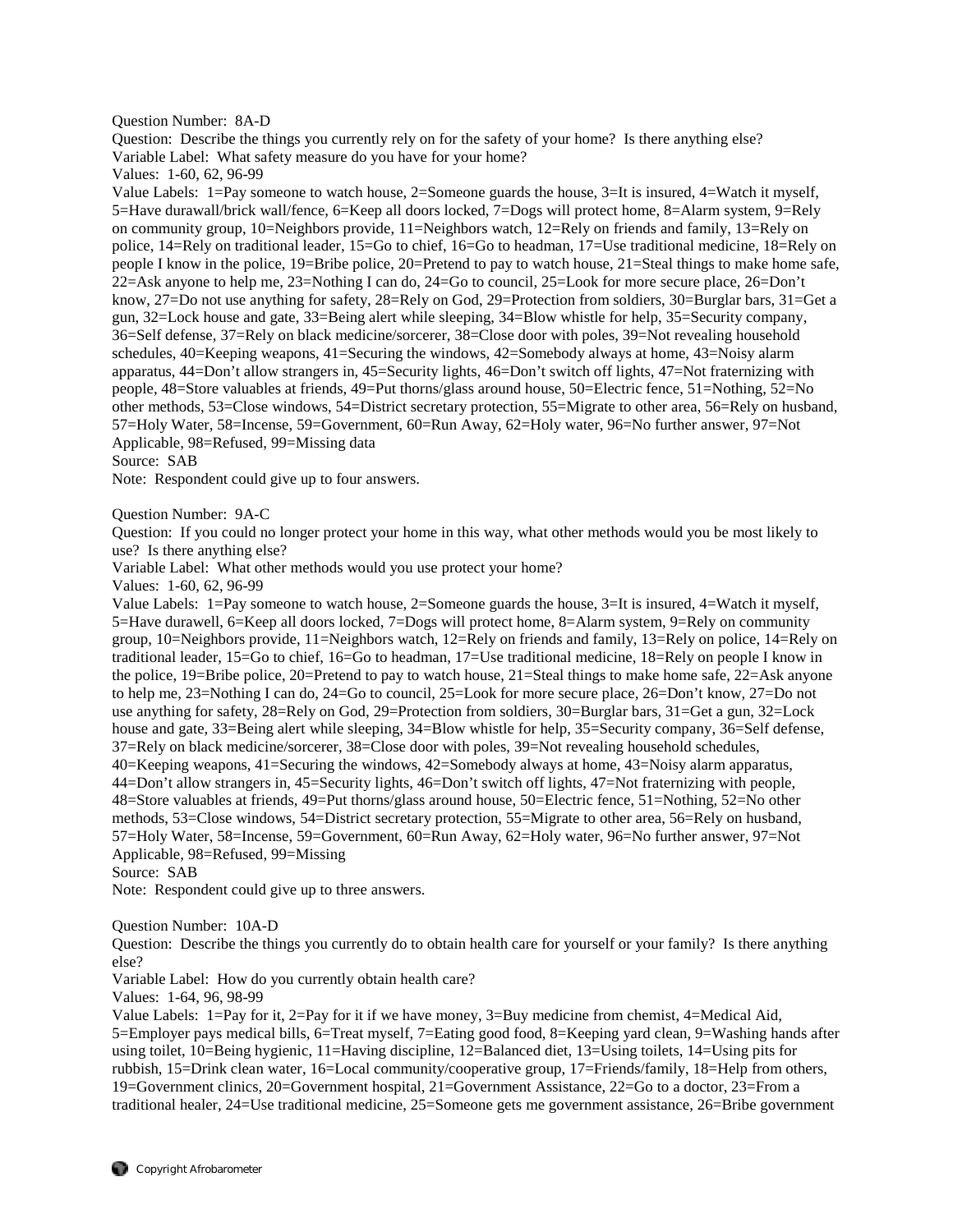assistance, 27=Pretend I'm eligible government assistance, 28=Steal medical goods, 29=Ask anyone to help me, 30=Use holy water, 31=Go to church, 32=Going to prophet, 33=Praying, 34=Don't know, 35=Nothing I can do, 36=Exercise, 37=Ask help from pastors/ministers, 38=Church, 39=Using contraceptives, 40=Using condoms, 41=Use health education, 42=Wait for death, 43=Private hospital/clinic, 44=Have a first aid kit, 45=Abstaining from sex, 46=Don't overwork ourselves, 47=Being faithful to partner, 48=Know government person who can get government care, 49=Govt. clinics/hospitals, 50=African medicine, 51=Buy medicine, 52=Buy medicine in advance, 53=Company clinic, 54=Casual labor, 55=Other doctors, 56=From traditional birth attendant, 57=Local health centre, 58=No solution, 59=Get money to pay for health care, 60=Travel to town for treatment, 61=Using boiled water for drinking, 62=Village health worker, 63=Church hospital, 64=Help from neighbors, 96=No further answers, 98=Refused, 99=Missing

Source: adapted from NDB

Note: Respondent could give up to four answers.

Question Number: 11A-C

Question: If you could no longer get health care in this way, what other methods would you be most likely to use? Is there anything else?

Variable Label: What other methods would you use to obtain health care?

Values: 1-64, 96, 98-99

Value Labels: 1=Pay for it, 2=Pay for it if we have money, 3=Buy medicine from chemist, 4=Medical Aid, 5=Employer pays medical bills, 6=Treat myself, 7=Eating good food, 8=Keeping yard clean, 9=Washing hands after using toilet, 10=Being hygienic, 11=Having discipline, 12=Balanced diet, 13=Using toilets, 14=Using pits for rubbish, 15=Drink clean water, 16=Local community/cooperative group, 17=Friends/family, 18=Help from others, 19=Government clinics, 20=Government hospital, 21=Government Assistance, 22=Go to a doctor, 23=From a traditional healer, 24=Use traditional medicine, 25=Someone gets me government assistance, 26=Bribe government assistance, 27=Pretend I'm eligible government assistance, 28=Steal medical goods, 29=Ask anyone to help me, 30=Use holy water, 31=Go to church, 32=Going to prophet, 33=Praying, 34=Don't know, 35=Nothing I can do, 36=Exercise, 37=Ask help from pastors/ministers, 38=Church, 39=Using contraceptives, 40=Using condoms, 41=Use health education, 42=Wait for death, 43=Private hospital/clinic, 44=Have a first aid kit, 45=Abstaining from sex, 46=Don't overwork ourselves, 47=Being faithful to partner, 48=Know government person who can get government care, 49=Govt. clinics/hospitals, 50=African medicine, 51=Buy medicine, 52=Buy medicine in advance, 53=Company clinic, 54=Casual labor, 55=Other doctors, 56=From traditional birth attendant, 57=Local health centre, 58=No solution, 59=Get money to pay for health care, 60=Travel to town for treatment, 61=Using boiled water for drinking, 62=Village health worker, 63=Church hospital, 64=Help from neighbors, 96=No further answers, 98=Refused, 99=Missing

Source: adapted from NDB

Note: Respondent could give up to three answers.

Question Number: 12A-D

Question: Please describe how you normally obtain cash income? Is there anything else?

Variable Label: How do you normally obtain cash income?

Values: 1-79, 96, 98-99

Value Labels: 1=From employer, 2=Piece work, 3=Work for other people, 4=Work for myself, 5=Selling vegetables, 6=From renting out property, 7=Sell goods at tuck shop, 8=Rearing chickens, 9=Rely on God, 10=Grow crops for sale, 11=Moulding bricks, 12=Selling goods, 13=Farming, 14=Keeping livestock, 15=Crocheting, 16=Subsistence farming, 17=Start small business, 18=Sell livestock, 19=Informal trader, 20=Local community/cooperative association, 21=Friends/family, 22=Husband provides, 23=Boyfriend provides, 24=Traditional leader, 25=Someone helps me get government assistance, 26=Favour/bribe government official, 27=Pretend I'm eligible for government assistance, 28=Steal/sell illegal goods, 29=Ask anyone to help me, 30=Looking for a job/find a job, 31=Nothing I can do, 32=Don't know, 33=Own a business, 34=Casual work, 35=Part time work, 36=From children, 37=From parents, 38=Government pension, 39=Pension, 40=Would give up, 41=Pray, 42=Go to my village, 43=Make a loan, 44=Washing cars, 45=Do anything, 46=Self help projects, 47=Ask the government, 48=Gold Panning, 49=Fishing, 50=Building, 51=Investment, 52=Commercial Sex, 53=Begging, 54=Work for myself/Investments, 55=Know someone, govt. welfare, 56=Other, 57=Selling baskets, 58=Sale of food, 59=Speculating with anything, 60=Find a job, 61=Gardening, 62=From well-wishers, 63=Making baskets, 64=Never been in such a situation, 65=Pocket money, 66=Subletting own house, 67=Try something new, 68=Hiring out phone, 69=Die of hunger, 70=Shepherd, 71=Gazette, 72=Street Vending, 73=Cobbler, 74=Play dice, 75=Hire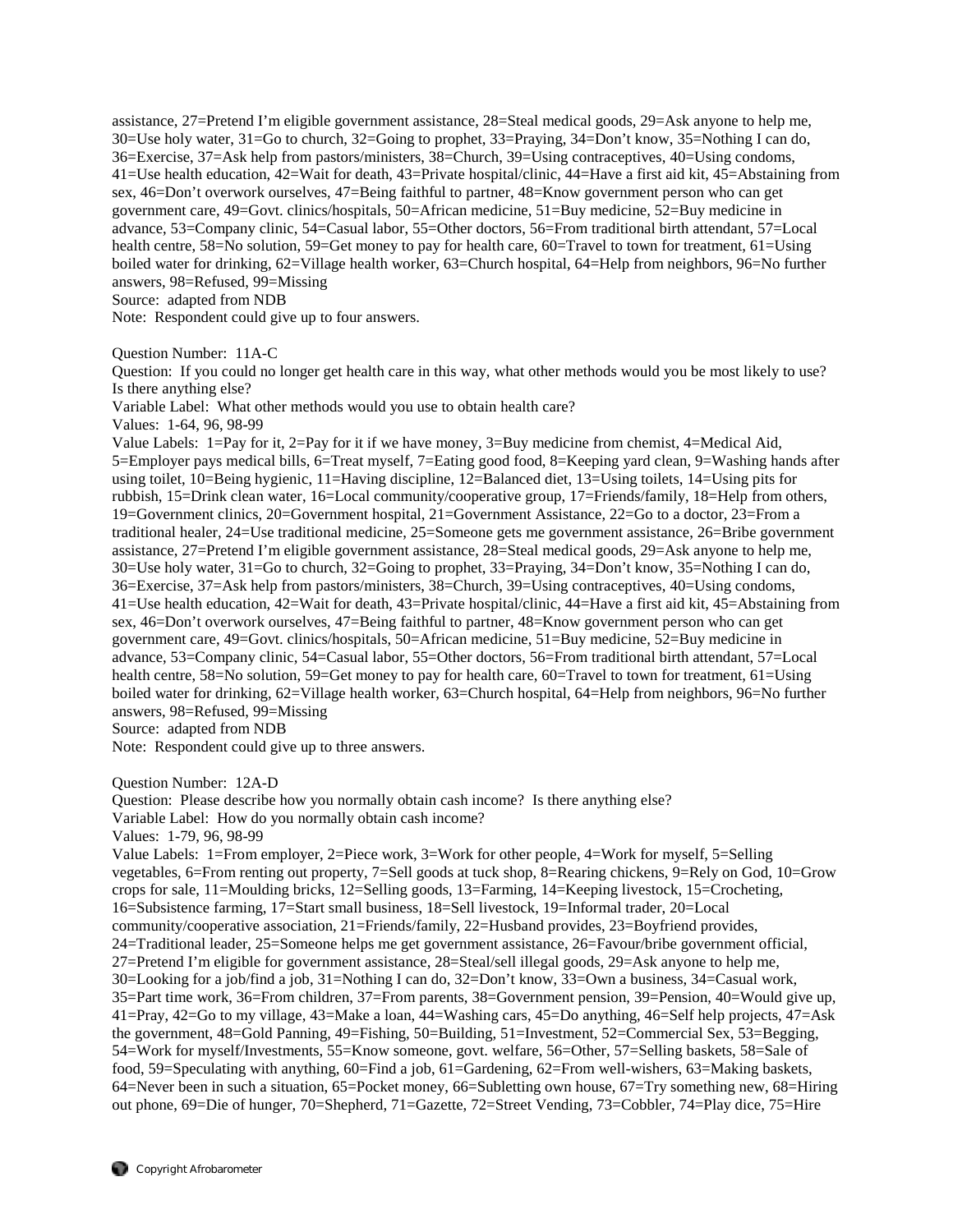out bulls, 76=Buy on credit, 77=Mine remittances, 78=Sharecropping, 79=Sale of local snuff, 80= Repair radios 96=No further answer, 98=Refused, 99=Missing data Source: SAB Note: Respondent could give up to four answers.

Question Number: 13A-C

Question: If you could no longer get a cash income in this way, what other methods would you be most likely to use? Is there anything else?

Variable Label: What other methods would you use to obtain cash income?

Values: 1-79, 85-90, 92, 96, 98-99,

Value Labels: 1=From employer, 2=Piece work, 3=Work for other people, 4=Work for myself, 5=Selling vegetables, 6=From renting out property, 7=Sell goods at tuck shop, 8=Rearing chickens, 9=Rely on God, 10=Grow crops for sale, 11=Moulding bricks, 12=Selling goods, 13=Farming, 14=Keeping livestock, 15=Crocheting, 16=Subsistence farming, 17=Start small business, 18=Sell livestock, 19=Informal trader, 20=Local community/cooperative association, 21=Friends/family, 22=Husband provides, 23=Boyfriend provides, 24=Traditional leader, 25=Someone helps me get government assistance, 26=Favour/bribe government official, 27=Pretend I'm eligible for government assistance, 28=Steal/sell illegal goods, 29=Ask anyone to help me, 30=Looking for a job/find a job, 31=Nothing I can do, 32=Don't know, 33=Own a business, 34=Casual work, 35=Part time work, 36=From children, 37=From parents, 38=Government pension, 39=Pension, 40=Would give up, 41=Pray, 42=Go to my village, 43=Make a loan, 44=Washing cars, 45=Do anything, 46=Self help projects, 47=Ask the government, 48=Gold Panning, 49=Fishing, 50=Building, 51=Investment, 52=Commercial Sex, 53=Begging, 54=Work for myself/Investments, 55=Know someone, govt. welfare, 56=Other, 57=Selling baskets, 58=Sale of food, 59=Speculating with anything, 60=Find a job, 61=Gardening, 62=From well-wishers, 63=Making baskets, 64=Never been in such a situation, 65=Pocket money, 66=Subletting own house, 67=Try something new, 68=Hiring out phone, 69=Die of hunger, 70=Shepherd, 71=Gazette, 72=Street Vending, 73=Cobbler, 74=Play dice, 75=Hire out bulls, 76=Buy on credit, 77=Mine remittances, 78=Sharecropping, 79=Sale of local snuff, 85=Sale of milk, 86=Sale of brooms, 87=Sale of clay pots, 88=Sale of wool and mohair, 89=Gods-ancestors, 90=Domestic Worker, 92=Tailoring, 96=No further answer, 98=Refused, 99=Missing Source: SAB

Note: Respondent could give up to three answers.

Question Number: 14

Question: Is there a school close by where you could afford to send your children? Variable Label: Is there a nearby school which your kids could attend? Values: 1-3, 99 Value Labels: 1=Yes, 2=No, 3=Don't Know, 99=Missing Data Source: SAB Note:

Question Number: 15 Question: Do you have an electricity hook-up into this household? Variable Label: Do you have an electricity hook-up into home? Values: 1-3, 99 Value Labels: 1=Yes, 2=No, 3=Don't Know, 99=Missing Data Source: SAB Note:

Question Number: 16 Question: Do you have water piped into your household? Variable Label: Do you have piped water into home? Values: 1-3, 99 Value Labels: 1=Yes, 2=No, 3=Don't Know, 99=Missing Data Source: SAB Note:

Question Number: 17A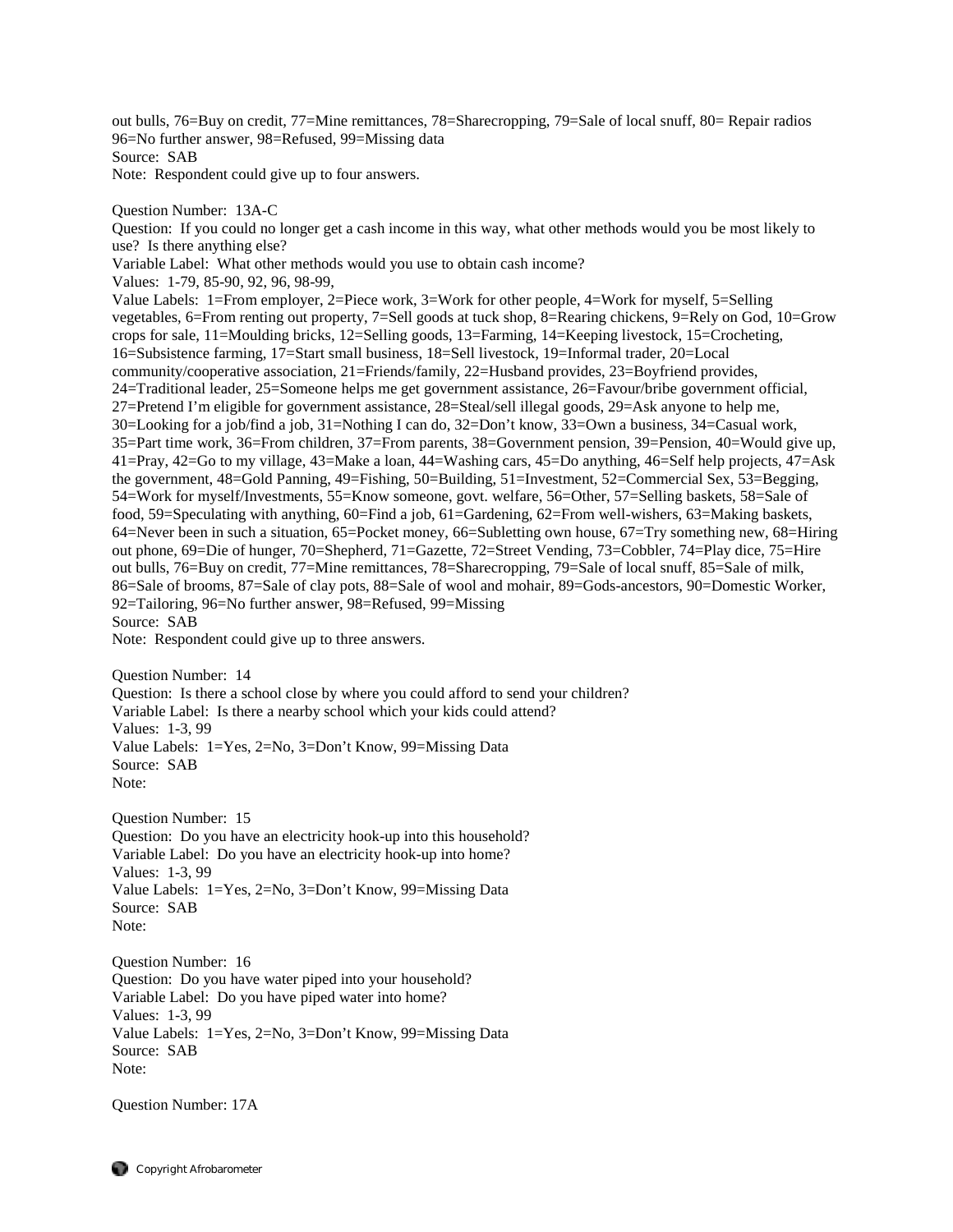Question: In the last twelve months, how often have you or your family: A. Gone without enough food to eat? Variable Label: How often have you gone without enough food to eat? Values: 1-5, 99 Value Labels: 1=Often, 2=Sometimes, 3=Rarely, 4=Never, 5=Don't Know, 99=Missing data Source: NDB Notes: Question Number: 17B Question: In the last twelve months, how often have you or your family: B. Felt unsafe from crime in your home? Variable Label: How often have you felt unsafe from crime in your home? Values: 1-5, 99 Value Labels: 1=Often, 2=Sometimes, 3=Rarely, 4=Never, 5=Don't Know, 99=Missing data Source: SAB Notes: Question Number: 17C Question: In the last twelve months, how often have you or your family: C. Gone without medicine or medical treatment that you needed? Variable Label: How often have you gone without necessary medical treatment? Values: 1-5, 99 Value Labels: 1=Often, 2=Sometimes, 3=Rarely, 4=Never, 5=Don't Know, 99=Missing data Source: NDB Notes: Question Number: 17D Question: In the last twelve months, how often have you or your family: D. Gone without a cash income? Variable Label: How often have you gone without a cash income? Values: 1-5, 99 Value Labels: 1=Often, 2=Sometimes, 3=Rarely, 4=Never, 5=Don't Know, 99=Missing data Source: SAB Notes: Question Number: 17E Question: In the last twelve months, how often have you or your family: E. Gone without enough clean water to drink and cook with? Variable Label: How often have you gone without enough clean water to drink? Values: 1-5, 99 Value Labels: 1=Often, 2=Sometimes, 3=Rarely, 4=Never, 5=Don't Know, 99=Missing data Source: NDB Notes: Question Number: 17F Question: In the last twelve months, how often have you or your family: F. Gone without shelter? Variable Label: How often have you gone without shelter? Values: 1-5, 99 Value Labels: 1=Often, 2=Sometimes, 3=Rarely, 4=Never, 5=Don't Know, 99=Missing data Source: SAB Notes: Question Number: 17G Question: In the last twelve months, how often have you or your family: G. Gone without electricity in your home? Variable Label: How often have you gone without electricity in your home? Values: 1-5, 97, 99 Value Labels: 1=Often, 2=Sometimes, 3=Rarely, 4=Never, 5=Don't Know, 97=Not Applicable, 99=Missing data Source: SAB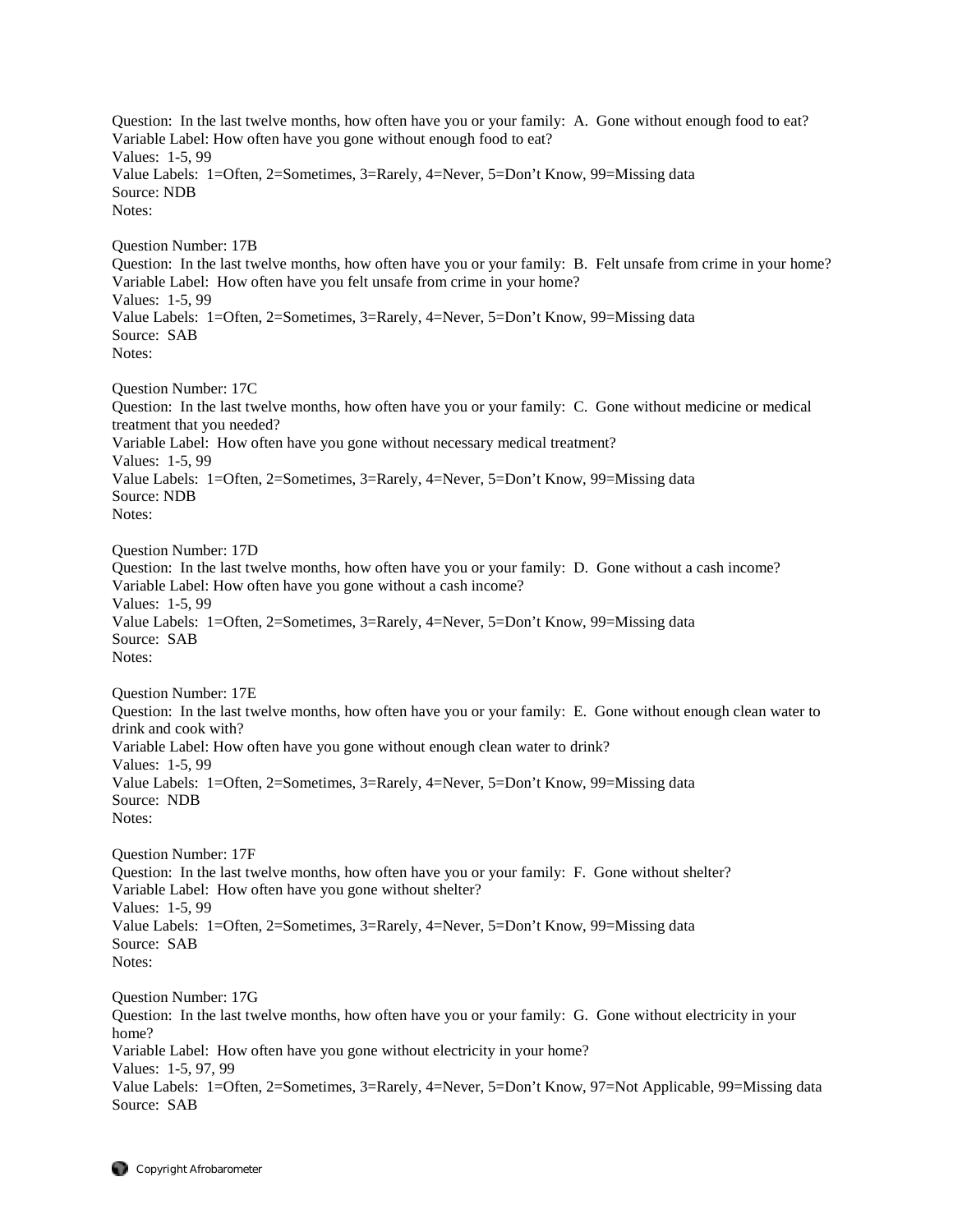Notes:

Question Number: 17H Question: In the last twelve months, how often have you or your family: H. Gone without enough fuel to heat your home or cook your food? Variable Label: How often had insufficient fuel to heat your home and to cook with? Values: 1-5, 99 Value Labels: 1=Often, 2=Sometimes, 3=Rarely, 4=Never, 5=Don't Know, 99=Missing data Source: SAB Notes: Question Number: 18A Question: In the last month, how much of the time \_\_\_\_\_\_? Was it often, sometimes, rarely, or never? A. Has your physical health reduced the amount of work you would normally do inside or outside your home? Variable Label: Physical health reduce amount of work? Values: 1-5, 99 Value Labels: 1=Often, 2=Sometimes, 3=Rarely, 4=Never, 5=Don't Know, 99=Missing Data Source: SAB Note: Question Number: 18B Question: In the last month, how much of the time  $\cdots$ ? Was it often, sometimes, rarely, or never? B. Have you been so worried or anxious that you have felt tired, worn out, or exhausted? Variable Label: How often worried, anxious, felt tired? Values: 1-5, 99 Value Labels: 1=Often, 2=Sometimes, 3=Rarely, 4=Never, 5=Don't Know, 99=Missing Data Source: SAB Note: Question Number: 19A Question: Over the past year, how often have you attended meetings of  $a \_\_\_\$ ? A. Church group (other than religious services) Variable Label: How often do you attend church group meetings? Values: 1-5, 99 Value Labels: 1=Never, 2=Just once or twice, 3=A few times, 4=Often, 5=Don't Know, 99=Missing Data Source: SAB Note: Question Number: 19B Question: Over the past year, how often have you attended meetings of a \_\_\_\_\_? B. Local self-help association (such as a stokvel, burial association, or neighbourhood watch) Variable Label: Attend self-help association? Values: 1-5, 99 Value Labels: 1=Never, 2=Just once or twice, 3=A few times, 4=Often, 5=Don't Know, 99=Missing Data Source: SAB Note: Question Number: 19C Question: Over the past year, how often have you attended meetings of a  $\cdots$  ? C. Group concerned with local matters such as schools, housing, or rates? Variable Label: Attend group concerned with local matters? Values: 1-5, 99 Value Labels: 1=Never, 2=Just once or twice, 3=A few times, 4=Often, 5=Don't Know, 99=Missing Data Source: SAB Note: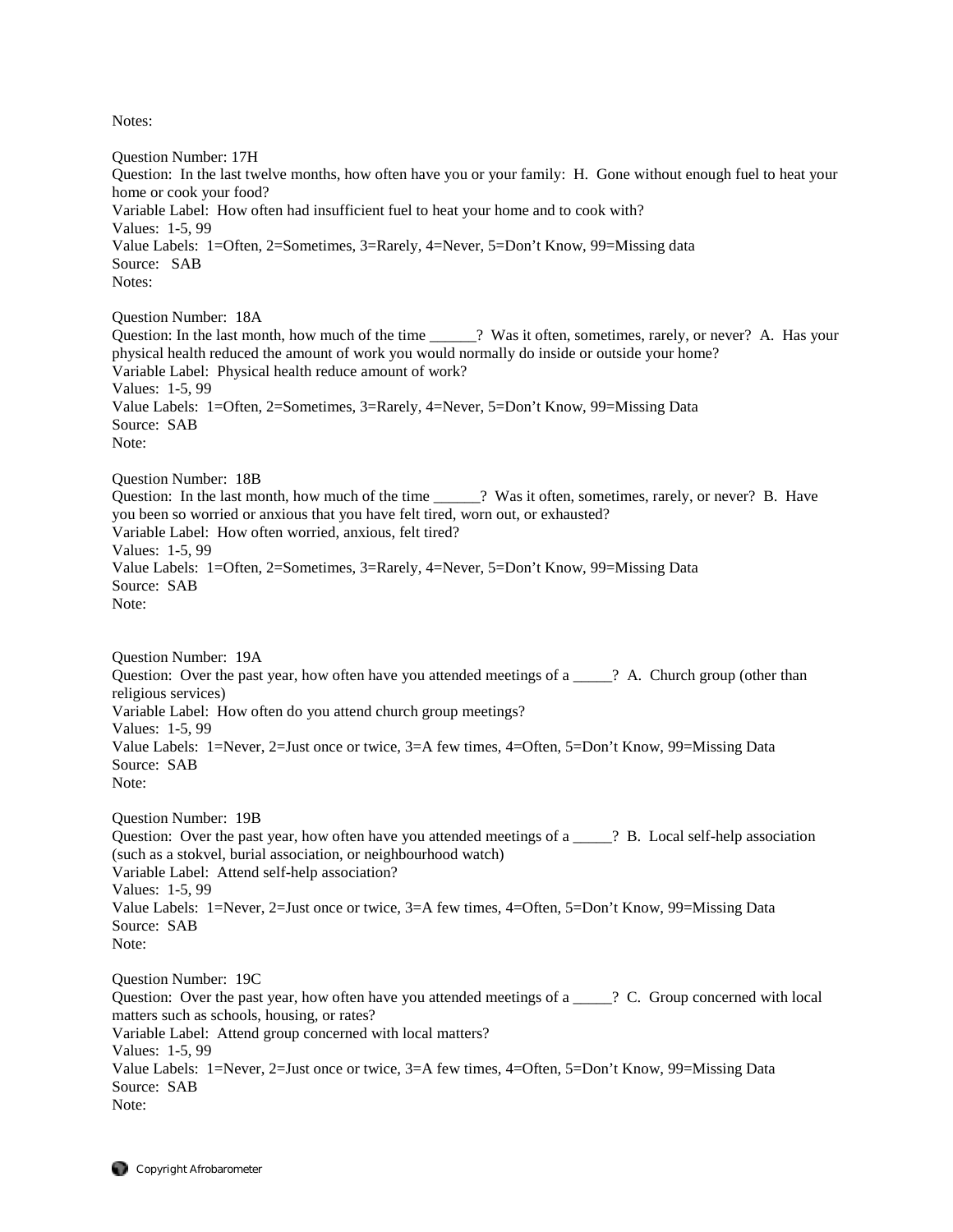Question Number: 19D Question: Over the past year, how often have you attended meetings of a \_\_\_\_\_? D. Local commercial organization such as a business group or farmers' association? Variable Label: Attend local commercial organization? Values: 1-5, 99 Value Labels: 1=Never, 2=Just once or twice, 3=A few times, 4=Often, 5=Don't Know, 99=Missing Data Source: SAB Note: Question Number: 19E Question: Over the past year, how often have you attended meetings of a \_\_\_\_\_\_? E. Group that does things for the community? Variable Label: Attend group that looks after the community? Values: 1-5, 99 Value Labels: 1=Never, 2=Just once or twice, 3=A few times, 4=Often, 5=Don't Know, 99=Missing Data Source: SAB Note: Question Number: 19F Question: Over the past year, how often have you attended meetings of a \_\_\_\_\_? F. A trade union Variable Label: Attend a trade union? Values: 1-5, 99 Value Labels: 1=Never, 2=Just once or twice, 3=A few times, 4=Often, 5=Don't Know, 99=Missing Data Source: SAB Note: Question Number: 20 Question: A. People should be responsible for their own success and well-being. B. Government should bear the main responsibility for ensuring the success and well-being of people. Variable Label: People more responsible for well-being VS govt. responsible Values: 1-6, 98-99 Value Labels: 1=A, strongly; 2=A, somewhat; 3=B, somewhat; 4=B, strongly, 5=Don't Know, 6=Do not agree with either, 98=Refused, 99=Missing Data Source: Ghana99 Notes: The enumerator introduced the pair of statements by saying, "Here are several pairs of statements. Please tell me whether you most agree with Statement A or Statement B?." Then, the enumerator probed for strength of opinion. Question Number: 21 Question: A. People should be free to earn as much as they can, even if this leads to differences in income. B. Government should place limits on how much rich people can earn, even if this discourages some people from working hard. Variable Label: Free to earn VS limited income? Values: 1-6, 98-99 Value Labels: 1=A, strongly; 2=A, somewhat; 3=B, somewhat; 4=B, strongly, 5=Don't Know, 6=Do not agree with either, 98=Refused, 99=Missing Data Source: adapted from NDB Notes: The enumerator introduced the pair of statements by saying, "Here are several pairs of statements. Please tell me whether you most agree with Statement A or Statement B?." Then, the enumerator probed for strength of opinion. Question Number: 22 Question: A. The best way to create jobs is to encourage people to start their own large or small businesses. B. The

government should help to provide employment for everyone who wants to work. Variable Label: Start own business VS govt. employment.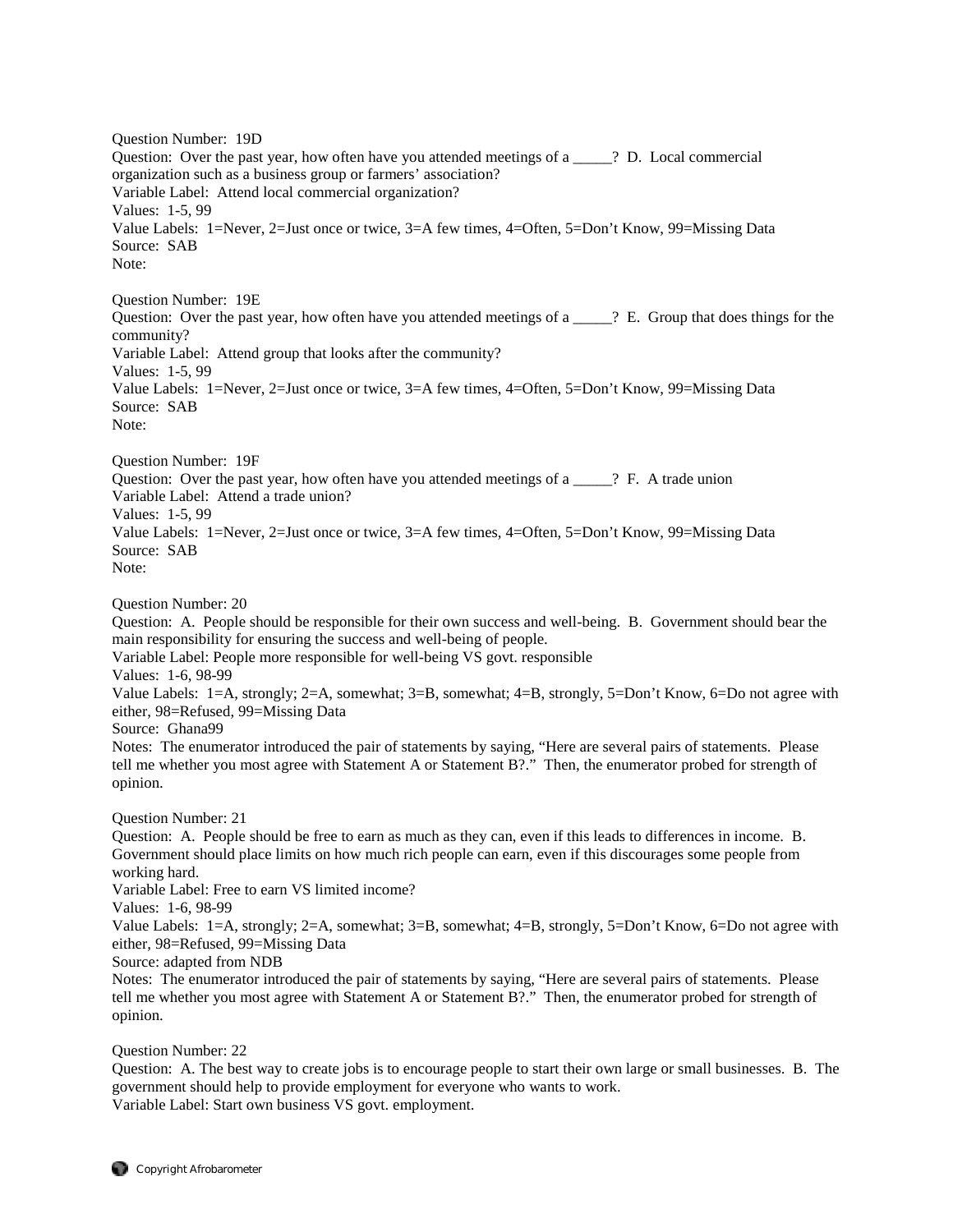## Values: 1-6, 98-99

Value Labels: 1=A, strongly; 2=A, somewhat; 3=B, somewhat; 4=B, strongly, 5=Don't Know, 6=Do not agree with either, 98=Refused, 99=Missing Data

Source: Finifter and Mickiewicz

Notes: The enumerator introduced the pair of statements by saying, "Here are several pairs of statements. Please tell me whether you most agree with Statement A or Statement B?." Then, the enumerator probed for strength of opinion.

Question Number: 23

Question: A. There is no sense in trying to start a new business because it might lose money. B. If a person has a good idea for a business, they should invest their own savings or borrow money to try to make it succeed. Variable Label: New business risky VS invest to start business

Values: 1-6, 98-99

Value Labels: 1=A, strongly; 2=A, somewhat; 3=B, somewhat; 4=B, strongly, 5=Don't Know, 6=Do not agree with either, 98=Refused, 99=Missing Data

Source: Jackson and Rodkey

Notes: The enumerator introduced the pair of statements by saying, "Here are several pairs of statements. Please tell me whether you most agree with Statement A or Statement B?." Then, the enumerator probed for strength of opinion.

#### Question Number: 24A

Question: Here is a list of things that are important for development of our country. In your opinion, who should take the main responsibility for these things? Is it the government, private businesses, individuals, or some combination of these? A. Providing schools and clinics

Variable Label: Who should take responsibility for schools and clinics?

Values: 1-8, 98-99

Value Labels: 1=government, 2=private businesses, 3=individuals, 4=government and business, 5=government and individuals, 6=business and individuals, 7=all three, 8=Don't Know, 98=Refused, 99=Missing Data Source: Ghana99

Notes:

Question Number: 24B

Question: Here is a list of things that are important for development of our country. In your opinion, who should take the main responsibility for these things? Is it the government, private businesses, individuals, or some combination of these? B. Creating jobs

Variable Label: Responsibility for creating jobs?

Values: 1-8, 98-99

Value Labels: 1=government, 2=private businesses, 3=individuals, 4=government and business, 5=government and individuals, 6=business and individuals, 7=all three, 8=Don't Know, 98=Refused, 99=Missing Data Source: Ghana99 Notes:

Question Number: 24C

Question: Here is a list of things that are important for development of our country. In your opinion, who should take the main responsibility for these things? Is it the government, private businesses, individuals, or some combination of these? C. Building houses

Variable Label: Responsibility for building houses?

Values: 1-8, 98-99

Value Labels: 1=government, 2=private businesses, 3=individuals, 4=government and business, 5=government and individuals, 6=business and individuals, 7=all three, 8=Don't Know, 98=Refused, 99=Missing Data Source: Ghana99 Notes:

Question Number: 24D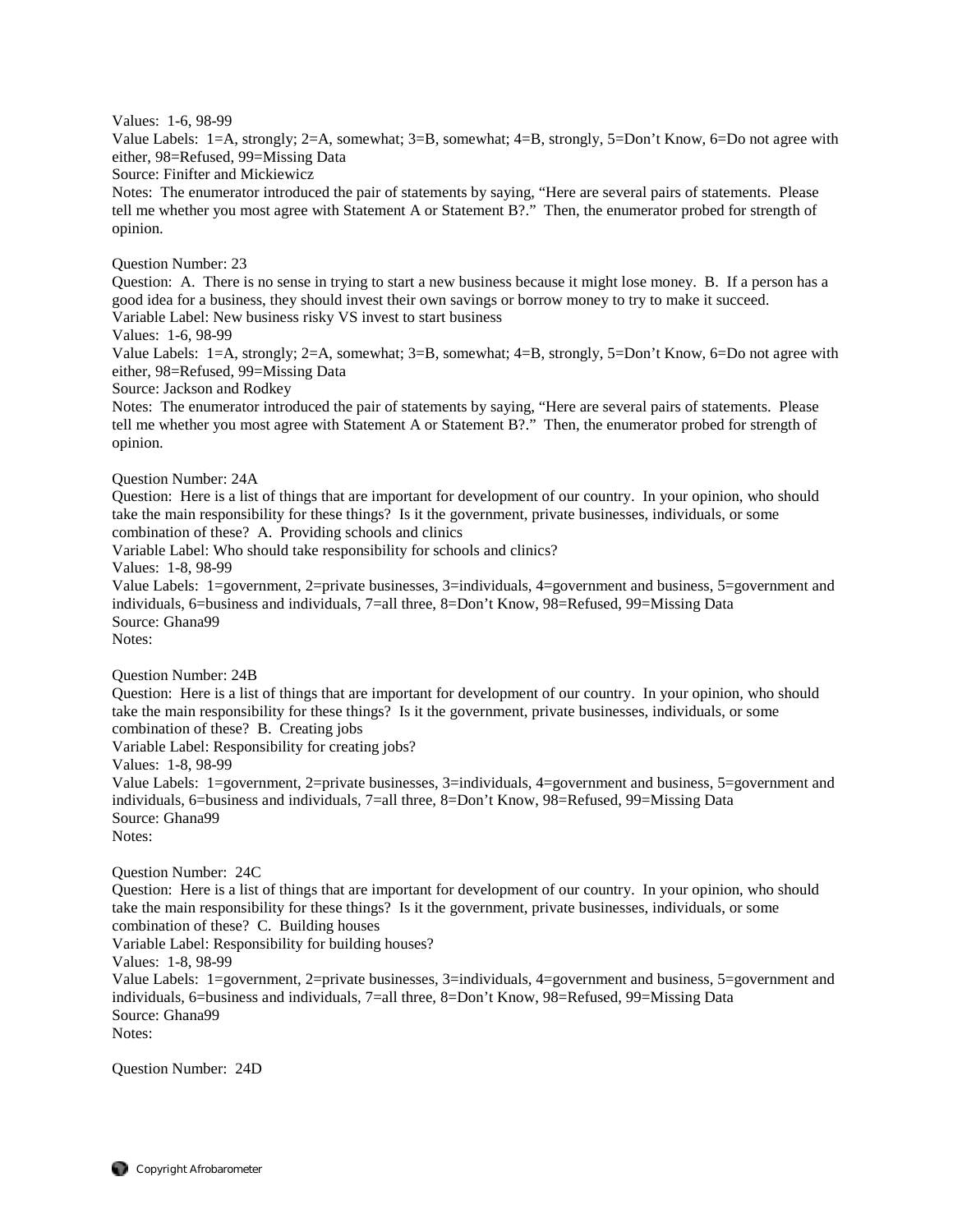Question: Here is a list of things that are important for development of our country. In your opinion, who should take the main responsibility for these things? Is it the government, private businesses, individuals, or some combination of these? D. Reducing crime

Variable Label: Responsibility for reducing crime?

Values: 1-8, 98-99

Value Labels: 1=government, 2=private businesses, 3=individuals, 4=government and business, 5=government and individuals, 6=business and individuals, 7=all three, 8=Don't Know, 98=Refused, 99=Missing Data Source: Ghana99 Notes:

Question Number: 24E

Question: Here is a list of things that are important for development of our country. In your opinion, who should take the main responsibility for these things? Is it the government, private businesses, individuals, or some combination of these? E. Buying and selling crops and livestock.

Variable Label: Responsibility for buying or selling crops and livestock?

Values: 1-8, 98-99

Value Labels: 1=government, 2=private businesses, 3=individuals, 4=government and business, 5=government and individuals, 6=business and individuals, 7=all three, 8=Don't Know, 98=Refused, 99=Missing Data Source: adapted from Ghana99 Notes:

Question Number: 24F

Question: Here is a list of things that are important for development of our country. In your opinion, who should take the main responsibility for these things? Is it the government, private businesses, individuals, or some combination of these? F. Helping farmers borrow money to improve production of livestock and crops.

Variable Label: Responsibility to help farmers borrow money?

Values: 1-8, 98-99

Value Labels: 1=government, 2=private businesses, 3=individuals, 4=government and business, 5=government and individuals, 6=business and individuals, 7=all three, 8=Don't Know, 98=Refused, 99=Missing Data Source: Ghana99

Notes:

Question Number: 25

Question: A. It is better to have a wide variety of goods and many goods in the market, even if prices are high. B. It is better to have low prices, even if there are shortages of goods.

Variable Label: Variety of goods at high prices VS shortages at low prices?

Values: 1-6, 98-99

Value Labels: 1=A, strongly; 2=A, somewhat; 3=B, somewhat; 4=B, strongly, 5=Do not know, 6=Do not agree with either, 98=Refused, 99=Missing Data

Source: Zambia 96

Notes: The enumerator introduced the pair of statements by saying, "Here are several more pairs of statements. Please tell me whether you most agree with Statement A or Statement B." Then, the enumerator probed for strength of opinion.

Question Number: 26

Question: A. It is better to be able to visit clinics and get medicine for free, even if it means we cannot raise health care standards. B. It is better to raise health care standards, even if we have to pay medical fees. Variable Label: Free health care, low stds VS pay for better health care

Values: 1-6, 98-99

Value Labels: 1=A, strongly; 2=A, somewhat; 3=B, somewhat; 4=B, strongly, 5=Do not know, 6=Do not agree with either, 98=Refused, 99=Missing Data

Source: SAB

Notes: The enumerator introduced the pair of statements by saying, "Here are several more pairs of statements. Please tell me whether you most agree with Statement A or Statement B." Then, the enumerator probed for strength of opinion.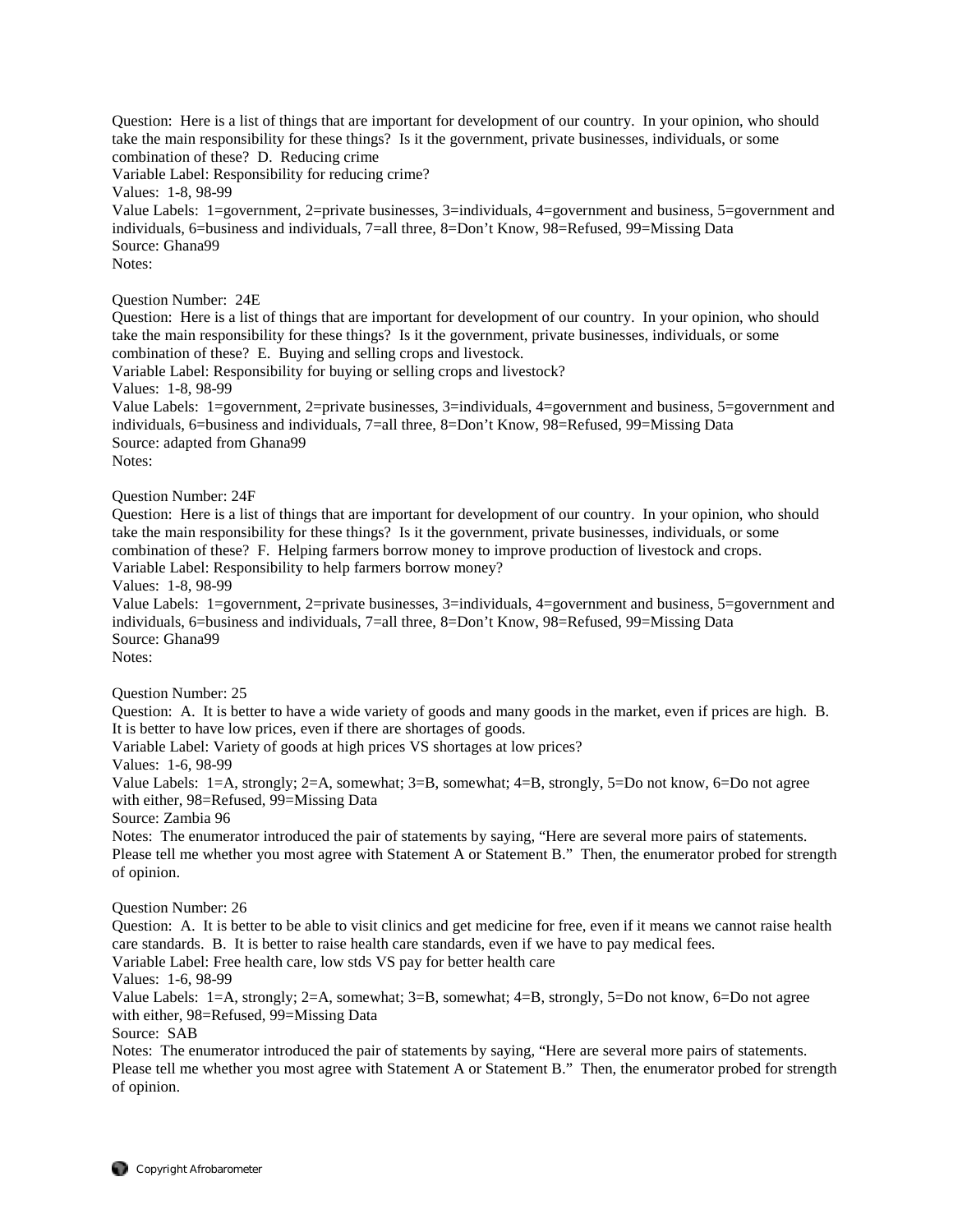Question Number: 27

Question: A. The number of people who work for government should not be reduced, even if paying their salaries is costly to the country. B. The government cannot afford so many public employees and should lay off/retrench some of them.

Variable Label: Keep govt employees VS retrench govt employees

Values: 1-6, 98-99

Value Labels: 1=A, strongly; 2=A, somewhat; 3=B, somewhat; 4=B, strongly, 5=Do not know, 6=Do not agree with either, 98=Refused, 99=Missing Data

Source: Zambia 96

Notes: The enumerator introduced the pair of statements by saying, "Here are several more pairs of statements. Please tell me whether you most agree with Statement A or Statement B." Then, the enumerator probed for strength of opinion.

Question Number: 28

Question: A. The government should retain ownership of its factories, businesses, and farms. B. It is better for the government to sell its businesses to private companies and individuals.

Variable Label: Govt own factories VS privatization

Values: 1-6, 98-99

Value Labels: 1=A, strongly; 2=A, somewhat; 3=B, somewhat; 4=B, strongly, 5=Do not know, 6=Do not agree with either, 98=Refused, 99=Missing Data

Source: Zambia 96

Notes: The enumerator introduced the pair of statements by saying, "Here are several more pairs of statements. Please tell me whether you most agree with Statement A or Statement B." Then, the enumerator probed for strength of opinion.

Question Number: 29A-C

Question: What, if anything, do you understand by the word "democracy"? What comes to your mind when you hear the word?

Variable Label: What does democracy mean?

Values: 1-47, 49--156.

Value Labels: 1=Don't know, 2=When country is run by the people, 3=To be independent, 4=The right to everything, 5=Freedom in everything except crime, 6=Freedom of speech, 7=Equal rights, 8=Different groups must have different rights, 9=To own property/land, 10=Freedom of movement, 11=Freedom in general, 12=Free education, 13=Reduce crime, 14=Free medical treatment, 15=Be able to criticize government, 16=Peace, 17=Justice, 18=No war, 19=Human Rights, 20=Unity, 21=Never heard of such a word, 22=Right to vote, 23=Improve living conditions, 24=Development, 25=Right to join any political party, 26=Police protection, 27=To advise each other when ruling, 28=To have rules formulated by people, 29=Ruling without discrimination, 30=Many political parties, 31=Majority rules, 32=Good leadership, 33=Freedom of expression, 34=To rule satisfactorily, 35=To live in harmony, 36=Having what people want, 37=People help the ruler, 38=Government assist the people, 39=Government promotes development, 40=Autocracy, 41=Oppression of majority, 42=Fair elections, 43=Working together with government, 44=Nothing, 45=Democracy is meaningless, 46=Enough food, 47=Self rule, 49=Taking authority to change, 50=Can't explain properly, 51=Government of people, by people, for the people, 52=No Civil War, 53=Good standard of living, 54=Power sharing, 55=No discrimination, 56=Providing services, 57=Government being fair to people, 58=Elected government, 59=Accountable government, 60=Good governance, 61=No dictatorship, 62=Stability, 63=Too afraid to give opinion, 64=Freedom of religion/worship, 65=Employment, 66=Having 1 constitution for country, 67=Colonialism, 68=Respecting other people's freedom, 69=Doesn't matter, 70=Doing things without fear, 71=Responsive government, 72=No coercion, 73=Freedom of the press, 74=Freedom of Association, 75=Health care for all, 76=Freedom of dress, 77=Freedom of choice, 78=Change of things from bad to good, 79=Freedom of birth right, 80=Doing things that benefit the nation, 81=Competition between political parties, 82=Change of ruling parties, 83=Having opposition parties, 84=Freedom to conduct business, 85=Gender Equality, 86=Lowering prices, 87=Politics, 88=Foreign idea, 89=Everyone being happy, 90=Living freely, 91=Living without problems, 92=Government helping poor, 93=Consultation, 94=Smooth running of the country, 95=Control over one's life, 96=No further answers, 97=Having basic necessities, 98=Refused, 99=Missing, 100=No restrictions, 101=Responsible conduct of citizens, 102=Food distribution, 103=Keeping and respecting our culture, 104=Don't know the meaning, 105=Helping each other, 106=Independence, 107=Government represents all people, 108=Change of President, 109=New government,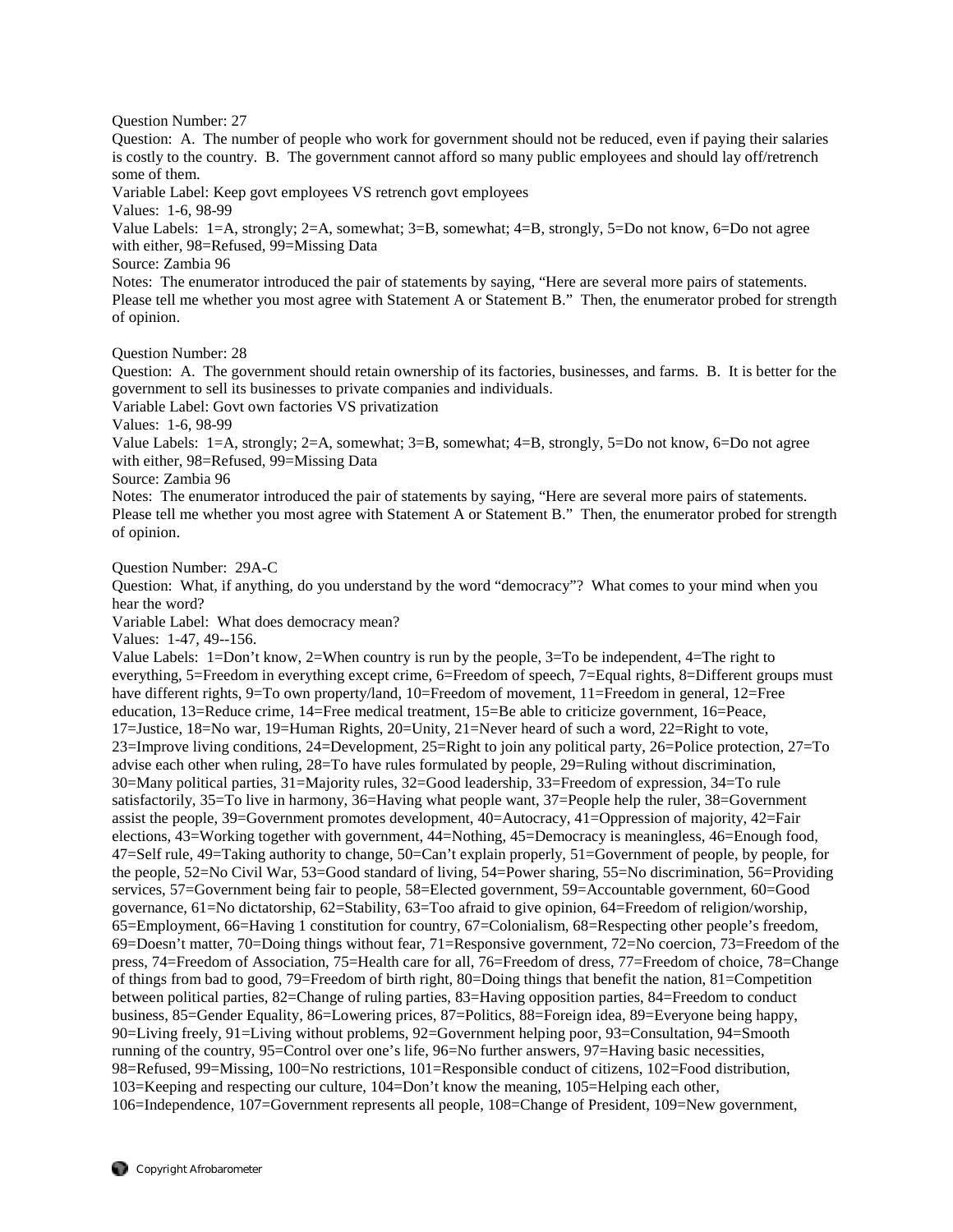110=Government of unity, 111=Change of government, 112=Change of laws, 113=Government protecting people, 114=No more taxes, 115=Everyone being able to make money, 116=It is a wrong and bad thing, 117=Rebellious people, 118=Elections, 119=Participation in government, 120=Elected representation, 121=Removal of old government, 122=Coming of UDF, 123=Youth helping government, 124=Government giving ID cards, 125=Freedom of expression may suppress, 126=Freedom to chose leaders, 127=People rule in their own way, 128=People should always be free, 129=Social welfare, 130=Good health, 131=Prosperity, 132=Difficulty, 133=LCD governance, 134=Free access to resources, 135=Government, 136=Nation must be self-reliant, 137=Business, 138=Improvement of youth, 139=Rubbish that children can do what they want, 140=Governing power be given to nation, 141=Fulfill their own plans, 142=Equal sharing of responsibility, 143=People's lives, 144=Disruption of Zambia way of governing, 145=National economy, 146=Exchange of views on life, 147=Donations in cooperatives, 148=Building mortuaries, 149=No good at being independent, 150=Apartheid, 151=New Life, 152=Disagreement, 153=Restrict traditional leadership, 154=Freedom from oppression, 155=Freedom for children, 156=Selfishness Source: Ghana 97

Note: Respondent could give up to three answers.

Question Number: 30

Question: First of all, can you tell me who presently holds the following positions: The Prime Minister of Lesotho? Variable Label: Who is the Prime Minister?

Values: 1-5, 98-99

Value Labels: 1=Do not know, 2=Know Answer, but can't remember, 3=Right Answer, 4=Wrong Answer, 5=Could Not Determine, 98=Refused, 99=Missing Data

Source: Zambia 96

Notes: The enumerator wrote down the names given by the respondent, if any, and the supervisor coded the responses as 3 (right) or 4 (wrong). Blank responses were later postcoded as 1 (Don't know).

Question Number: 31

Question: First of all, can you tell me who presently holds the following positions: The Minister of Finance? Variable Label: Who is the minister of finance?

Values: 1-5, 98-99

Value Labels: 1=Do not know, 2=Know Answer, but can't remember, 3=Right Answer, 4=Wrong Answer, 5=Could Not Determine, 98=Refused, 99=Missing Data

Source: Zambia 96

Notes: The enumerator wrote down the names given by the respondent, if any, and the supervisor coded the responses as 3 (right) or 4 (wrong). Blank responses were later postcoded as 1 (Don't know).

Question Number: 32

Question: First of all, can you tell me who presently holds the following positions: Your member of the District Development Committee? Variable Label: Who is your member of the District Development Committee?

Values: 1-5, 98-99

Value Labels: 1=Do not know, 2=Know Answer, but can't remember, 3=Right Answer, 4=Wrong Answer, 5=Could Not Determine, 98=Refused, 99=Missing Data

Source: Zambia 96

Notes: The enumerator wrote down the names given by the respondent, if any, and the supervisor coded the responses as 3 (right) or 4 (wrong). Blank responses were later postcoded as 1 (Don't know).

Question Number: 33 Question: First of all, can you tell me who presently holds the following positions: Your representative on the community or urban council? Variable Label: Who is your representative on the community or urban council? Values: 1-5, 98-99 Value Labels: 1=Do not know, 2=Know Answer, but can't remember, 3=Right Answer, 4=Wrong Answer, 5=Could Not Determine, 98=Refused, 99=Missing Data Source: Zambia 96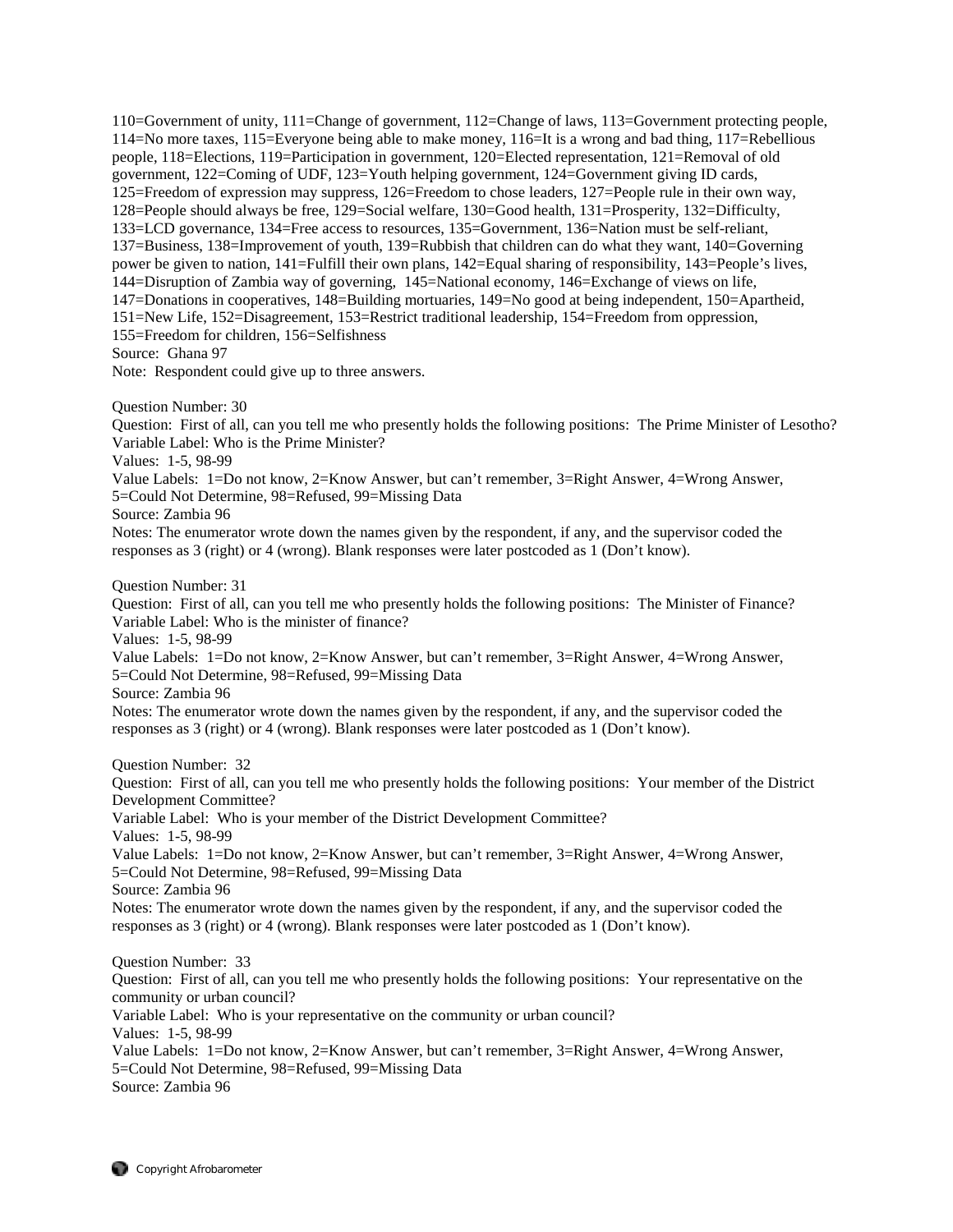Notes: The enumerator wrote down the names given by the respondent, if any, and the supervisor coded the responses as 3 (right) or 4 (wrong). Blank responses were later postcoded as 1 (Don't know).

Question Number: 34

Question: In the past year, have you contacted a government official or political party official about some important problem or to give them your views? If Yes: Was it just once, twice, a few times, or frequently? Variable Label: Have you contacted govt official or political party official? Values: 1-5, 98-99 Value Labels: 1=No, 2=Just once or twice, 3=A few times, 4=Frequently, 5=Do not know, 98=Refused, 99=Missing Data Source: Modified from Zambia96 Note: Enumerators skips to question 35, if respondent answers 1 (no).

Question Number: 35A-F

Question: What type of official was it?

Variable Label: What type of official did you contact?

Values: 1-11, 96-99

Value Labels: 1=Elected local councilor, 2=Elected regional or provincial representative, 3=Elected member of parliament, 4=Local council meeting or hearing, 5=Regional, provincial legislative meeting or hearing, 6=National parliament meeting or hearing, 7=National government hearing or meeting, 8=Local council official, 9=Regional, provincial official, 10=National government official, civil servant, 11=Political party official, 96=No Further Answer, 97=No Contact, 98=Refused, 99=Missing Data

Source: Zambia96

Note: Enumerator only asked the question if they indicate contact in question 33. Enumerator probed for most specific answer, and respondent could give more than one answer. If question 34 is skipped, enumerator postcoded answer as 97 (No Contact).

Question Number: 36A

Question: In the past year, have you or anyone in your family had to pay money to government officials (besides paying rates or taxes), give them a gift, or do them a favour, in order to get the following? If yes: Was it just once or twice, a few times or frequently? A. A job

Variable Label: Paid a govt. official to get a job?

Values: 1-5, 98-99

Value Labels: 1=No, 2=Once or twice, 3=A few times, 4=Often, 5=Don't Know, 98=Refused, 99=Missing Data Source: Ghana99

Note:

Question Number: 36B

Question: In the past year, have you or anyone in your family had to pay money to government officials (besides paying rates or taxes), give them a gift, or do them a favour, in order to get the following? If yes: Was it just once or twice, a few times or frequently? B. A government maintenance payment, pension payment, or loan. Variable Label: Paid govt. official to get a maintenance payment, loan, etc. Values: 1-5, 98-99 Value Labels: 1=No, 2=Once or twice, 3=A few times, 4=Often, 5=Don't Know, 98=Refused, 99=Missing Data Source: Ghana99

Note:

Question Number: 36C

Question: In the past year, have you or anyone in your family had to pay money to government officials (besides paying rates or taxes), give them a gift, or do them a favour, in order to get the following? If yes: Was it just once or twice, a few times or frequently? C. Electricity or water?

Variable Label: Paid govt. official to get water or electricity?

Values: 1-5, 98-99

Value Labels: 1=No, 2=Once or twice, 3=A few times, 4=Often, 5=Don't Know, 98=Refused, 99=Missing Data Source: Ghana99

Note: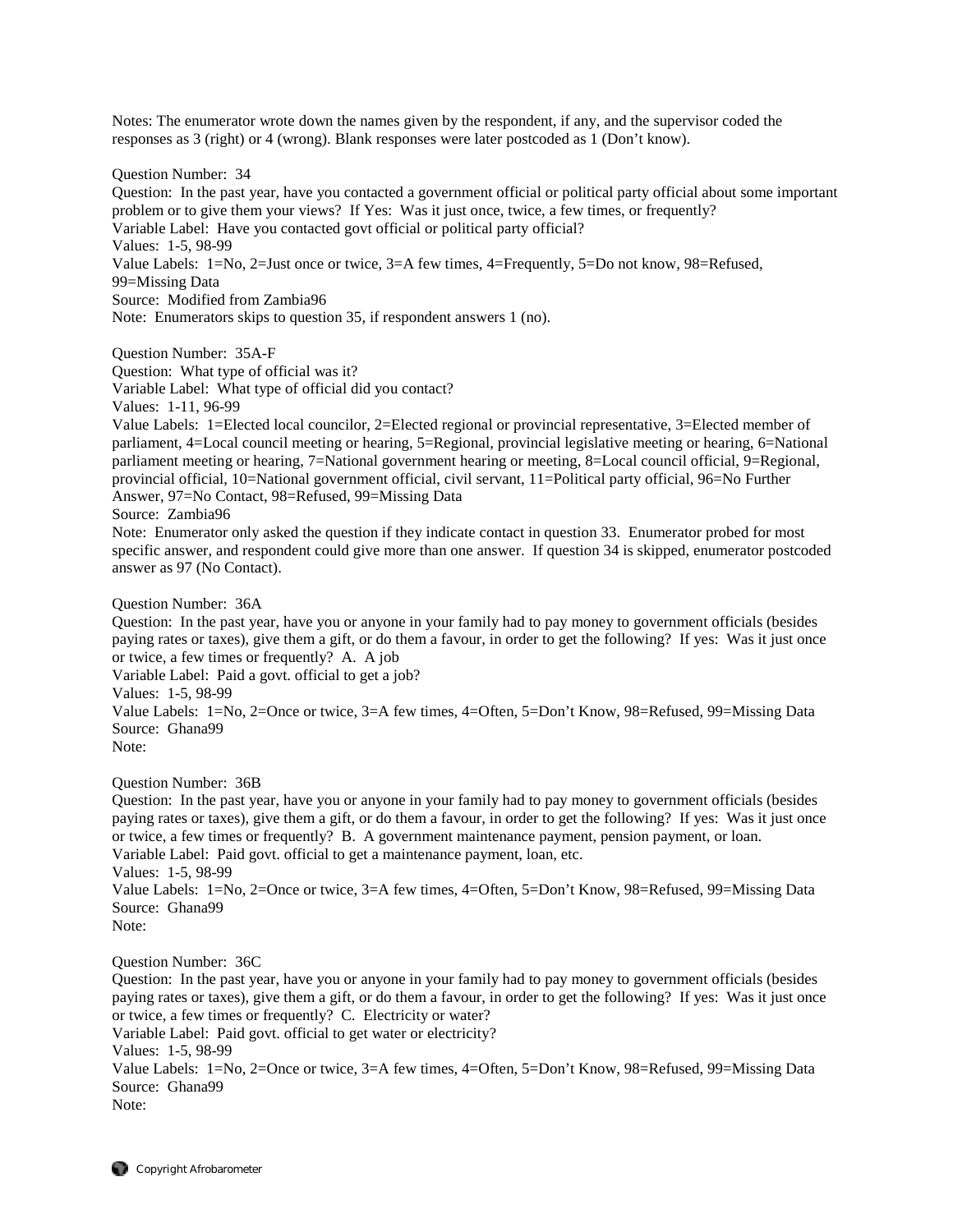Question Number: 36D Question: In the past year, have you or anyone in your family had to pay money to government officials (besides paying rates or taxes), give them a gift, or do them a favour, in order to get the following? If yes: Was it just once or twice, a few times or frequently? D. Housing or land? Variable Label: Paid govt. offical to get housing or land? Values: 1-5, 98-99 Value Labels: 1=No, 2=Once or twice, 3=A few times, 4=Often, 5=Don't Know, 98=Refused, 99=Missing Data Source: Ghana99 Note: Question Number: 37 Question: In the past year, have you contacted any other influential person such as a church or community leader about some important problem or to give them your views? If Yes: Was it just once or twice, a few times, or frequently? Variable Label: Contacted any other influential person? Values: 1-5, 98-99 Value Labels: 1=No, 2=Just once or twice, 3=A few times, 4=Frequently, 5=Do not know, 98=Refused, 99=Missing Data Source: Modified Zambia96 Note: Enumerator skipped to question 39 if respondent answered 1 (no). Question Number: 38A-D Question: If respondent made contact, what type of person was this? Variable Label: What type of influential person did you contact? Values: 1-5, 96-99 Value Labels: 1=Church leader, 2=Community leader, 3=Trade union official, 4=Traditional leader, 5=Traditional council meeting, 96=No further answer, 97=No contact, 98=Refused, 99=Missing Data Source: Adapted from Zambia96 Note: Enumerator only asked this question if they indicated contact in question 37. Respondent was encouraged to mention as many people as possible. If enumerator skipped question 38, the answer was later postcoded as 97 (No contact). Question Number: 39 Question: I would like to speak about traditional leadership. Do you have a traditional leader, chief, or headman? Variable Label: Local traditional leader, chief or headman? Values: 1-2 98-99 Value Labels: 1=Yes, 2=No, 98=Refused, 99=Missing Data Source: SAB Note: If respondent answered 2 (no), enumerator skipped to question 43. Question Number: 40 Question: How interested do you think your local chief is in what happens to you or hearing what people like you think? Are they: Variable Label: Local chiefs interest in people? Values: 1-5, 97-99 Value Labels: 1=Not at all interested, 2=Not very interested, 3=Interested, 4=Very interested, 5=Haven't you heard enough about them to know, 97=Not applicable, 98=Refused, 99=Missing Data Source: SAB Note: If respondent answered 2 (no) to question 39, enumerator postcoded question as 97 (not applicable). Question Number: 41 Question: How much of the time can you trust your local chief to do what is right? Is it: Variable Label: How much of the time can local chief be trusted?

Values: 1-5, 97-99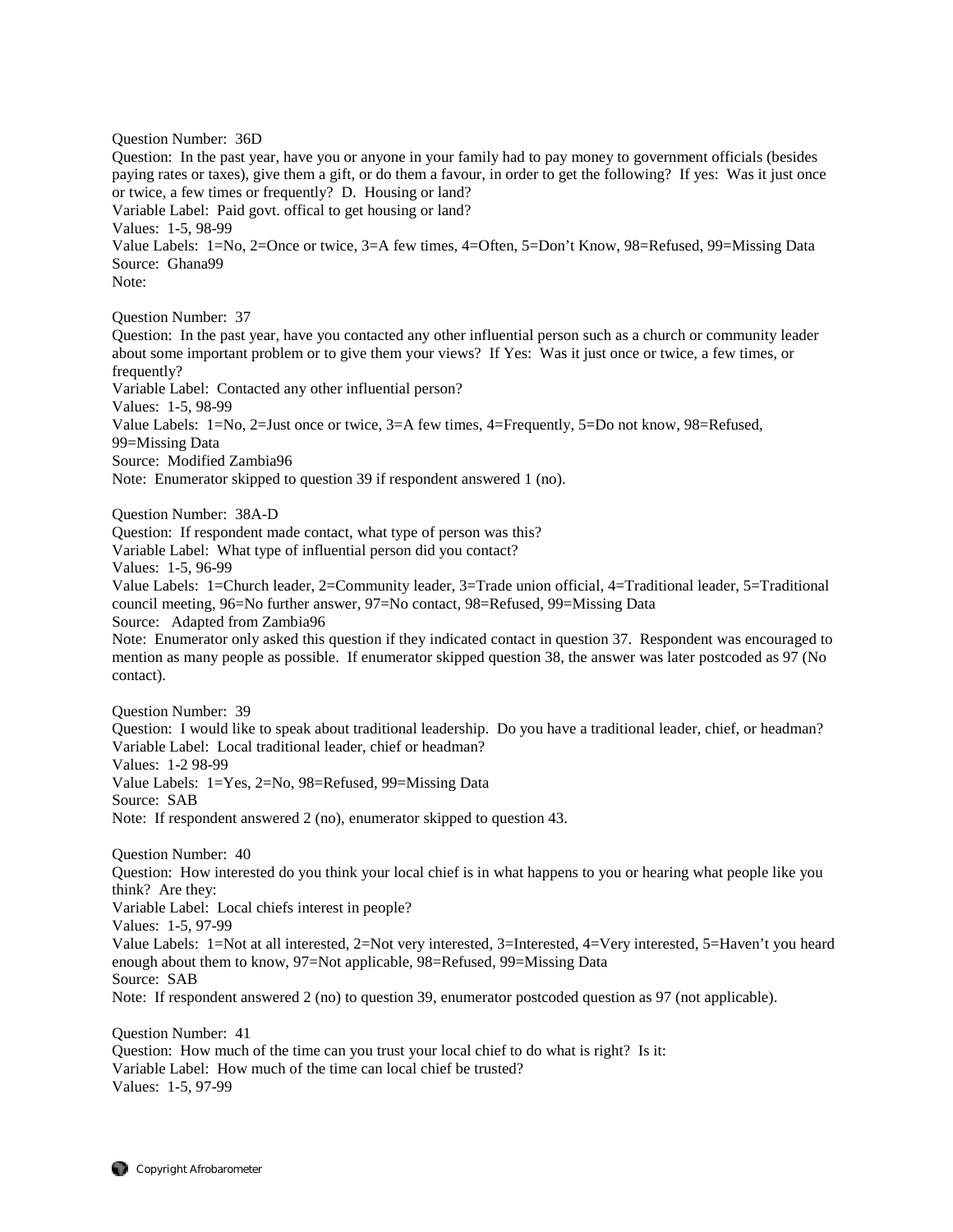Value Labels: 1=Never, 2=Only some of the time, 3=Most of the time, 4=Just about always, 5=Haven't you heard enough about them to know, 97=Not Applicable, 98=Refused, 99=Missing Data Source: Zambia96 Note: If respondent answered 2 (no) to question 39, enumerator postcoded question as 97 (not applicable). Question Number: 42 Question: What about corruption, that is where leaders take money intended for the community and use it for themselves? How many chiefs or traditional leaders are involved in corruption? Is it: Variable Label: How many chiefs/traditional leaders are involved in corruption? Values: 1-5, 97-99 Value Labels: 1=All, Almost all, 2=Most, 3=A few, some, 4=Almost None, None, 5=Haven't you heard enough about them to know, 97=Not applicable, 98=Refused, 99=Missing Data Source: SAB Note: If respondent answered 2 (no) to question 39, enumerator postcoded question as 97 (not applicable). Question Number: 43A Question: How often do you get news from the following sources: Radio? Variable Label: How often do you get news from radio? Values: 1-6, 98-99 Value Labels: 1=Everyday, 2=A few times a week, 3=A few times a month, 4=Less than once a month, 5=Never, 6=Do not know, 98=Refused, 99=Missing Data Source: Zambia96 Notes: Question Number: 43B Question: How often do you get news from the following sources: B. Television? Variable Label: How often do you get news from tv? Values: 1-6, 98-99 Value Labels: 1=Everyday, 2=A few times a week, 3=A few times a month, 4=Less than once a month, 5=Never, 6=Do not know, 98=Refused, 99=Missing Data Source: SAB Notes: Question Number: 43C Question: How often do you get news from the following sources: C. Newspapers? Variable Label: How often do you get news from newspapers? Values: 1-6, 98-99 Value Labels: 1=Everyday, 2=A few times a week, 3=A few times a month, 4=Less than once a month, 5=Never, 6=Do not know, 98=Refused, 99=Missing Data Source: Zambia96 Notes: Question Number: 44 Question: Generally speaking, would you say that most people can be trusted or that you can't be too careful in dealing with people? Variable Label: Most people can be trusted Vs you must be careful Values: 1-3, 98-99 Value Labels: 1=Most people can be trusted, 2=Can't be too careful, 3=Don't Know, 98=Refused, 99=Missing Data Source: SAB Notes: Question Number: 45 Question: When you get together with your friends, would you say you discuss political matter? Variable Label: Discuss political matters with friends?

Values: 1-4, 98-99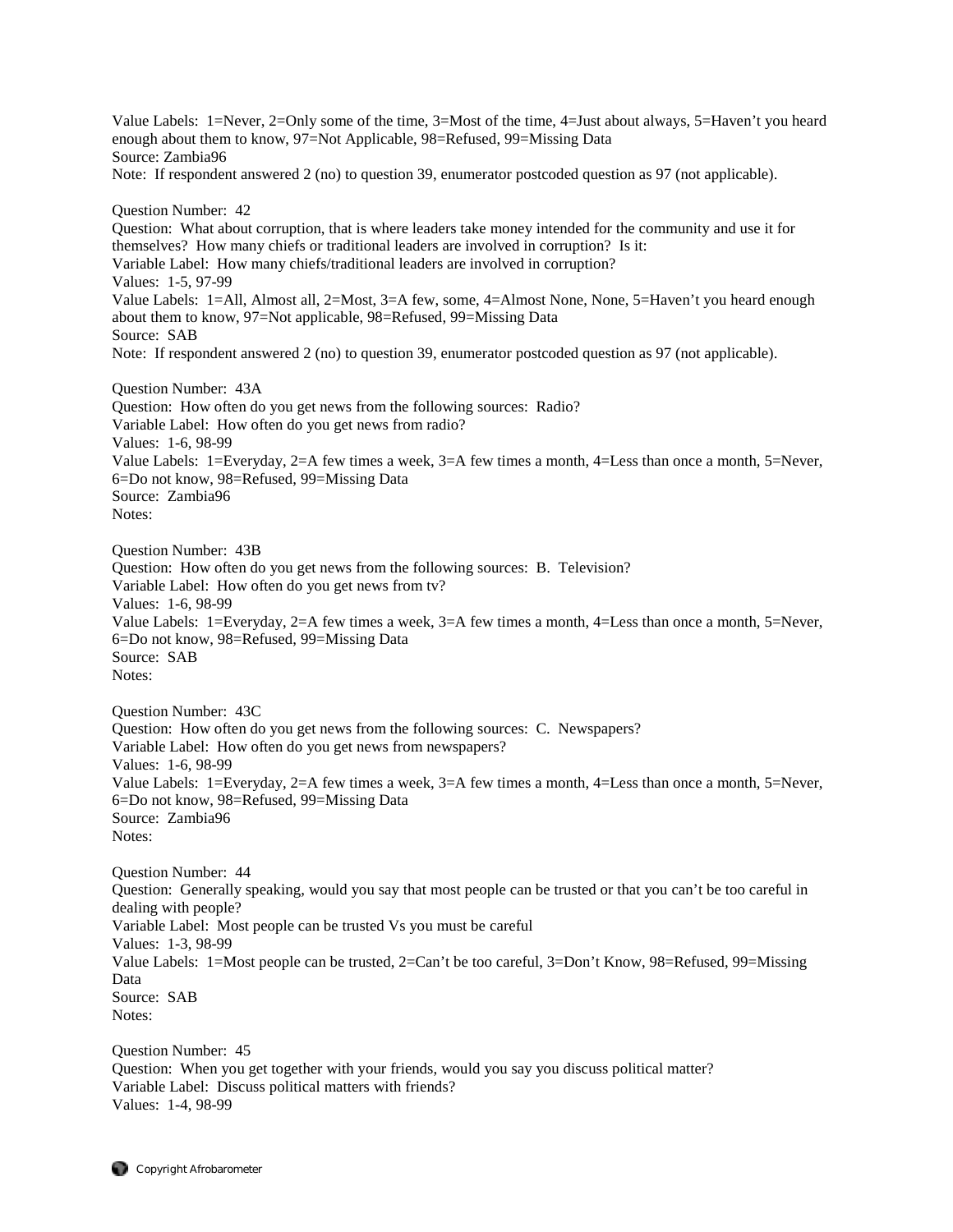Value Label: 1=Frequently, 2=Occasionally, 3=Never, 4=Don't Know, 98=Refused, 99=Missing Data Source: Modified from Zambia96 Notes:

Question Number: 46

Question: Some people seem to follow what's going on in government and public affairs most of the time, whether there's an election going on or not. Other's aren't that interested. Would you say you follow what's going on in government and public affairs? Variable Label: Do you follow what is happening in govt and public affairs? Values: 1-5, 98-99 Value Label: 1=Always/Most of the time, 2=Some of the time, 3=Only now and then, 4=Hardly at all, 5=Don't Know, 98=Refused, 99=Missing Data Source: SAB Notes:

Question Number: 47A

Question: Do you agree, neither agree or disagree, or disagree with the following statements? A. You feel you have little or not control over what happens to your life. Variable Label: Feel that you have little or no control over life? Values: 1-6, 98-99 Value Label: 1=Strongly agree, 2=Agree, 3=Neither agree nor disagree, 4=Disagree, 5=Strongly disagree, 6=Don't Know, 98=Refused, 99=Missing Data Source: SAB Notes:

Question Number: 47B

Question: Do you agree, neither agree or disagree, or disagree with the following statements? B. You think that you do not have enough information about political life and the actions of government. Variable Label: Insufficient info about political life and govt. actions? Values: 1-6, 98-99 Value Label: 1=Strongly agree, 2=Agree, 3=Neither agree nor disagree, 4=Disagree, 5=Strongly disagree, 6=Don't Know, 98=Refused, 99=Missing Data Source: SAB Notes:

Question Number: 47C

Question: Do you agree, neither agree or disagree, or disagree with the following statements? C. Sometimes political and government affairs seem so complicated that you can't really understand what's going on. Variable Label: Sometimes political affairs too complicated to understand Values: 1-6, 98-99 Value Label: 1=Strongly agree, 2=Agree, 3=Neither agree nor disagree, 4=Disagree, 5=Strongly disagree, 6=Don't Know, 98=Refused, 99=Missing Data Source: Zambia96 Notes:

Question Number: 47D Question: Do you agree, neither agree or disagree, or disagree with the following statements? D. In this country, you must be very careful of what you say and do with regard to politics. Variable Label: Have to be careful what you do and say with regard to politics? Values: 1-6, 98-99 Value Label: 1=Strongly agree, 2=Agree, 3=Neither agree nor disagree, 4=Disagree, 5=Strongly disagree, 6=Don't Know, 98=Refused, 99=Missing Data Source: SAB Notes:

Question Number: 48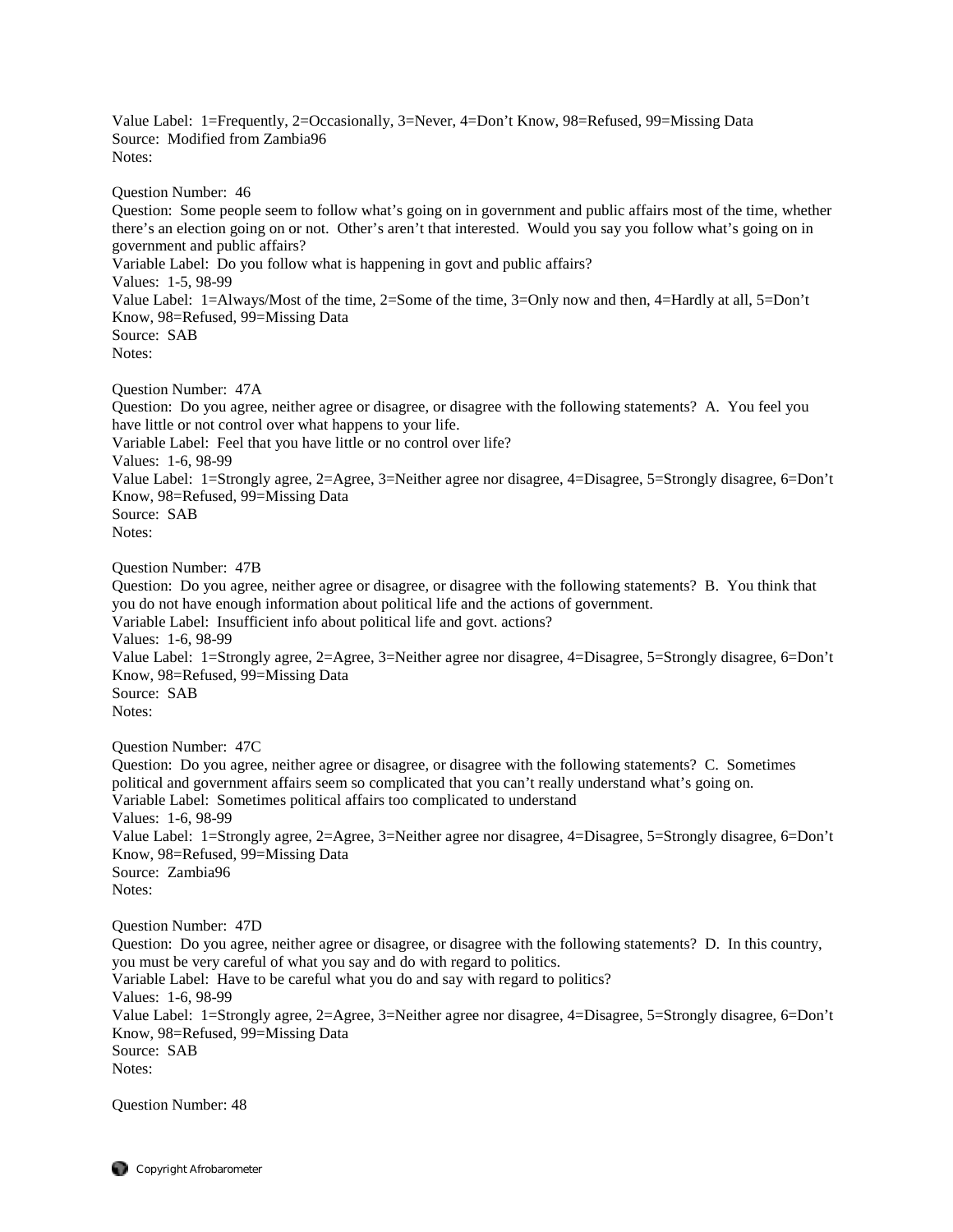Question: A. No matter how you vote, it won't make things any better in the future. B. The way you vote could make things better in the future.

Variable Label: Way you vote will make a difference VS no difference.

Values: 1-6, 98-99

Value Labels: 1=A, agree strongly; 2=A, agree; 3=B, agree; 4=B, agree strongly, 5=Don't know, 6=Do not agree with either, 98=Refused, 99=Missing Data

Source: Zambia 96

Notes: The enumerator introduced the pair of statements by saying, "Please tell me whether you agree more with Statement A or Statement B." Then, the enumerator probed for strength of opinion.

Question Number: 49

Question: A. It is important who is in power because it can make a difference to what happens. B. It doesn't really matter who is in power, because in the end things go on much the same.

Variable Label: Who is in power makes a difference VS no difference.

Values: 1-6, 98-99

Value Label: 1=A, agree strongly; 2=A, agree; 3=B, agree; 4=B, agree strongly, 5=Don't know, 6=Do not agree with either, 98=Refused, 99=Missing Data

Source: SAB

Notes: The enumerator introduced the pair of statements by saying, "Please tell me whether you agree more with Statement A or Statement B." Then, the enumerator probed for strength of opinion.

Question Number: 50

Question: On the whole, how would you rate the freeness and fairness of the last national elections, held in 1996? Was it:

Variable Label: Freeness and fairness of last national elections

Values: 1-5, 98-99

Value Label: 1=Completely free and fair, 2=Free and fair, some minor problems, 3=On the whole, free and fair but with several major problems, 4=Not free or fair, 5=Don't know, 98=Refused, 99=Missing Data Source: SAB

Notes:

Question Number: 51A-C

Question: What are the most important problems facing this country that the government should address? Variable Label: Most important problems to be addressed by govt.

Values: 1-225, 996, 999

Value Label: 1=Apartheid, 2=Abuse, 3=Affirmative action, 4=Affirmative action (too much), 5=AIDS, 6=Bursaries, 7=Child Welfare, 8=Child abuse, 9=Crime, 10=Corruption, 11=Corruption in government, 12=Civil war 13=Death sentence should be returned, 14=Death rate too high, 15=Discrimination, 16=Disputes b/w political parties, 17=Diseases, 18=Drought, 19=Drought relief, 20=Development, 21=Development of rural areas, 22=Drugs/alcohol, 23=Democracy, 24=Donor fund mismanagement, 25=Don't know, 26=Economy, 27=Economic Stabilization, 28=Education (Equality) 29=Education (too expensive), 30=Education (poor quality), 31=Education (quality of schools), 32=Education (shortage of schools), 33=Education facilities, 34=Environment, 35=Elections, 36=Electricity, 37=Electricity (need more), 38=Equality, 39=Equal development for all areas, 40=Financial problems, 41=Financial future, 42=Funding indigenous businesses, 43=Foreign investment, 44=Food supply, 45=Government, 46=Government responsibility, 47=Government spending, 48=Government unresponsive, 49=Government doesn't communicate, 50=Housing, 51=Housing (poor quality), 52=Housing (shortage), 53=Health, 54=Health (medical supplies), 55=Health (too expensive), 56=Health services (poor quality), 57=Health services (shortage), 58=Health services in rural areas, 59=Hawkers/Street vendors, 60=Intimidation, 61=Infrastructure, 62=Immigration, 63=Investments, 64=Job creation, 65=Labour laws, 66=Lack of unity among people, 67=Lack of self-help projects, 68=Lack of money for school fees, 69=Murder, 70=Nepotism, 71=Nothing, 72=Oppression, 73=Poverty, 74=Prices too high, 75=Protection of property owners, 76=Population explosion, 77=Policing, 78=Political tension, 79=Political unrest, 80=Pensions, 81=Pensions need to be increased, 82=Rape, 83=Racism, 84=Rights, 85=Roads, 86=Roads (poor quality), 87=Roads (need more), 88=Recreational facilities, 89=RDP, 90=Riots, 91=Security, 92=Squatting/squatters, 93=Strikes, 94=Services (water and electricity), 95=Services (Lack of), 96=Services (poor quality), 97=Services (too expensive), 98=Starvation, 99=Sewerage, 100=Standard of living, 101=Theft, 102=Taxes, 103=Taxes too high, 104=Toilets/sanitation, 105=Transport,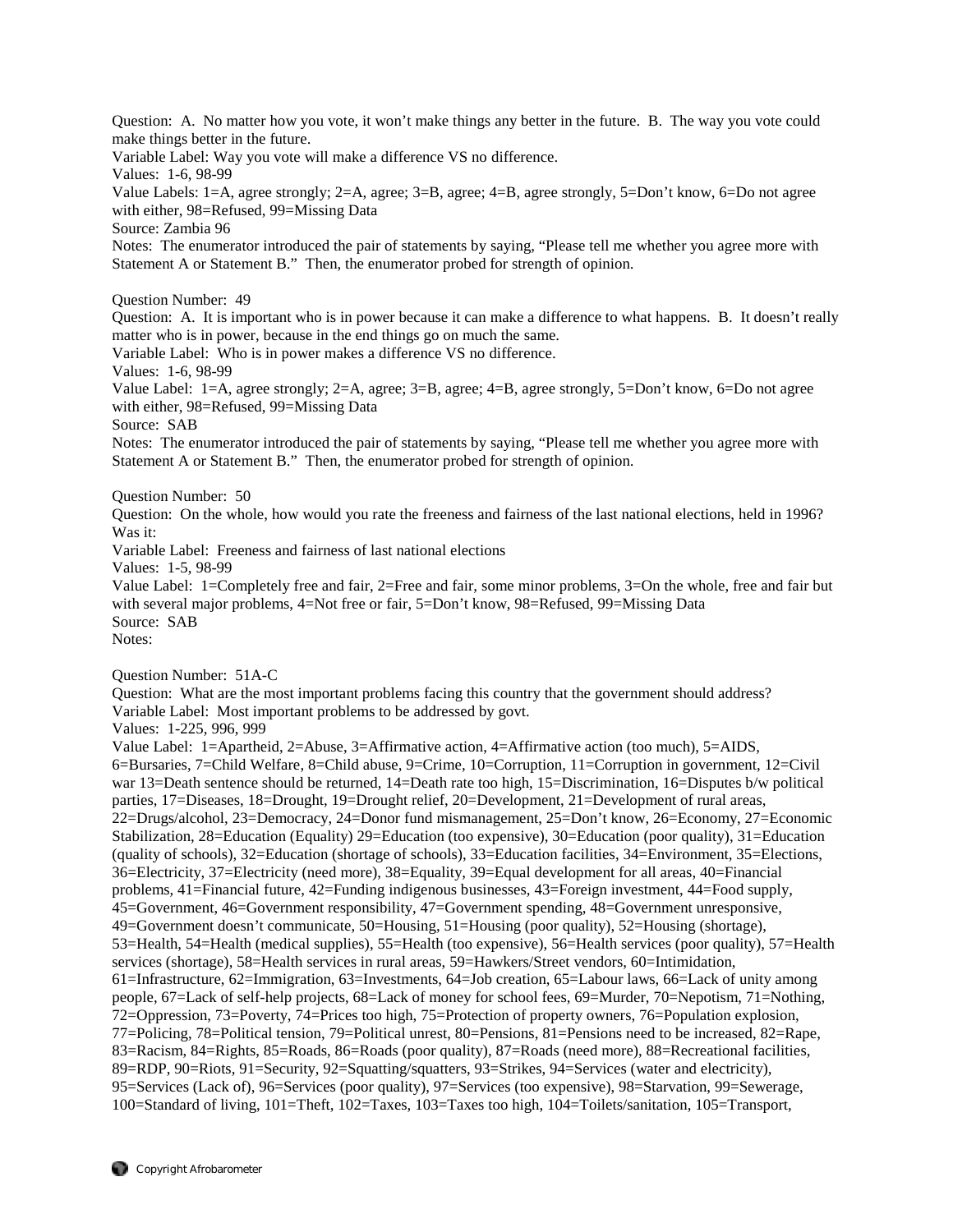106=Teenage pregnancy, 107=Tribalism, 108=Unemployment, 109=Violence, 110=Vandalism, 111=Wages too high, 112=Wages to0 low, 113=Wages (not enough), 114=Water (provide more), 115=Water (poor quality), 116=Welfare, 117=Children should follow tradition, 118=Crop failure, 119=Devaluation of currency, 120=Care of Elderly, 121=Free and fair council elections, 122=Food prices should be low, 123=Food shortage, 124=Economic policy failure, 125=Health clinics to be provided, 126=Inflation high, 127=Lack of loans, 128=Too many leaders, 129=Suffering, 130=Transport prices too high, 131=Wealth being lost rapidly, 132=Voter education, 133=Telecommunications, 134=Street lights, 135=Sport problems, 136=Street children, 137=Implementation of government policies, 138=Immigrants, 139=Government favors foreigners, 140=Poor government administration, 141=Nuclear Weapons, 142=School dropouts, 143=Use of prisoners, 144=Reduced income disparity, 145=Road accidents, 146=Assist disabled, 147=Assist orphans, 148=Water/electricity, 149=Reduce school fees, 150=Strengthen democracy, 151=Home affairs, 152=Farm workers benefits, 153=Government assistance, 154=Leaders must take responsibility, 155=Training of police officers, 156=Homosexual issues, 157=More links between government and people, 158=Protection against wild animals, 159=Nature conservation, 160=Better qualified teachers, 161=Traditional leaders, 162=Army training, 163=Promiscuity, 164=Fair land distribution, 165=DRC War, 166=5th Brigade Atrocities, 167=Irresponsible members of Parliament, 168=Assistance for needy people, 169=Poor working conditions, 170=Lack of peace and freedom, 171=Lack of cooperation between political parties, 172=Cash payment to farmers for products, 173=President favours home area, 174=Increased government assistance, 175=Fine those who default on loans, 176=Government should develop all regions, 177=Government should build a bank, 178=Environmental degradation, 179=Need for new government, 180=High School fees, 181=Lack of maize in markets, 182=Lack of justice in government, 183=Lack of land to cultivate, 184=Lack of farming improvement, 185=Trading centers too far, 186=Headman not trustworthy, 187=Lack of free hospitals, 188=Lack of markets, 189=Rigging elections, 190=Regionalism must stop, 191=Government favours people from their party, 192=Government should help with school fees for girls, 193=Corruption among health personnel, 194=Civil service doctors must take jobs seriously, 195=Rich have more freedom than poor, 196=Over enrollment in schools, 197=Business matters, 198=Exploitation of villages, 199=Retrenchments, 200=Government assistance to villagers, 201=Prostitution, 202=Misuse of democracy, 203=Access of loans, 204=Lack of TV service/network, 205=Lack of post offices, 206=Lack of policemen, 207=Freedom of dress should stop, 208=No maize mills nearby, 209=Lack of respect for elders, 210=Lack of respect, 211-Economic improvements, 212=Education, 213=More bursaries, 214=Give land to the people, 215=Agricultural inputs, 216=Farm inputs, 217=Hunger, 218=Prices of essential commodities too high, 219=Late distribution of agriculture, 220=Inadequate jobs, 221=Increase prices of mielie meals, 222=High prices of clothes, 223=Bad agricultural performance, 224=Lack of transparency, 225=Inadequate donor funding, 996=No further answer, 999=Missing data. Source: SAB Notes:

Question Number: 51Xa

Question: We are now going to discuss how you rate different forms of government. I would like you to give marks out of 10. The best form of governing a country gets 10 out of 10 and the worst form of governing a country gets no marks at all. What grade would you give to: A. The way the country was governed under the military government Variable Label: Rating of previous system govt Values: 0-10, 98-99.

Value Labels: 0=Worst form, 10=Best form, 98=Refused to answer, 99=Missing data Source: NDB Note:

Question Number: 51Xb

Question: We are now going to discuss how you rate different forms of government. I would like you to give marks out of 10. The best form of governing a country gets 10 out of 10 and the worst form of governing a country gets no marks at all. What grade would you give to: B. Our current system of government with regular elections where everyone can vote and there are at least two political parties.

Variable Label: Rating of present system govt Values: 0-10, 98-99 Value Labels: : 0=Worst form, 10=Best form, 98=Refused to answer, 99=Missing data Source: NDB Note: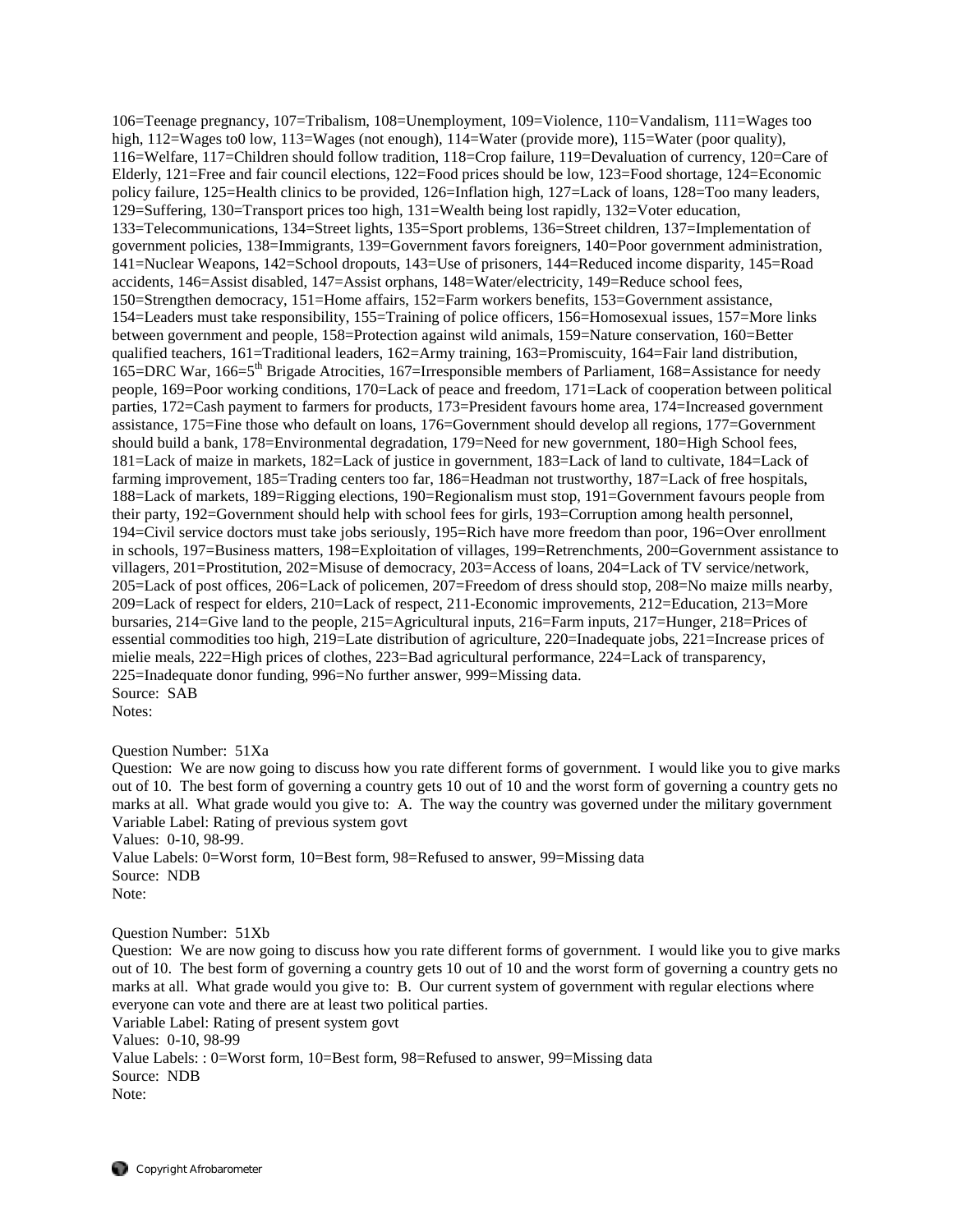Question Number: 51Xc

Question: We are now going to discuss how you rate different forms of government. I would like you to give marks out of 10. The best form of governing a country gets 10 out of 10 and the worst form of governing a country gets no marks at all. What grade would you give to: C. The political system of this country as you expect it to be in 10 years time.

Variable Label: Rating of future system govt Values: 0-10, 98-99 Value Labels: : 0=Worst form, 10=Best form, 98=Refused to answer, 99=Missing data Source: NDB Note:

Question Number: 52A

Question: "Some people say that today, under our current system of government, our political and overall life is better than it was under the one party regime of Kaunda. Others say things are no better, or even worse. For each of these following matters, would you say things today are worse, about the same, or better?" A. Anyone can freely say what he or she thinks.

Variable Label: Anyone can freely say what they think

Values: 1-6, 8-99

Value Labels: 1=Much Worse, 2=Worse, 3=Same, 4=Better, 5=Much Better, 6=Don't Know, 98=Refused,

99=Missing Data

Source: NDB

Notes: Enumerator probed for strength of opinion.

Question Number: 52B

Question: "Some people say that today, under our current system of government, our political and overall life is better than it was under apartheid. Others say things are no better, or even worse. For each of these following matters, would you say things today are worse, about the same, or better?" B. People can join any political organization they choose.

Variable Label: Can join any political organization they choose? Values: 1-6, 98-99 Value Labels: 1=Much Worse, 2=Worse, 3=Same, 4=Better, 5=Much Better, 6=Don't Know, 98=Refused, 99=Missing Data Source: NDB Notes: Enumerator probed for strength of opinion.

Question Number: 52C

Question: "Some people say that today, under our current system of government, our political and overall life is better than it was under apartheid. Others say things are no better, or even worse. For each of these following matters, would you say things today are worse, about the same, or better?" B. People can live without fear of being arrested by the police if they have not done anything wrong. Variable Label: Can live without fear of unjust arrest?

Values: 1-6, 98-99

Value Labels: 1=Much Worse, 2=Worse, 3=Same, 4=Better, 5=Much Better, 6=Don't Know, 98=Refused, 99=Missing Data

Source: SAB

Notes: Enumerator probed for strength of opinion.

Question Number: 52D

Question: "Some people say that today, under our current system of government, our political and overall life is better than it was under apartheid. Others say things are no better, or even worse. For each of these following matters, would you say things today are worse, about the same, or better?" C. Each person can freely choose who to vote for without feeling forced by others.

Variable Label: Free to choose who to vote for without feeling forced Values: 1-6, 98-99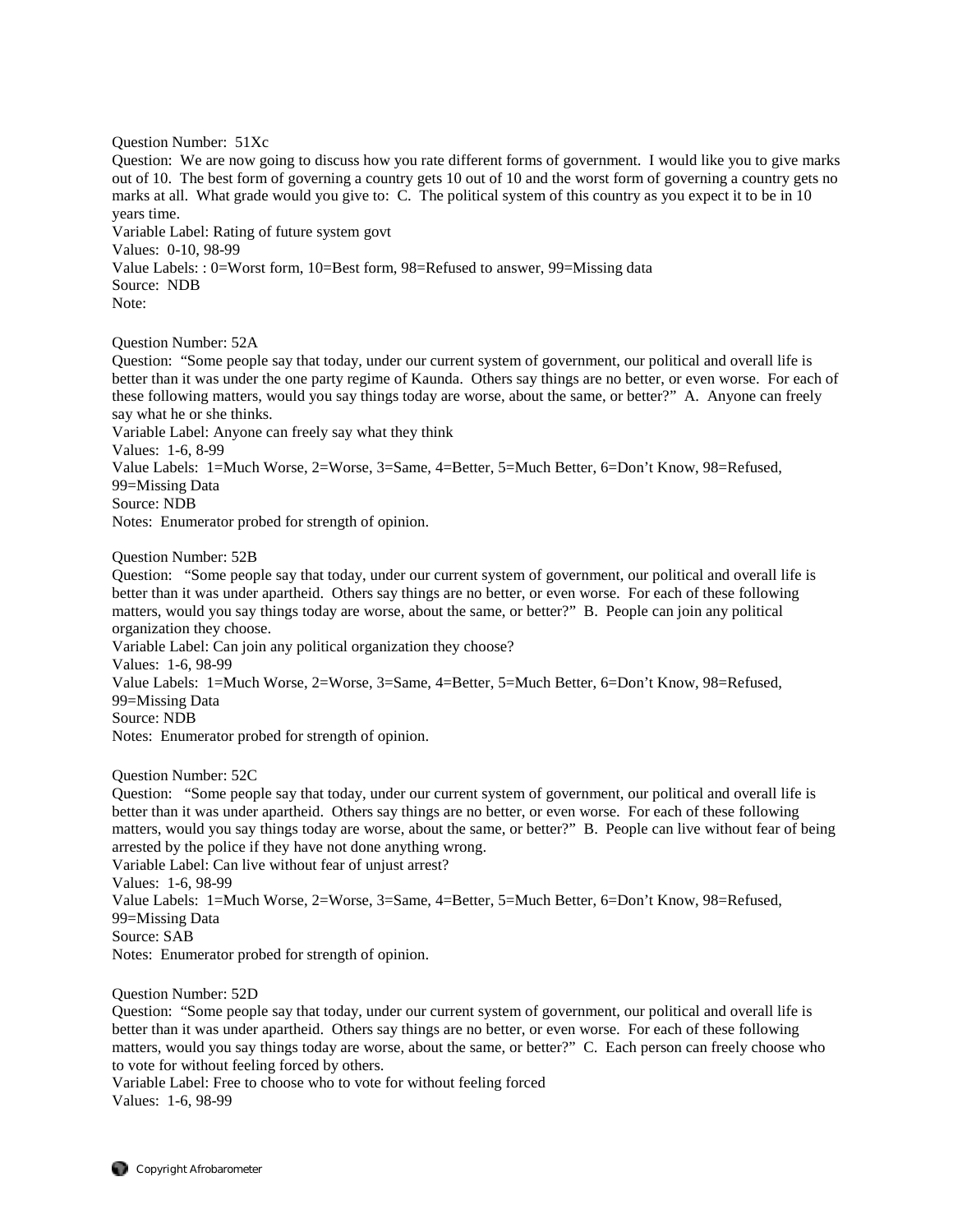Value Labels: 1=Much Worse, 2=Worse, 3=Same, 4=Better, 5=Much Better, 6=Don't Know, 98=Refused, 99=Missing Data Source: NDB Notes: Enumerator probed for strength of opinion.

Question Number: 52E

Question: "Some people say that today, under our current system of government, our political and overall life is better than it was under apartheid. Others say things are no better, or even worse. For each of these following matters, would you say things today are worse, about the same, or better?" E. Everybody is treated equally and fairly by the government. Variable Label: Everybody treated equally and fairly by govt. Values: 1-6, 98-99 Value Labels: 1=Much Worse, 2=Worse, 3=Same, 4=Better, 5=Much Better, 6=Don't Know, 98=Refused, 99=Missing Data

Source: NDB

Notes: Enumerator probed for strength of opinion.

Question Number: 52F

Question: "Some people say that today, under our current system of government, our political and overall life is better than it was under apartheid. Others say things are no better, or even worse. For each of these following matters, would you say things today are worse, about the same, or better?" E. People are safe from crime and violence.

Variable Label: Safe from crime and violence

Values: 1-6, 98-99

Value Labels: 1=Much Worse, 2=Worse, 3=Same, 4=Better, 5=Much Better, 6=Don't Know, 98=Refused, 99=Missing Data

Source: SAB00

Notes: Enumerator probed for strength of opinion.

Question Number: 52G

Question: "Some people say that today, under our current system of government, our political and overall life is better than it was under apartheid. Others say things are no better, or even worse. For each of these following matters, would you say things today are worse, about the same, or better?" G. People have an adequate standard of living.

Variable Label: Adequate standard of living Values: 1-6, 98-99 Value Labels: 1=Much Worse, 2=Worse, 3=Same, 4=Better, 5=Much Better, 6=Don't Know 98=Refused, 99=Missing Data Source: NDB Notes: Enumerator probed for strength of opinion.

Question Number: 52H

Question: "Some people say that today, under our current system of government, our political and overall life is better than it was under apartheid. Others say things are no better, or even worse. For each of these following matters, would you say things today are worse, about the same, or better?" H. People have access to basic necessities (like food and water). Variable Label: Access to basic necessities Values: 1-6, 98-99 Value Labels: 1=Much Worse, 2=Worse, 3=Same, 4=Better, 5=Much Better, 6=Don't Know, 98=Refused, 99=Missing Data

Source: SAB

Notes: Enumerator probed for strength of opinion.

Question Number: 52I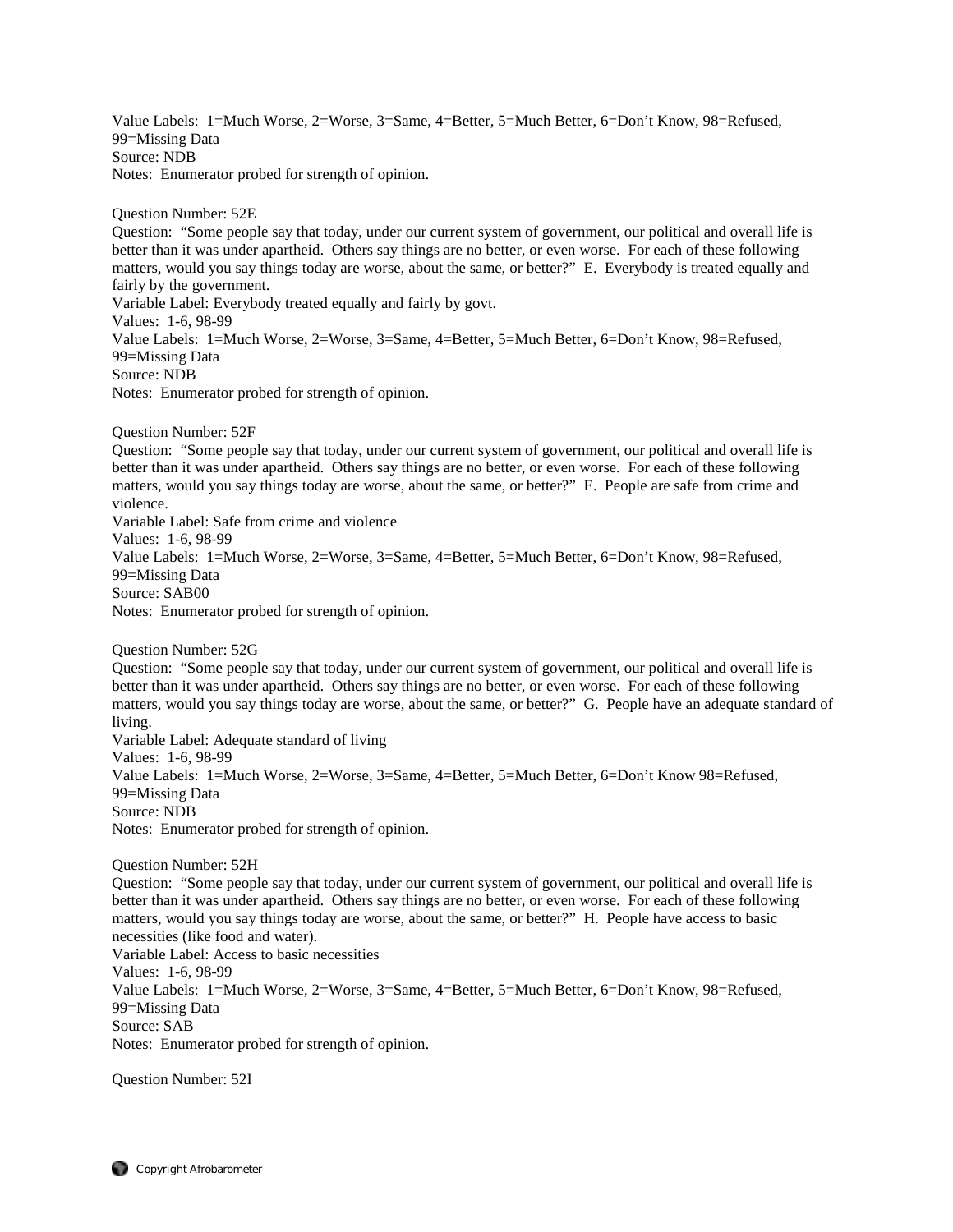Question: "Some people say that today, under our current system of government, our political and overall life is better than it was under apartheid. Others say things are no better, or even worse. For each of these following matters, would you say things today are worse, about the same, or better?" I. Basotho are equal to one another. Variable Label:Basotho are equal to each other.

Values: 1-6, 98-99

Value Labels: 1=Much Worse, 2=Worse, 3=Same, 4=Better, 5=Much Better, 6=Don't Know, 98=Refused, 99=Missing Data

Source: SAB

Notes: Enumerator probed for strength of opinion.

Question Number: 53

Question: If only one political party, or candidates from only one party, were allowed to stand for elections and hold office?

Variable Label: One party to stand for elections and hold office.

Values: 1-6, 98-99

Value Labels: 1=Strongly Disapprove, 2=Disapprove, 3=Neither Approve or Disapprove, 4=Approve, 5=Strongly approve, 6=Don't Know, 98=Refused, 99=Missing Data

Source: NDB

Notes: Enumerator introduced the question by saying: "Our current system of governing with regular elections and more than one political party is not the only one Lesotho has ever had. Some people say that we would be better off if we had a different system of government. How much would you disapprove, neither disapprove or approve, or approve of the following alternatives to our current system of government with at least two political parties and regular elections?" Enumerator probed for strength of opinion.

Question Number: 54

Question: If all decisions were made by a council of Elders, Traditional Leaders, or Chiefs.

Variable Label: Decisions to be made by council of elders, traditional leaders.

Values: 1-6, 98-99

Value Labels: 1=Strongly Disapprove, 2=Disapprove, 3=Neither Approve or Disapprove, 4=Approve, 5=Strongly approve, 6=Don't Know, 98=Refused, 99=Missing Data

Source: adapted from NDB

Notes: Enumerator introduced the question by saying: "Our current system of governing with regular elections and more than one political party is not the only one Lesotho has ever had. Some people say that we would be better off if we had a different system of government. How much would you disapprove, neither disapprove or approve, or approve of the following alternatives to our current system of government with at least two political parties and regular elections?" Enumerator probed for strength of opinion.

Question Number: 55

Question: If the army came in to govern the country?

Variable Label: Army governs the country?

Values: 1-6, 98-99

Value Labels: 1=Strongly Disapprove, 2=Disapprove, 3=Neither Approve or Disapprove, 4=Approve, 5=Strongly approve, 6=Don't Know, 98=Refused, 99=Missing Data

Source: adapted from NDB

Notes: Enumerator introduced the question by saying: "Our current system of governing with regular elections and more than one political party is not the only one Lesotho has ever had. Some people say that we would be better off if we had a different system of government. How much would you disapprove, neither disapprove or approve, or approve of the following alternatives to our current system of government with at least two political parties and regular elections?" Enumerator probed for strength of opinion.

Question Number: 56

Question: If parliament and political parties were abolished, so that the President could decide everything? Variable Label: President decides everything?

Values: 1-6, 98-99

Value Labels: 1=Strongly Disapprove, 2=Disapprove, 3=Neither Approve or Disapprove, 4=Approve, 5=Strongly approve, 6=Don't Know, 98=Refused, 99=Missing Data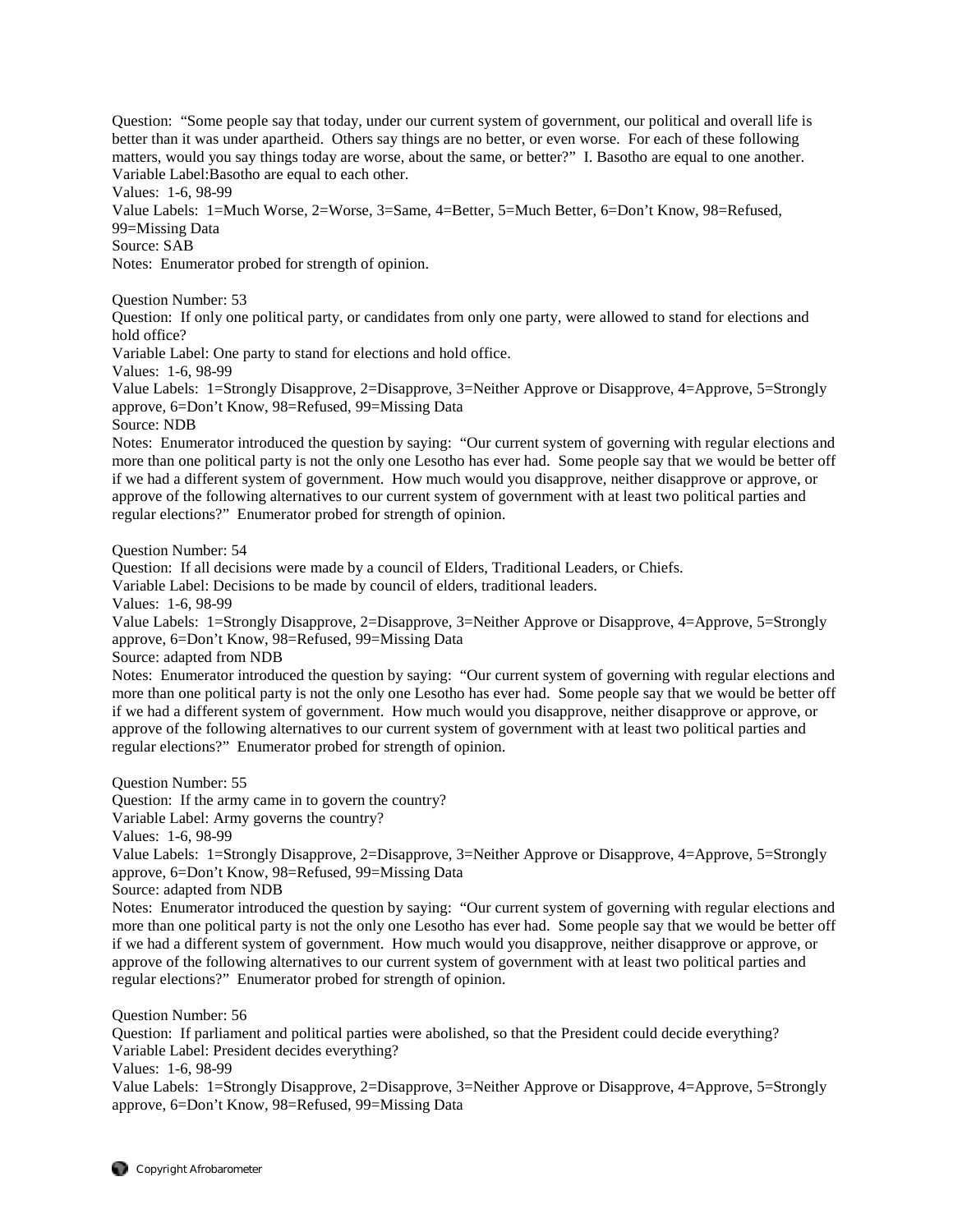Source: SAB

Notes: Enumerator introduced the question by saying: "Our current system of governing with regular elections and more than one political party is not the only one Lesotho has ever had. Some people say that we would be better off if we had a different system of government. How much would you disapprove, neither disapprove or approve, or approve of the following alternatives to our current system of government with at least two political parties and regular elections?" Enumerator probed for strength of opinion.

Question Number: 57

Question: If all important decisions about the economy were made by economic experts rather than an elected government or parliament.

Variable Label: All decisions made by economic experts?

Values: 1-6, 98-99

Value Labels: 1=Strongly Disapprove, 2=Disapprove, 3=Neither Approve or Disapprove, 4=Approve, 5=Strongly approve, 6=Don't Know, 98=Refused, 99=Missing Data

Source: NDB

Notes: Enumerator introduced the question by saying: "Our current system of governing with regular elections and more than one political party is not the only one Lesotho has ever had. Some people say that we would be better off if we had a different system of government. How much would you disapprove, neither disapprove or approve, or approve of the following alternatives to our current system of government with at least two political parties and regular elections?" Enumerator probed for strength of opinion.

Question Number: 58

Question: If the country returned to the old system we had under the colonial government?

Variable Label: Country returned to colonial rule?

Values: 1-6, 98-99

Value Labels: 1=Strongly Disapprove, 2=Disapprove, 3=Neither Approve or Disapprove, 4=Approve, 5=Strongly approve, 6=Don't Know, 98=Refused, 99=Missing Data

Source: SAB

Notes: Enumerator introduced the question by saying: "Our current system of governing with regular elections and more than one political party is not the only one Lesotho has ever had. Some people say that we would be better off if we had a different system of government. How much would you disapprove, neither disapprove or approve, or approve of the following alternatives to our current system of government with at least two political parties and regular elections?" Enumerator probed for strength of opinion.

Question Number: 59

Question: Our government was elected to power by accepted procedures

Variable Label: Govt. elected by accepted procedures.

Values: 1-6, 98-99

Value Label: 1=Strongly disagree, 2=Disagree, 3=Neither agree nor disagree, 4=Agree, 5=Strongly agree, 6=Do not know, 98=Refused, 99=Missing Data

Source: SAB

Notes: Enumerator introduced the question by saying: "Here are some things people often say about our current political system. For each of the following statements, please tell me whether you disagree, neither disagree nor agree, or agree." Enumerator probed for strength of opinion.

Question Number: 60

Question: Our government exercises power in an acceptable way.

Variable Label: Govt. exercises power in acceptable way.

Values: 1-6, 98-99

Value Label: 1=Strongly disagree, 2=Disagree, 3=Neither agree nor disagree, 4=Agree, 5=Strongly agree, 6=Do not know, 98=Refused, 99=Missing Data

Source: SAB

Notes: Enumerator introduced the question by saying: "Here are some things people often say about our current political system. For each of the following statements, please tell me whether you disagree, neither disagree nor agree, or agree." Enumerator probed for strength of opinion.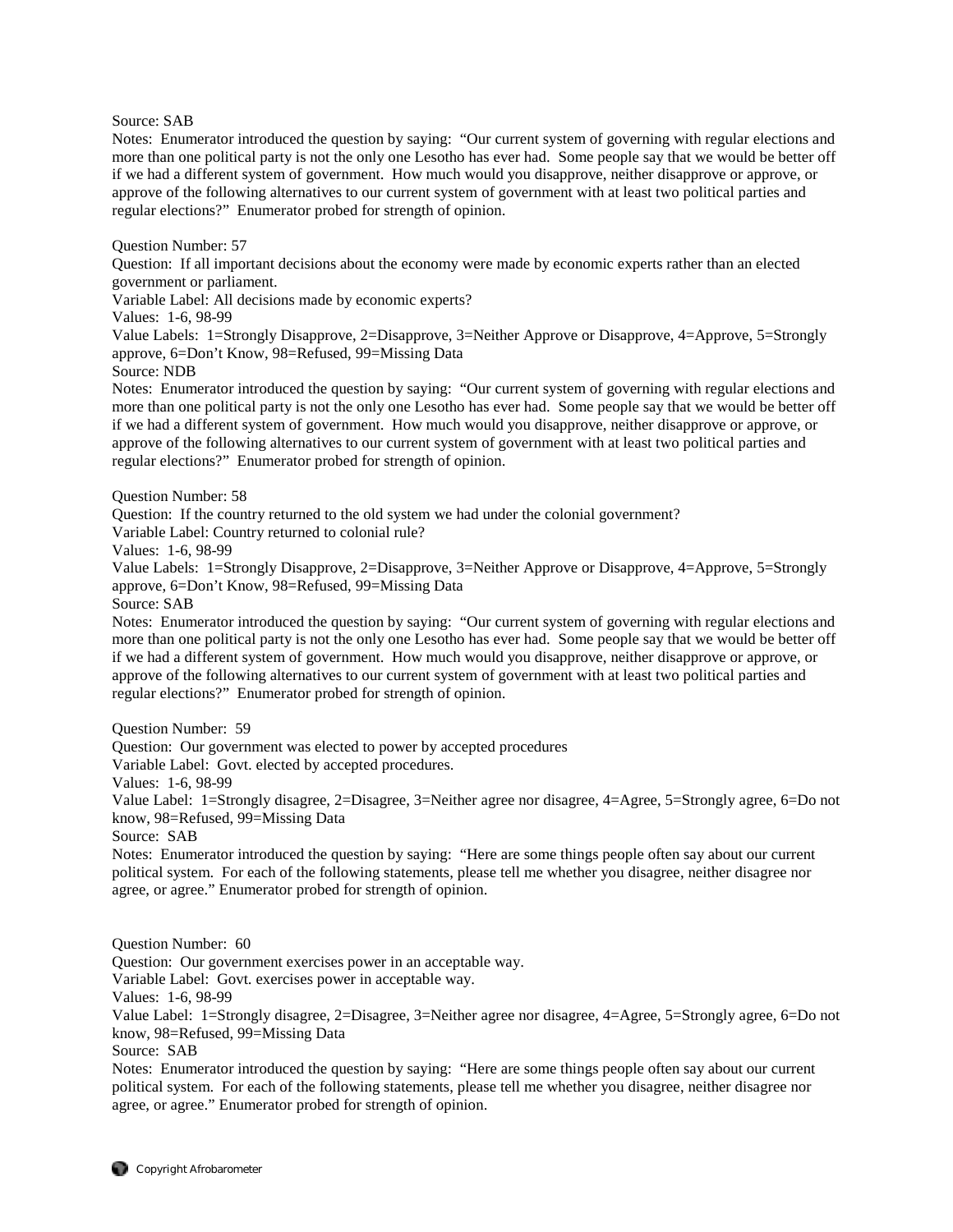Question Number: 61 Question: Our constitution expresses the values and aspirations of Basotho. Variable Label: Constitution expresses values and aspirations of Basotho. Values: 1-6, 98-99 Value Label: 1=Strongly disagree, 2=Disagree, 3=Neither agree nor disagree, 4=Agree, 5=Strongly agree, 6=Do not know, 98=Refused, 99=Missing Data Source: SAB Notes: Enumerator introduced the question by saying: "Here are some things people often say about our current political system. For each of the following statements, please tell me whether you disagree, neither disagree nor agree, or agree." Enumerator probed for strength of opinion. Question Number: 62 Question: Our government has the right to make decisions that all people have to abide by whether or not they agree with them. Variable Label: Govt should have the final decision. Values: 1-6, 98-99 Value Label: 1=Strongly disagree, 2=Disagree, 3=Neither agree nor disagree, 4=Agree, 5=Strongly agree, 6=Do not know, 98=Refused, 99=Missing Data Source: SAB Notes: Enumerator introduced the question by saying: "Here are some things people often say about our current political system. For each of the following statements, please tell me whether you disagree, neither disagree nor agree, or agree." Enumerator probed for strength of opinion. Question Number: 63A Question: How well would you say the government is handling the following matters? Would you say very well, fairly well, not very well, not at all well, or haven't you heard enough about this to have an opinion. A. Creating jobs Variable Label: How well is govt creating jobs? Values: 1-5, 98-99 Value Labels: 1=Very Well, 2=Fairly Well, 3=Not very well, 4=Not at all Well, 5=Don't Know, 98=Refused, 99=Missing Data Source: NDB Notes: Question Number: 63B Question: How well would you say the government is handling the following matters? Would you say very well, fairly well, not very well,, or not at all well, or haven't you heard enough about this to have an opinion. B. Building houses

Variable Label: How well is govt building houses? Values: 1-5, 98-99 Value Labels: 1=Very Well, 2=Fairly Well, 3=Not very well, 4=Not at all Well, 5=Don't Know, 98=Refused, 99=Missing Data Source: SAB Notes:

Question Number: 63C

Question: How well would you say the government is handling the following matters? Would you say very well, fairly well, not very well,, or not at all well, or haven't you heard enough about this to have an opinion. C. Ensuring that prices remain stable. Variable Label: How well is govt ensuring that prices remain stable? Values: 1-5, 98-99 Value Labels: 1=Very Well, 2=Fairly Well, 3=Not very well, 4=Not at all Well, 5=Don't Know, 98=Refused, 99=Missing Data Source: NDB Notes: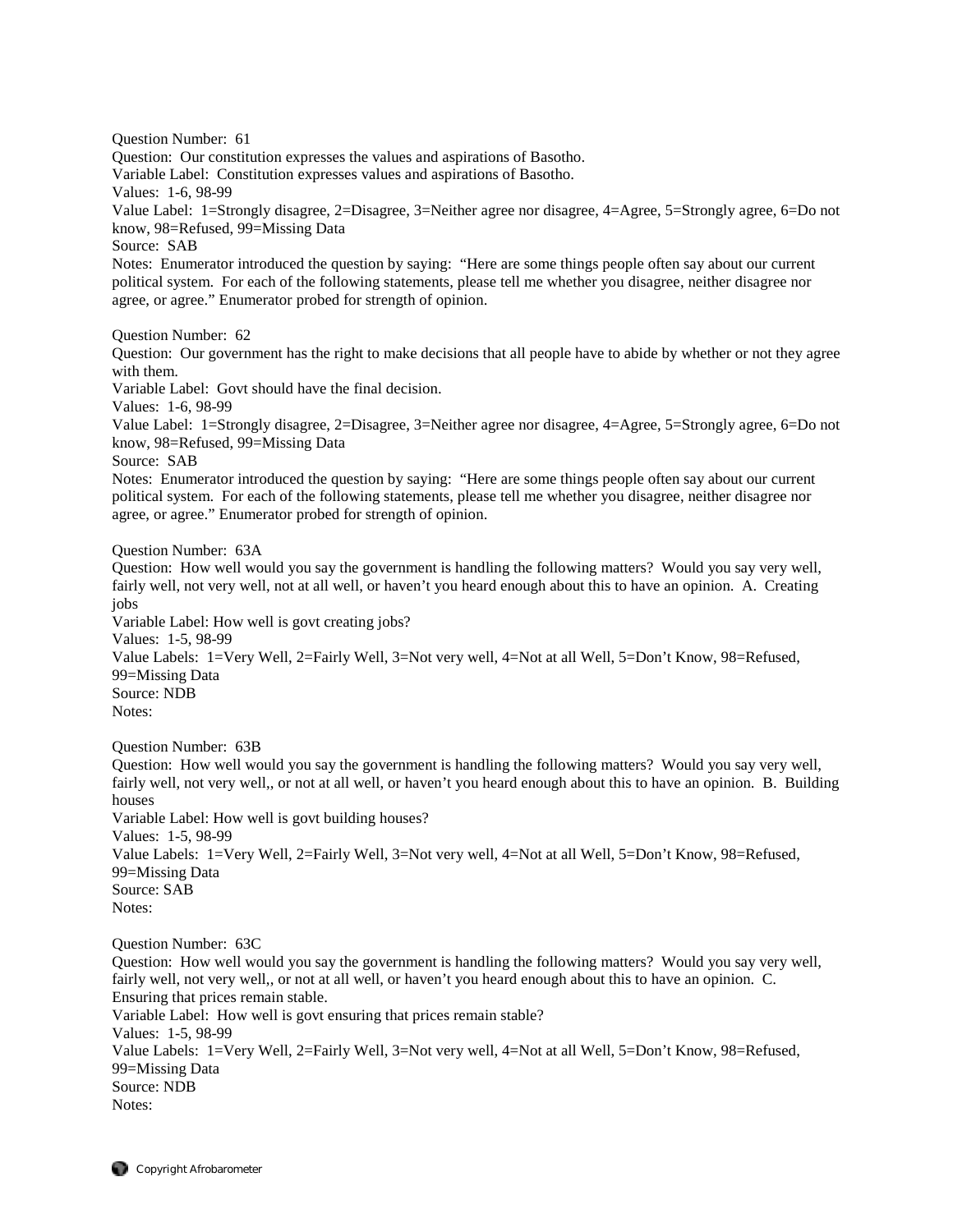Question Number: 63D Question: How well would you say the government is handling the following matters? Would you say very well, fairly well, not very well, not at all well, or haven't you heard enough about this to have an opinion. D. Reducing crime. Variable Label: How well does govt reduce crime? Values: 1-5, 98-99 Value Labels: 1=Very Well, 2=Fairly Well, 3=Not very well, 4=Not at all Well, 5=Don't Know, 98=Refused, 99=Missing Data Source: NDB Notes: Question Number: 63E Question: How well would you say the government is handling the following matters? Would you say very well, fairly well, not very well,, or not at all well, or haven't you heard enough about this to have an opinion. E. Improving health services.

Variable Label: How well is govt improving health services? Values: 1-5, 98-99 Value Labels: 1=Very Well, 2=Fairly Well, 3=Not very well, 4=Not at all Well, 5=Don't Know, 98=Refused, 99=Missing Data Source: NDB Notes:

Question Number: 63F

Question: How well would you say the government is handling the following matters? Would you say very well, fairly well, not very well,, or not at all well, or haven't you heard enough about this to have an opinion. F. Addressing the educational needs of allBasotho. Variable Label: How well does govt. address educational needs of allBasotho? Values: 1-5, 98-99 Value Labels: 1=Very Well, 2=Fairly Well, 3=Not very well, 4=Not at all Well, 5=Don't Know, 98=Refused, 99=Missing Data Source: NDB Notes:

Question Number: 63G

Question: How well would you say the government is handling the following matters? Would you say very well, fairly well, not very well,, or not at all well, or haven't you heard enough about this to have an opinion. G. Managing the economy. Variable Label: How well does govt. manage the economy? Values: 1-5, 98-99 Value Labels: 1=Very Well, 2=Fairly Well, 3=Not very well, 4=Not at all Well, 5=Don't Know, 98=Refused, 99=Missing Data Source: SAB Notes:

Question Number: 63H

Question: How well would you say the government is handling the following matters? Would you say very well, fairly well, not very well, or not at all well, or haven't you heard enough about this to have an opinion. H. Delivering basic services like water and electricity. Variable Label: How well does govt deliver basic services like water? Values: 1-5, 98-99 Value Labels: 1=Very Well, 2=Fairly Well, 3=Not very well, 4=Not at all Well, 5=Don't Know, 98=Refused, 99=Missing Data Source: SAB Notes: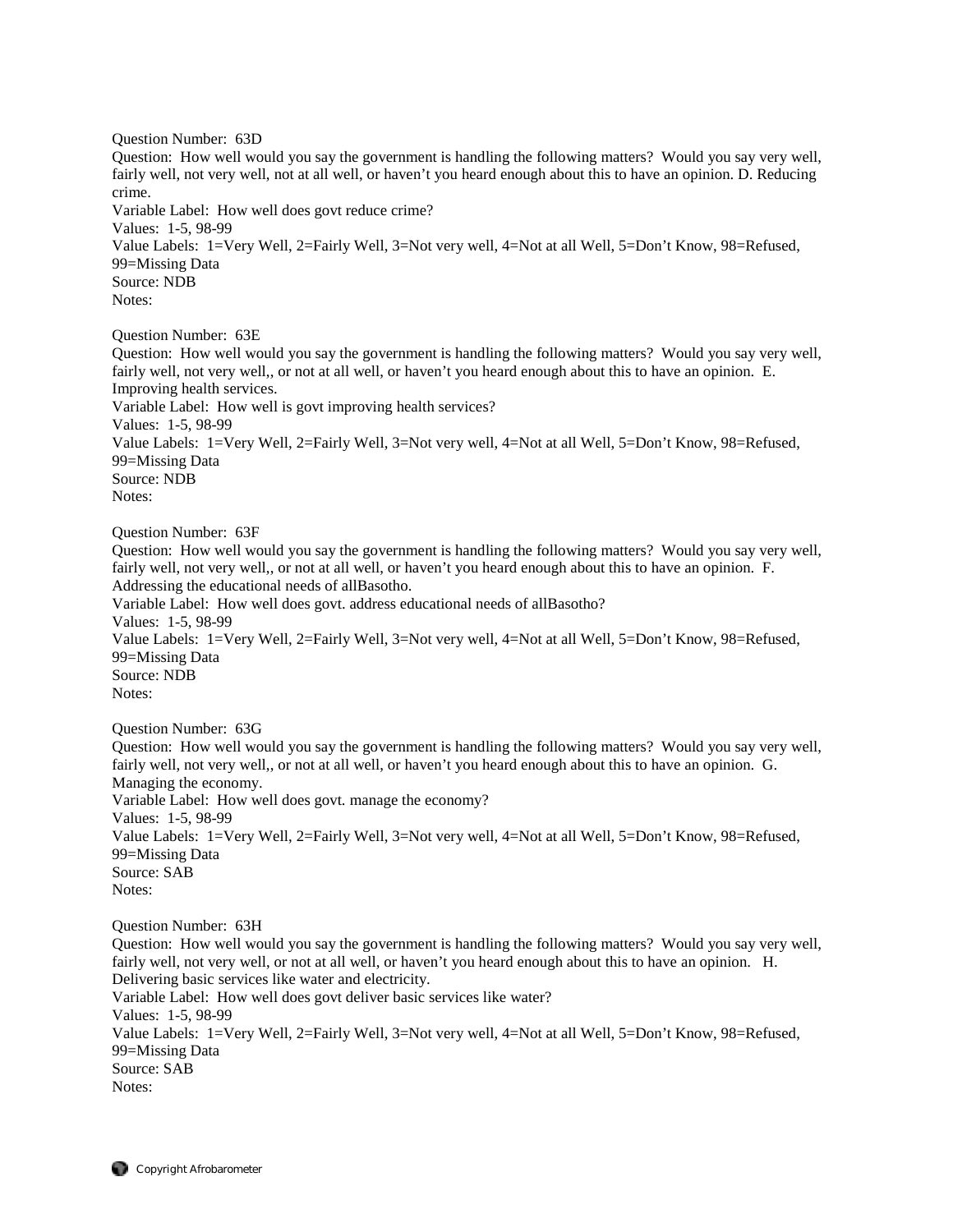Question Number: 63I Question: How well would you say the government is handling the following matters? Would you say very well, fairly well, not very well,, or not at all well, or haven't you heard enough about this to have an opinion. I. Making sure everyone has enough land. Variable Label: How well does govt ensure that everyone has sufficient land? Values: 1-5, 98-99 Value Labels: 1=Very Well, 2=Fairly Well, 3=Not very well, 4=Not at all Well, 5=Don't Know, 98=Refused, 99=Missing Data Source: SAB Notes: Question Number: 64 Question: How interested do you think the Prime Minister is in what happens to you or hearing what people like you think? Is he: Variable Label: How interested is the Prime Minister in your well-being? Values: 1-5, 97-99 Value Label: 1=Not at all interested, 2=Not very interested, 3=Interested, 4=Very interested, 5=Haven't you head enough about him to know, 97=Not Applicable, 98=Refused, 99=Missing Data Source: SAB Notes: Question Number: 65 Question: How much of the time can you trust the Prime Minister to do what is right. Is it: Variable Label: How much trust the Prime Minister? Values: 1-5, 97-99 Value Labels: 1=Never, 2=Only some of the time, 3=Most of the time, 4=Just about always, 5=Haven't you heard enough about him to know, 97=Not Applicable, 98=Refused, 99=Missing Data Source: Zambia 96 Notes: Question Number: 66 Question: What about the way the President has performed his job over the past twelve months? Do you: Variable Label: President's job performance? Values: 1-5, 97-99 Value Label: 1=Strongly disapprove, 2=Disapprove, 3=Approve, 4=Strongly approve, 5=Haven't you heard enough about him to know, 97=Not Applicable, 98=Refused, 99=Missing Data Source: SAB Notes: Question Number: 67 Question: What about corruption? (Corruption is where those in government and the civil service take money or gifts from the people and use it for themselves, or expect people to pay them extra money or a gift to do their job). How many officials in the government do you think are involved in corruption? Variable Label: How many govt officials involved in corruption? Values: 1-5, 97-99 Value Label: 1=All, Almost all, 2=Most, 3=A few, some, 4=Almost none, none, 5=Haven't you had a chance to hear enough about them., 97=Not Applicable, 98=Refused, 99=Missing Data Source: SAB Notes: Question Number: 68 Question: How interested do you think parliament is in what happens to you or hearing what people like you think? Are they:

Variable Label: How interested is parliament in your well-being? Values: 1-5, 97-99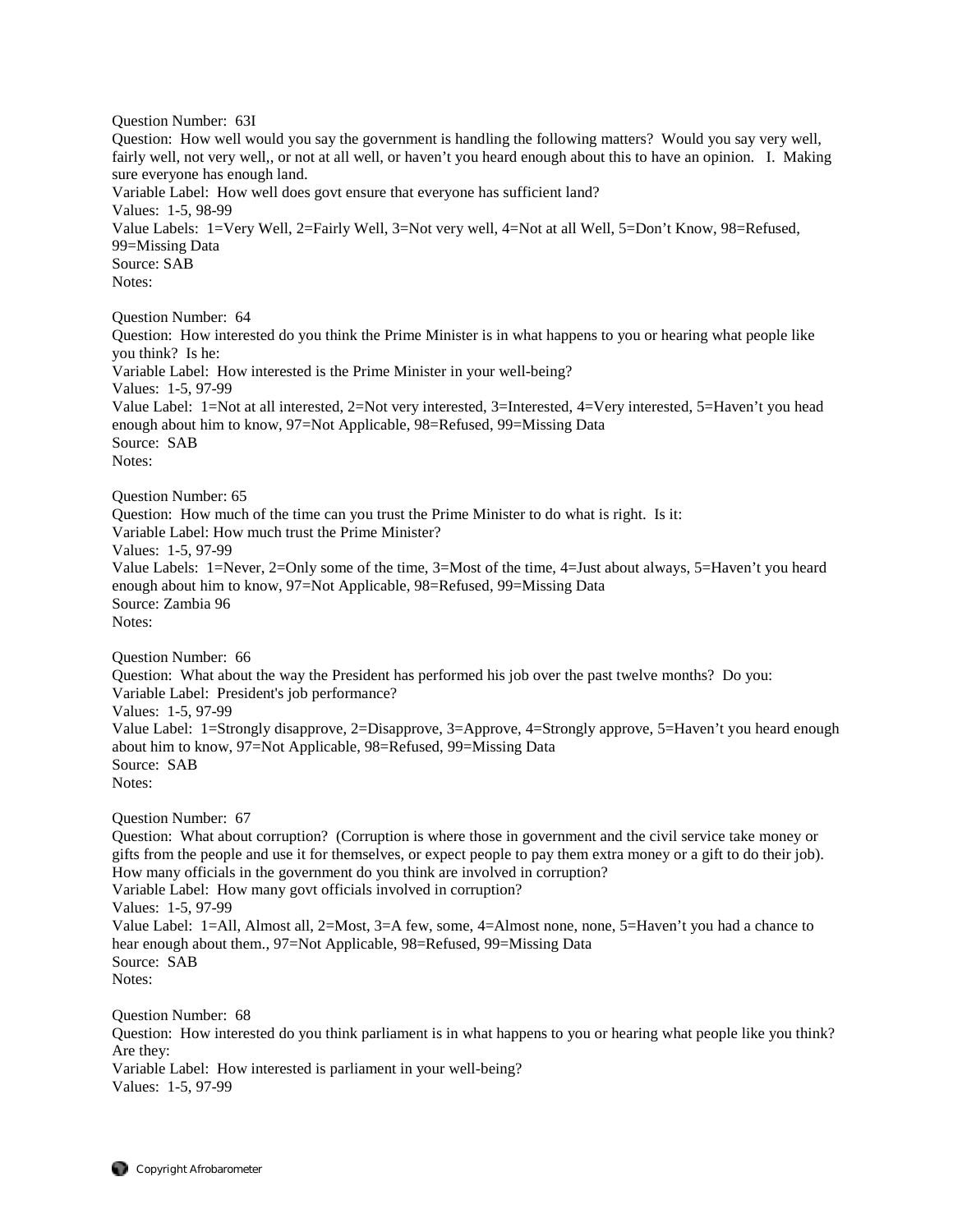Value Label: 1=Not at all interested, 2=Not very interested, 3=Interested, 4=Very interested, 5=Haven't you had a chance to hear enough about it, 97=Not Applicable, 98=Refused, 99=Missing Data Source: SAB Notes: Question Number: 69 Question: How much of the time can you trust parliament to do what is right. Is it: Variable Label: How much trust parliament? Values: 1-5, 97-99 Value Labels: 1=Never, 2=Only some of the time, 3=Most of the time, 4=Just about always, 5=Haven't you had a chance to hear enough about it, 97=Not Applicable, 98=Refused, 99=Missing Data Source: Zambia 96 Notes: Question Number: 70 Question: What about the way parliament has performed its job over the past twelve months? Do you: Variable Label: Parliament's job performance. Values: 1-5, 98-99 Value Label: 1=Strongly disapprove, 2=Disapprove, 3=Approve, 4=Strongly approve, 5=Haven't you had a chance to hear enough about them, 98=Refused, 99=Missing Data Source: SAB Notes: Question Number: 71 Question: What about corruption? How many people in parliament do you think are involved in corruption? Is it: Variable Label: How many members of parliament involved in corruption? Values: 1-5, 97-99 Value Label: 1=All, Almost all, 2=Most, 3=A few, some, 4=Almost none, none, 5=Haven't you had a chance to hear enough about them, 97=Not Applicable, 98=Refused, 99=Missing Data Source: SAB Notes: Question Number: 72 Question: How many civil servants, or those who work in government offices and ministries do you think are involved in corruption? Is it: Variable Label: How many civil servants involved in corruption? Values: 1-5, 97-99 Value Label: 1=All, Almost all, 2=Most, 3=A few, some, 4=Almost none, none, 5=Haven't you had a chance to hear enough about them, 97=Not Applicable, 98=Refused, 99=Missing Data Source: SAB Notes: Question Number: 73 Question: How interested do you think your local councillor is in what happens to you or hearing what people like you think? Is he/she: Variable Label: How interested is your local councillor in your well-being? Values: 1-6, 98-99 Value Label: 1=Not at all interested, 2=Not very interested, 3=Interested, 4=Very interested, 5=Or haven't you had a chance to hear enough about it, 6=Not applicable for my area, 98=Refused, 99=Missing Data Source: SAB Notes:

Question Number: 74 Question: How much of the time can trust your local government to do what is right. Is it: Variable Label: How much trust your local govt? Values: 1-6, 98-99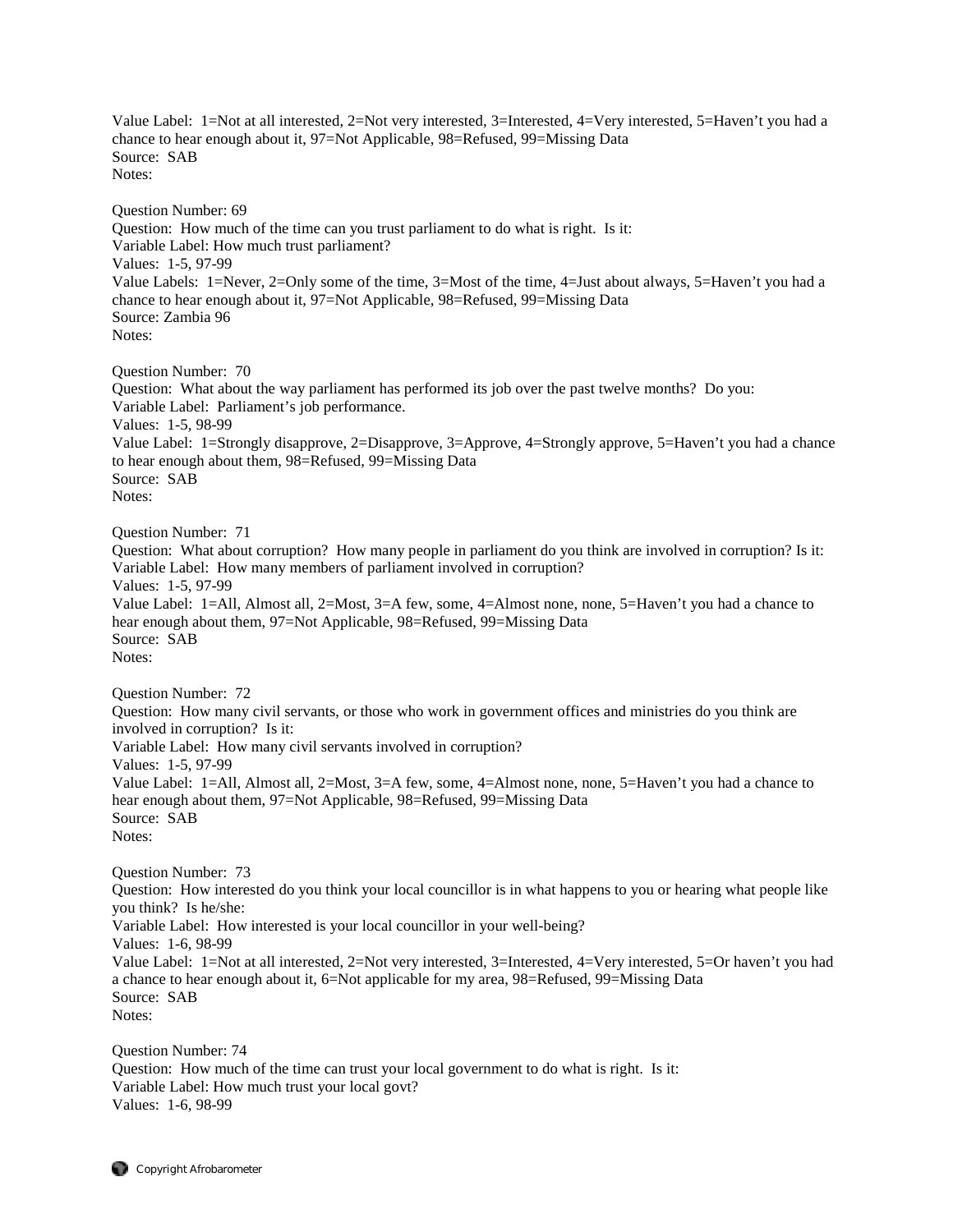Value Labels: 1=Never, 2=Only some of the time, 3=Most of the time, 4=Just about always, 5=Haven't you had a chance to hear enough about it, 6=Not applicable for my area, 98=Refused, 99=Missing Data Source: Zambia 96 Notes:

Question Number: 75

Question: What about the way your local government has performed its job over the past twelve months? Do you: Variable Label: Local govt. job performance.

Values: 1-6, 98-99

Value Label: 1=Strongly disapprove, 2=Disapprove, 3=Approve, 4=Strongly approve, 5=Or haven't you had a chance to hear enough about them, 6=Not applicable for my area, 98=Refused, 99=Missing Data Source: SAB

Notes:

Question Number: 76

Question: What about corruption? How many officials in your local government do you think are involved in corruption?

Variable Label: How many local govt. officials involved in corruption?

Values: 1-6, 98-99

Value Label: 1=All, Almost all, 2=Most, 3=A few, some, 4=Almost none, none, 5=Haven't you had a chance to hear enough about them, 6=Not applicable for my area, 98=Refused, 99=Missing Data Source: SAB Notes:

Question Number: 77A

Question: You have told us how you feel about the effectiveness of the way government performs its job, its interest in what you think, corruption, and your trust in government. But how does this compare to the government that this country had before under President Leabua Jonathan? Is the government of today more, about the same, or less [on each of the following] than under the government of President Leabua Jonathan? A. Effective in the way it performs its job.

Variable Label: Comparison of current and past govt. effectiveness

Values: 1-6, 98-99

Value Label: 1=Much more, 2=More, 3=Same, 4=Less, 5=Much less, 6=Do not know, 98=Refused, 99=Missing Data

Source: SAB

Notes: Enumerator probed for strength of opinion.

Question Number: 77B

Question: You have told us how you feel about the effectiveness of the way government performs its job, its interest in what you think, corruption, and your trust in government. But how does this compare to the government that this country had before under President Leabua Jonathan? Is the government of today more, about the same, or less [on each of the following] than under the government of President Leabua Jonathan? B. Interested in hearing what people like you think.

Variable Label: Comparison of current and past govt. interest.

Values: 1-6, 98-99

Value Label: 1=Much more, 2=More, 3=Same, 4=Less, 5=Much less, 6=Do not know, 98=Refused, 99=Missing Data

Source: SAB

Notes: Enumerator probed for strength of opinion.

## Question Number: 77C

Question: You have told us how you feel about the effectiveness of the way government performs its job, its interest in what you think, corruption, and your trust in government. But how does this compare to the government that this country had before under President Leabua Jonathan? Is the government of today more, about the same, or less [on each of the following] than under the government of President Leabua Jonathan? C. Corrupt Variable Label: Comparison of current and past govt. corruption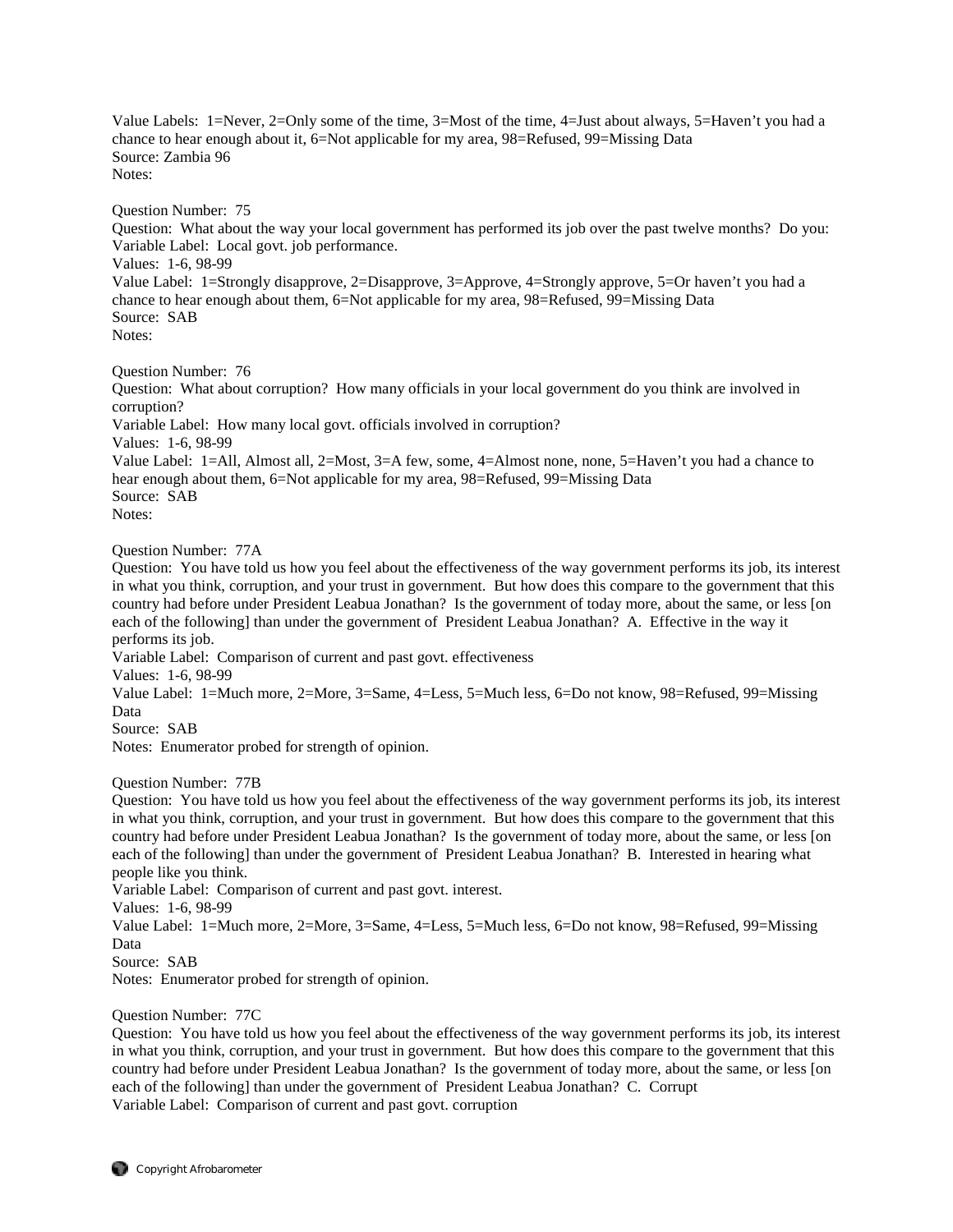Values: 1-6, 98-99 Value Label: 1=Much more, 2=More, 3=Same, 4=Less, 5=Much less, 6=Do not know, 98=Refused, 99=Missing Data Source: adapted from Zambia96 Notes: Enumerator probed for strength of opinion. Question Number: 77D Question: You have told us how you feel about the effectiveness of the way government performs its job, its interest in what you think, corruption, and your trust in government. But how does this compare to the government that this country had before under President Leabua Jonathan? Is the government of today more, about the same, or less [on each of the following] than under the government of President Leabua Jonathan? D. Trustworthy Variable Label: Comparison of current and past govt. trustworthiness Values: 1-6, 98-99 Value Label: 1=Much more, 2=More, 3=Same, 4=Less, 5=Much less, 6=Do not know, 98=Refused, 99=Missing Data Source: SAB Notes: Enumerator probed for strength of opinion. Question Number: 78A Question: What about the following institutions? How much of the time can you trust them to do what is right? A. The Army Variable Label: How much trust the army? Values: 1-5, 97-99 Value Label: 1=Never, 2=Only some of the time, 3=Most of the time, 4=Just about always, 5=Don't know enough about them, 97=Not Applicable, 98=Refused, 99=Missing Data Source: Ghana99 Notes: Question Number: 78B Question: What about the following institutions? How much of the time can you trust them to do what is right? B. The Police Variable Label: How much trust the police? Values: 1-5 Value Label: 1=Never, 2=Only some of the time, 3=Most of the time, 4=Just about always, 5=Don't know enough about them. Source: Zambia96 Notes: Question Number: 78C Question: What about the following institutions? How much of the time can you trust them to do what is right? C. Courts of law Variable Label: How much trust the courts of law? Values: 1-5, 97-99 Value Label: 1=Never, 2=Only some of the time, 3=Most of the time, 4=Just about always, 5=Don't know enough about them, 97=Not Applicable, 98=Refused, 99=Missing Data Source: Zambia96 Notes: Question Number: 78D Question: What about the following institutions? How much of the time can you trust them to do what is right? D. Supervisory Electoral Commission Variable Label: How much trust the electoral commission? Values: 1-5, 97-99 Value Label: 1=Never, 2=Only some of the time, 3=Most of the time, 4=Just about always, 5=Don't know enough about them, 97=Not Applicable, 98=Refused, 99=Missing Data

Source: Adapted from Ghana97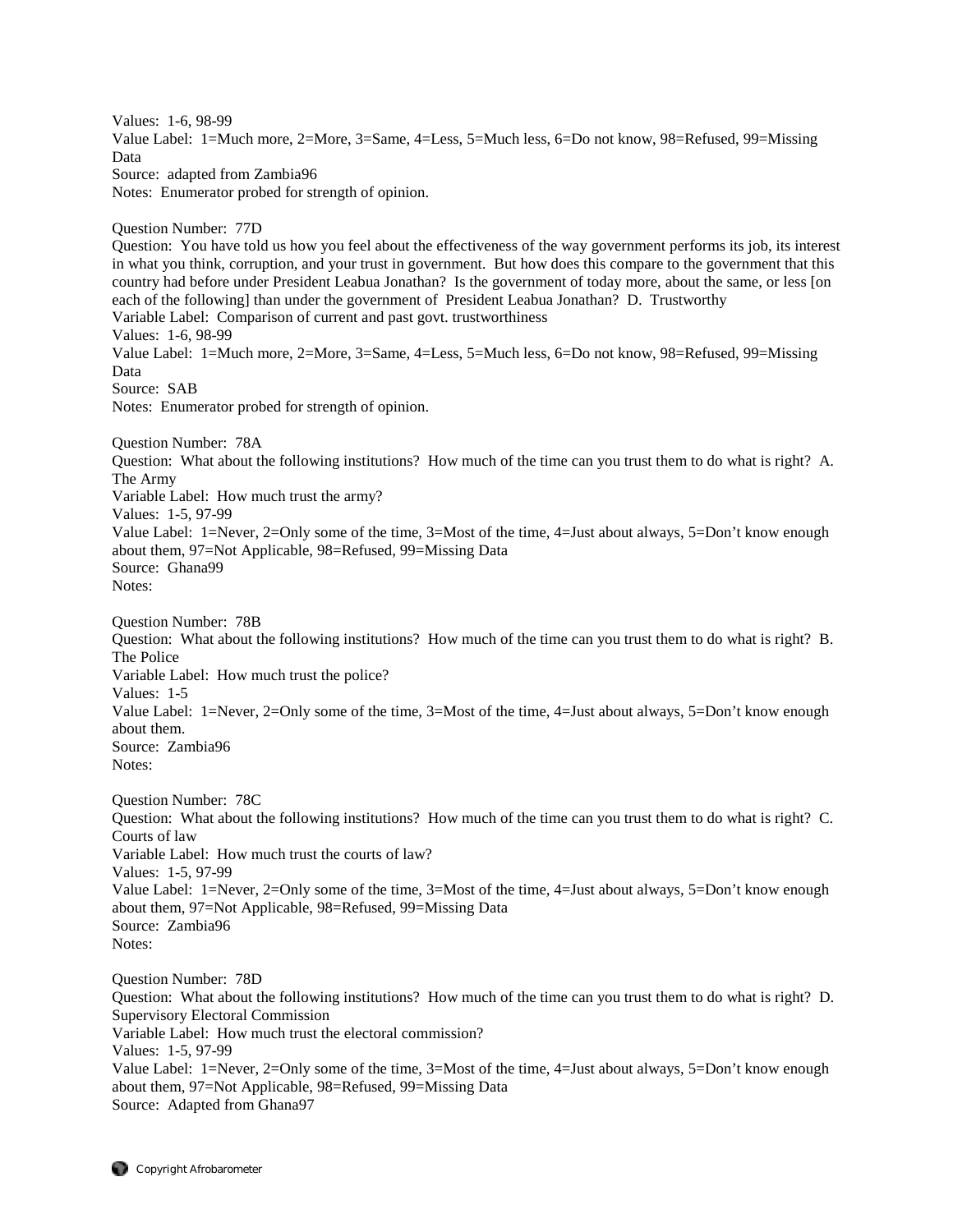Notes:

Question Number: 78E Question: What about the following institutions? How much of the time can you trust them to do what is right? E. Lesotho Broadcasting Corporation Variable Label: How much trust the Lesotho broadcasting? Values: 1-5, 97-99 Value Label: 1=Never, 2=Only some of the time, 3=Most of the time, 4=Just about always, 5=Don't know enough about them, 97=Not Applicable, 98=Refused, 99=Missing Data Source: SAB Notes: Question Number: 78F Question: What about the following institutions? How much of the time can you trust them to do what is right? F. Government press or newspapers Variable Label: How much trust govt. press or newspapers? Values: 1-5, 97-99 Value Label: 1=Never, 2=Only some of the time, 3=Most of the time, 4=Just about always, 5=Don't know enough about them, 97=Not Applicable, 98=Refused, 99=Missing Data Source: SAB Notes: Question Number: 78G Question: What about the following institutions? How much of the time can you trust them to do what is right? G. Independent press/Newspapers Variable Label: How much trust independent press or newspapers? Values: 1-5, 97-99 Value Label: 1=Never, 2=Only some of the time, 3=Most of the time, 4=Just about always, 5=Don't know enough about them, 97=Not Applicable, 98=Refused, 99=Missing Data Source: SAB Notes: Question Number: 79 Question: With which of these statements are you most in agreement? A, B, or C? A. Democracy is preferable to any other form of government. B. In some circumstances, a non-democratic government can be preferable to a democratic government. C. For someone like me, a democratic or non-democratic regime makes no difference. Variable Label: Preference for democratic VS non-democratic govt Values: 1-4, 98-99 Value Labels: A=1, B=2, C=3, 4=Do not know, 98=Refused, 99=Missing Data Source: Latinobarometer (LB) Notes: Question Number: 80 Question: Have you ever heard anything about the government's Structural Adjustment Programme, or haven't you had a chance to hear of read about this yet? Variable Label: Have you ever heard about Economic Structural Adjustment Programme? Values: 1-3 Value Labels: 1=Yes, 2=No, 3= Don't know, 99=Missing data

Question Number: 81

Source: Notes:

Question: What effect do you think it has on the way you live your life? Has it made it worse, had no effect, or made it better, or haven't you heard enough about this to say? Variable Label: ESAP's effect on your life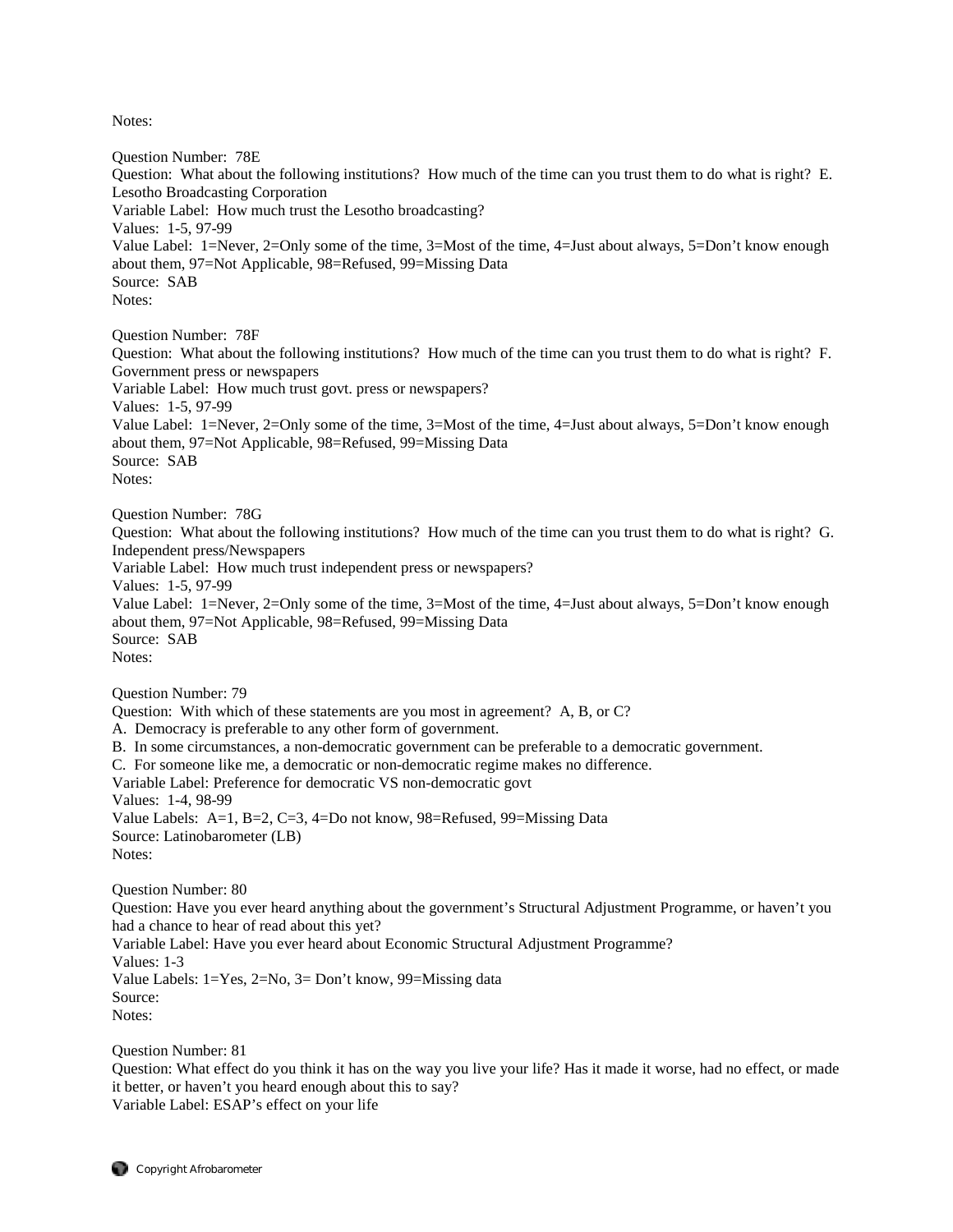Values: 1-6, 97-99 Value Labels: 1=Made it a lot worse, 2=Made it worse, 3=Had no effect, 4=Made it better, 5=Made it a lot better, 6=Don't know, 97=Not applicable, 99=Missing data Source: Notes:

Question Number: 82

Question: Here are two statements. Please tell me whether you agree more with statement A or B? A.The Structural Adjustment Programme (ESAP) has helped most people; only a minority have suffered. Or: B. The Structural Adjustment Programme (ESAP) has hurt most people and only benefited a minority. Variable Label: ESAP has helped VS hurt most people Values: 1-6, 97 Value Labels: 1=A, Strongly agree; 2=A, Agree; 3=B, Agree; 4=B, Strongly agree, 5= Don't know, 6=Do not agree with either, 97=Not applicable, 99=Missing data

Source:

Notes:

Question Number: 83

Question: We have spoken to many Basotho and they have all described themselves in different ways. Some people describe themselves in terms of their language, religion, race, and others describe themselves in economic terms, such as working class, middle class, or a farmer. Besides being Basotho, which specific group to do you feel you belong to first and foremost?

Variable Label: Besides being Basotho, which group do you feel you belong to?

Values: 1-114, 123-140

Value Labels: 1=Afrikaans, 2=Chewa, 3=Chinyungwe, 4=Chisena, 5=Damara, 6=English, 7=German, 8=Nama, 9=Ndebele, 10=Oshiwambo, 11=Otjiherero, 12=Portuguese, 13=Rukwangali, 14= Sesotho, Sotho, South Sotho, 15=Setswana/Tswana, 16=Silozi, 17=Shangaan, Tsonga, Ronga, Tswa, 18=Shona, 19=Swahili, 20=Swazi, 21=Venda, 22=Xhosa, 23=Zulu, 24=Sepedi/North Sotho, 25=White, 26=Black, 27=Coloured, 28=Indian, 29=Christian, 30=Muslim, 31=Catholic, 32=Religious, 33=Middle Class, 34=Working class, 35=Poor/low class, 36=Farmer, 37=Jindwi, 38=Black African, 39=African, 40=Muchikunda, 41=Budya, 42=Zezuru, 43=Ndau, 44=Muungwe, 45=Housewife, 46=Don't differentiate myself, 47=Tumbuka, 48=Karanga, 49=Worker, 50=Korekore, 51=Orambo, 52=Afrikaner, 53=Boer, 54=Businessman, 55=Unemployed, 56=Kavango, 57=San, 58=Khoi, 59=Banderu, 60=Student, 61=Herero, 62=3rd class, 63=Professional, 64=Farm worker, 65=Race, 66=Pensioner, 67=Sportsman, 68=Traditional leader, 69=Caprivian, 70=Language, 71=Political party affiliation, 72=Housewife, 73=Young person, 74=Foreigner, 75=Malwe, 76=Yei, 77=Totela, 78=Dingo, 79=Woman, 80=Head of household, 81=Kwangali, 82=Vushambuyu, 83=Mbukushu, 84=Gentleman, 85=Zimbabwean, 86=Manyika, 87=Namibian, 88=Tonga, 89=Tribe, 90=District of origin, 91=Region of origin, 92=Politician, 93=Educated person, 94=Development orientated person, 95=Counsellor, 96=Nothing, 97=Ordinary person, 98=Refused, 99=Missing data, 100=Mason, 101=Job seeker, 102=Disc Jokey, 103=Clan, 104=Herdboy, 105=Carpenter's Association, 106=Builder, 107=Don, 108=Trader, 109=Namwanga, 110=Bisa, 111=Lozi, 112=Kunda, 113=Self Employed, 114=Rastaffarian, 123=Don't Know, 124=Dependent, 125=Causal Worker, 126=Seamstress, 127=Stone cutter, 128=Widow, 129=Street Vendor, 130=Disabled Person, 131=Self reliant person, 132=Shebeen Queen, 133=Cobbler, 134=Let the nation rule, 135=Ill person, 136=Person committed in the job, 137=One who likes animals, 138=Solider, 139=Writer, 140=Supporter Source: SAB

Notes:

Question Number: 84A

Question: "Here are a series of things people might say about how they see their group in relation to other . There are no right or wrong answers. We are simply interested in your opinions. Please tell me whether you disagree, neither disagree or agree, or agree with these statements. "A. You feel proud to be

Variable Label: Feel proud to be part of this group

Values: 1-6, 97-99

Value Labels: 1=strongly disagree, 2=disagree, 3=neither agree or disagree, 4=agree, 5=strongly agree, 6=don't know, 97=Not applicable, 98=Refused, 99=Missing Data Source: SAB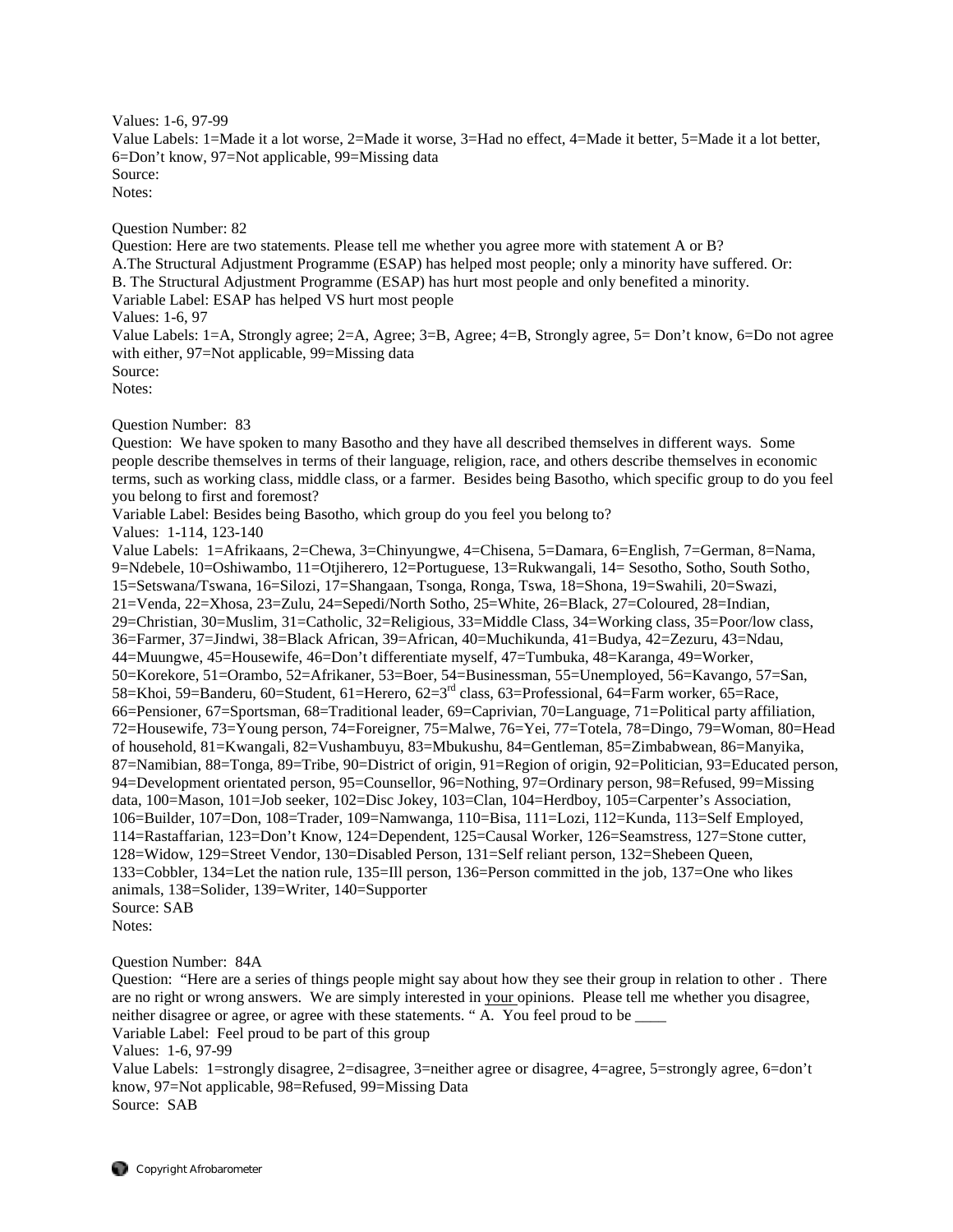Notes: Enumerator read respondent's identity group from Q83 in the blank space.

Question Number: 84B

Question: "Here are a series of things people might say about how they see their group in relation to other Basotho. There are no right or wrong answers. We are simply interested in your opinions. Please tell me whether you disagree, neither disagree or agree, or agree with these statements. " B. You would want your children to think of themselves as \_\_\_\_\_\_

Variable Label: Want children to think of themselves as part of group.

Values: 1-6, 97-99

Value Labels: 1=strongly disagree, 2=disagree, 3=neither agree or disagree, 4=agree, 5=strongly agree, 6=don't know, 97=Not applicable, 98=Refused, 99=Missing Data

Source: SAB

Notes: Enumerator read respondent's identity group from Q83 in the blank space.

Question Number: 84C

Question: "Here are a series of things people might say about how they see their group in relation to other Basotho. There are no right or wrong answers. We are simply interested in your opinions. Please tell me whether you disagree, neither disagree or agree, or agree with these statements. " C. Of all the groups in this country, people are the best Variable Label: People belonging to this group are the best

Values: 1-6, 97-99

Value Labels: 1=strongly disagree, 2=disagree, 3=neither agree or disagree, 4=agree, 5=strongly agree, 6=don't know, 97=Not applicable, 98=Refused, 99=Missing Data

Source: SAB

Notes: Enumerator read respondent's identity group from Q83 in the blank space.

Question Number: 84D

Question: "Here are a series of things people might say about how they see their group in relation to other Basotho. There are no right or wrong answers. We are simply interested in your opinions. Please tell me whether you disagree, neither disagree or agree, or agree with these statements. " D. You feel much stronger ties to \_\_\_\_\_\_\_\_s than to other Basotho.

Variable Label: Stronger ties to group than to other Basotho.

Values: 1-6, 97-99

Value Labels: 1=strongly disagree, 2=disagree, 3=neither agree or disagree, 4=agree, 5=strongly agree, 6=don't know, 97=Not applicable, 98=Refused, 99=Missing Data

Source: SAB

Notes: Enumerator read respondent's identity group from Q83 in the blank space.

Question Number: 84E

Question: "Here are a series of things people might say about how they see their group in relation to other Basotho. There are no right or wrong answers. We are simply interested in your opinions. Please tell me whether you disagree, neither disagree or agree, or agree with these statements. " E. It makes you proud to be called a Mosotho. Variable Label: It makes you proud to be called a Mosotho.

Values: 1-6, 97-99

Value Labels: 1=strongly disagree, 2=disagree, 3=neither agree or disagree, 4=agree, 5=strongly agree, 6=don't know, 97=Not applicable, 98=Refused, 99=Missing Data

Source: SAB

Notes: Enumerator read respondent's identity group from Q83 in the blank space.

Question Number: 84F

Question: "Here are a series of things people might say about how they see their group in relation to other Basotho. There are no right or wrong answers. We are simply interested in your opinions. Please tell me whether you disagree, neither disagree or agree, or agree with these statements. " F. You would want your children to think of themselves as Basotho.

Variable Label: Children should think of themselves as Basotho. Values: 1-6, 97-99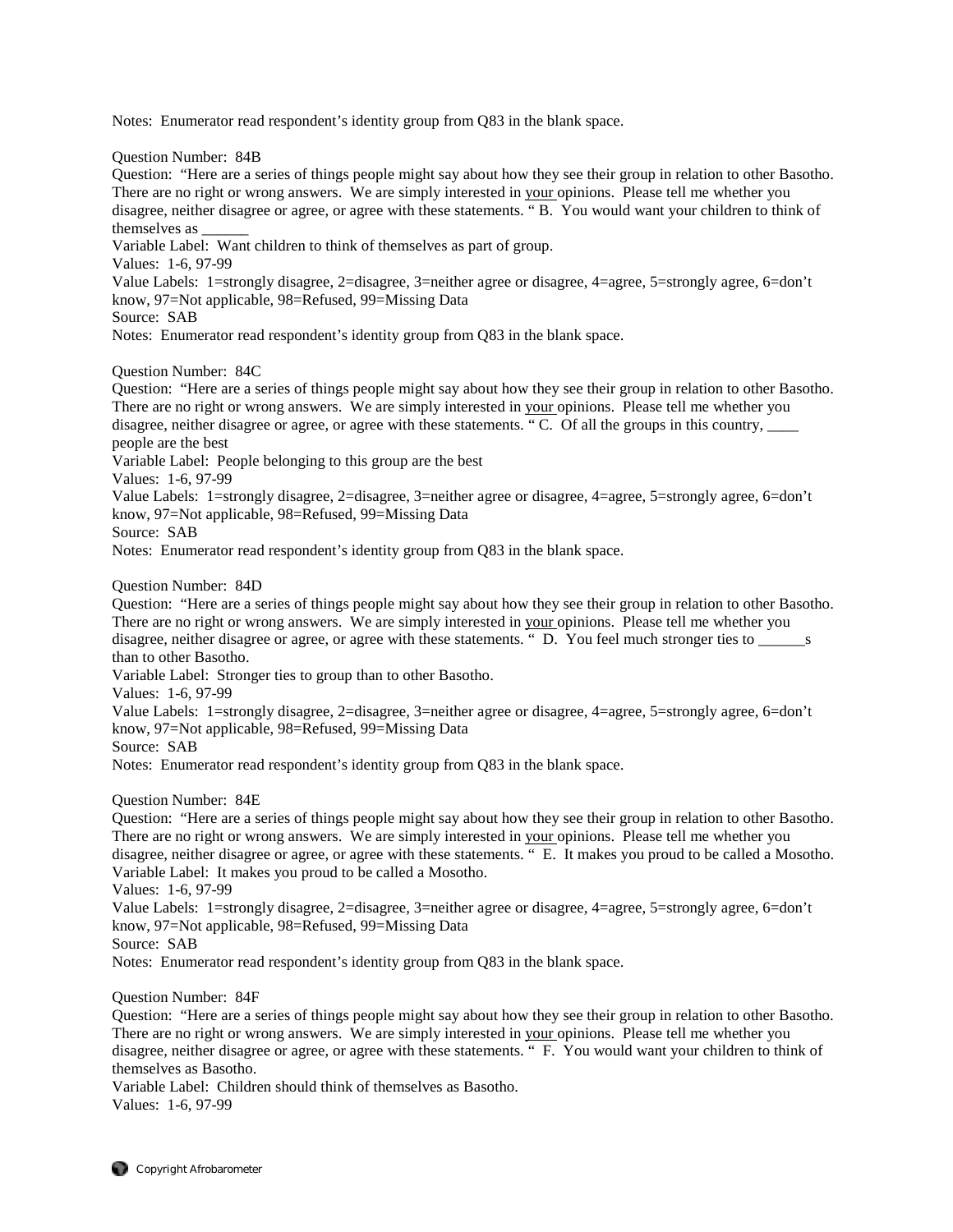Value Labels: 1=strongly disagree, 2=disagree, 3=neither agree or disagree, 4=agree, 5=strongly agree, 6=don't know, 98=Refused, 99=Missing Data

Source: SAB

Notes: Enumerator read respondent's identity group from Q83 in the blank space.

Question Number: 84G

Question: "Here are a series of things people might say about how they see their group in relation to other Basotho. There are no right or wrong answers. We are simply interested in your opinions. Please tell me whether you disagree, neither disagree or agree, or agree with these statements. " G. All people who were born in this country, regardless of what group they belong to, should be treated as equal Basotho.

Variable Label: Regardless of group, all Basotho should be treated equally.

Values: 1-6, 97-99

Value Labels: 1=strongly disagree, 2=disagree, 3=neither agree or disagree, 4=agree, 5=strongly agree, 6=don't know, 97=Not applicable, 98=Refused, 99=Missing Data

Source: SAB

Notes: Enumerator read respondent's identity group from Q83 in the blank space.

Question Number: 84H

Question: "Here are a series of things people might say about how they see their group in relation to other Basotho. There are no right or wrong answers. We are simply interested in your opinions. Please tell me whether you disagree, neither disagree or agree, or agree with these statements. " H. It is desirable to create one united Basotho nation out of all the different groups who live in this country.

Variable Label: Desirable to create a united Lesotho out of all groups?

Values: 1-6, 97-99

Value Labels: 1=strongly disagree, 2=disagree, 3=neither agree or disagree, 4=agree, 5=strongly agree, 6=don't know, 97=Not applicable, 98=Refused, 99=Missing Data

Source: SAB

Notes: Enumerator read respondent's identity group from Q83 in the blank space.

Question Number: 85

Question: Are \_\_\_\_\_'s (Respondent's Identity group from Q83) economic conditions worse, the same as, or better than other groups in this country?

Variable Label: Your group's economic conditions compared to other groups.

Values:1-6, 97-99

Value Labels: 1=much worse, 2=worse, 3=about the same, 4=better, 5=much better, 6-don't know,97=Not applicable, 98=Refused, 99=Missing Data

Source: SAB

Notes: Enumerator probed for strength of opinion.

Question Number: 86

Question: To what extent are \_\_\_\_\_\_(respondent's identity from Q83) people treated unfairly by the government. Variable Label: Identity treated fairly Values:1-6, 97-99

Value Labels: 1=Always, 2=To a large extent, 3=Some extent, 4=Hardly, 5=Never, 6-don't know, 97=Not applicable, 98=Refused, 99=Missing Data Source: SAB

**Notes** 

Question Number: 87

Question: In general, do you feel that people in government are less interested, or more interested in what s (respondent's identity from Q83) think compared to other groups, or is it about the same? Variable Label: Govt. more or less interested in what your group has to say? Values: 1-6, 97-99 Value Labels: 1=Much less interested, 2=Less interested, 3=About the same, 4=More interested, 5=Much more interested, 6=Don't Know, 97=Not Applicable, 98=Refused, 99=Missing Data Source: SAB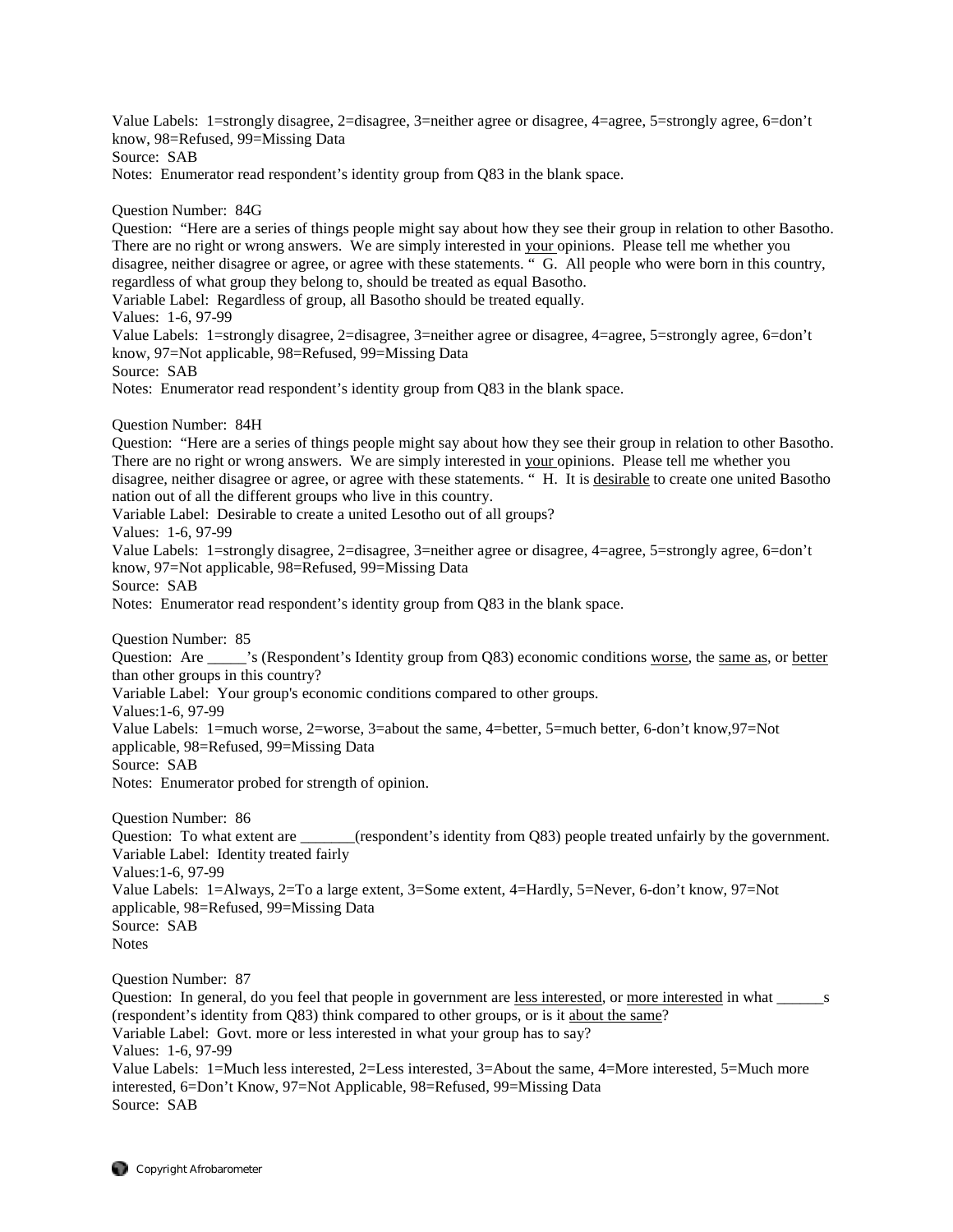Notes: Enumerator probed for strength of opinion.

Question Number: 88

Question: Do you think that the government represents the interests of all Basotho, or of one group only? Variable Label: Govt. represents all Basotho or just one group only?

Values: 1-3, 97-99

Value Labels: 1=All Lesotho, 2=One group only, 3=Don't Know, 97=Not Applicable, 98=Refused, 99=Missing Data

Source: SAB

Notes: If respondent answers 1 (All Lesotho), skip to question 90.

Question Number: 89

Question: Which group is that? (If one group is answered)

Variable Label: Which group's interest is mostly represented by govt.?

Values: 1-67, 69-101, 103-126

Value Labels: 1=Afrikaan speaking, 2=Chewa speaking, 3=Chinyungwe speaking, 4=Chisena speaking, 5=Damara speaking, 6=English speaking, 7=German speaking, 8=Nama speaking, 9=Ndebele speaking, 10=Oshiwambo speaking, 11=Otjiherero speaking, 12=Portuguese speaking, 13=Rukwangali speaking, 14= Sesotho, Sotho, South Sotho speaking, 15=Setswana/Tswana speaking, 16=Silozi speaking, 17=Shangaan, Tsonga, Ronga, Tswa speaking, 18=Shona speaking, 19=Swahili speaking, 20=Swazi speaking, 21=Venda speaking, 22=Xhosa speaking, 23=Zulu speaking, 24=Sepedi/North Sotho speaking, 25=White peoples, 26=Black peoples, 27=Coloured peoples, 28=Indian peoples, 29=Christian peoples, 30=Muslim peoples, 31=Catholic peoples, 32=Religious peoples, 33=Middle Class peoples, 34=Working class peoples, 35=Poor/low class peoples, 36=Farmer peoples, 37=Jindwi peoples, 38=Black African peoples, 39=African peoples, 40=Muchikunda, 41=Budya, 42=Zezuru, 43=Ndau, 44=Muungwe, 45=Women, 46=Men, 47=Tumbuka, 48=Karanga, 49=Worker, 50=KoreKore, 51=Ovambo, 52=Afrikaners, 53=Boers, 54=Businessmen, 55=Unemployed people, 56=Kavango, 57=San, 58=Khoi, 59=Banderu, 60=Students, 61=Workers, 62=Top government officials, 63=Their people, 64=ZANU PF members, 65=Rich people, 66=Zwimba people, 67=Mugabe and other leaders, 69=Elite, 70=Government workers, 71=Bourgeoisie, 72=Ruling class, 73=Bangwato, 74=Basarwa, 75=Bangwato and Bakalaka, 76=Chinese, 77=Central Region, 78=People who live with the President, 79=Machinga, 80=United Democratic Front Constituency, 81=Football Players, 82=Politicians, 83=UDF Members, 84=Yao/Achawa, 85=Southerners, 86=Northerners, 87=Government itself, 88=Zambia Congress Democracy, 89=Don, 90=Their families, 91=Ministers, 92=Government officials, 93=Town dwellers, 94=People of the same tribe, 95=Bemba, 96=Rich businessmen, 97=Not Applicable, 98=Refused, 99=Missing data, 100=Senior clergymen, 101=Foreigners, 103=Don't know, 104=Clan eq Motaung, 105=No one, 106=Zambia National Party, 107=South Africa, 108=Those in cities, 109=Foreigners, 110=Followers of ruling party, 111=People of Mbeki, 112=Lawbreakers, 113=Educated people, 114=Lowlands Community, 115=Police, 116=People from North, 117=His own village only, 118=Youth, 119=Tsoene is flying, 120=Themselves, 121=Their own areas, 122=SADC, 123=Normal people, 124=Shebeen Queen, 125=BNP and BCP, 126=LCD parliamentarians given money frequently

Source: SAB

Notes: Enumerator postcoded answer as 97 (not applicable) if respondent did not answer 2 (one group only) to quesrtion 88.

## Question Number: 90

Question: With regard to the most recent, 1998 national elections, which statement is true for you? Variable Label: Which is true for you with regards to 1998 national elections? Values: 1-5, 98-99 Value Labels: 1=I decided not to vote, 2=I was not able to vote, 3=I voted in the elections, 4=Election not held in my area, 5=Cannot remember, 98=Refused, 99=Missing Data Source: adapted from Zambia96 Notes:

#### Question Number: 91A

Question: Here is a list of things that people sometimes do as citizens. For each of these, please tell me whether you have engaged in this activity or not? If Yes-Read out options 1-3, If No-Read out options 4 and 5. A. Participate with others to address an important problem affecting the community or nation (other than an elections).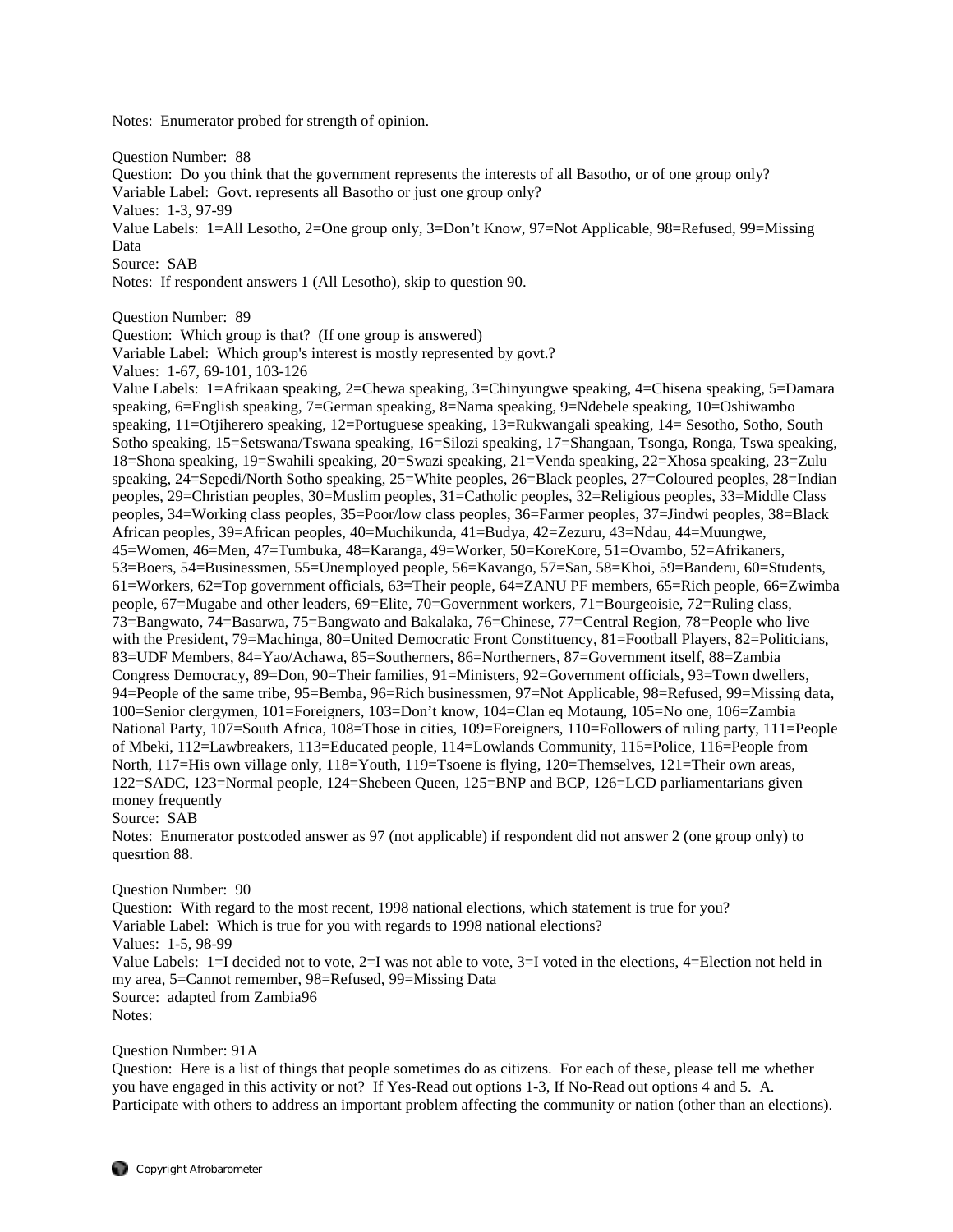Variable Label: Address problems facing the community with others? Values: 1-6, 98-99 Value Labels: 1=Often, 2=A few times, 3=Once or twice, 4=No, but wouldn't do it if had the chance, 5=No, would never do this, 6=Don't Know, 98=Refused, 99=Missing Data Source: adapted from Zambia 96 Notes: Question Number: 91B Question: Here is a list of things that people sometimes do as citizens. For each of these, please tell me whether you have engaged in this activity or not? If Yes-Read out options 1-3, If No-Read out options 4 and 5. B. Attend an election rally. Variable Label: Attend election rally? Values: 1-6, 98-99 Value Labels: 1=Often, 2=A few times, 3=Once or twice, 4=No, but wouldn't do it if had the chance, 5=No, would never do this, 6=Don't Know, 98=Refused, 99=Missing Data Source: Zambia 96 Notes: Question Number: 91C Question: Here is a list of things that people sometimes do as citizens. For each of these, please tell me whether you have engaged in this activity or not? If Yes-Read out options 1-3, If No-Read out options 4 and 5. C. Work for a political candidate or party Variable Label: Work for political candidate or party? Values: 1-6, 98-99 Value Labels: 1=Often, 2=A few times, 3=Once or twice, 4=No, but wouldn't do it if had the chance, 5=No, would never do this, 6=Don't Know, 98=Refused, 99=Missing Data Source: Zambia 96 Notes: Question Number: 91D Question: Here is a list of things that people sometimes do as citizens. For each of these, please tell me whether you have engaged in this activity or not? If Yes-Read out options 1-3, If No-Read out options 4 and 5. D. Write a letter to a newspaper Variable Label: Write a letter to newspaper? Values: 1-6, 98-99 Value Labels: 1=Often, 2=A few times, 3=Once or twice, 4=No, but wouldn't do it if had the chance, 5=No, would never do this, 6=Don't Know, 98=Refused, 99=Missing Data Source: Zambia 96 Notes: Question Number: 92A Question: We would like to remind you that your responses to this interview are confidential. Here is a list of action ordinary people are taking in a political system. For each of these, please tell me whether you have engaged in this activity or not? A. Claim government benefits to which you are not entitled (like a pension, maintenance, or unemployment payment). Variable Label: Claimed govt. benefits to which you are not entitled? Values: 1-7, 98-99 Value Labels: 1=Yes, often, 2=Yes, a few times, 3=Yes, once or twice, 4=No, but would do it if had the chance, 5=No, would never do this, 6=Don't Know, 7=Not Applicable, 98=Refused, 99=Missing Data Source: SAB Notes:

# Question Number: 92B

Question: We would like to remind you that your responses to this interview are confidential. Here is a list of action ordinary people are taking in a political system. For each of these, please tell me whether you have engaged in this activity or not? B. Avoid paying municipal/local rates.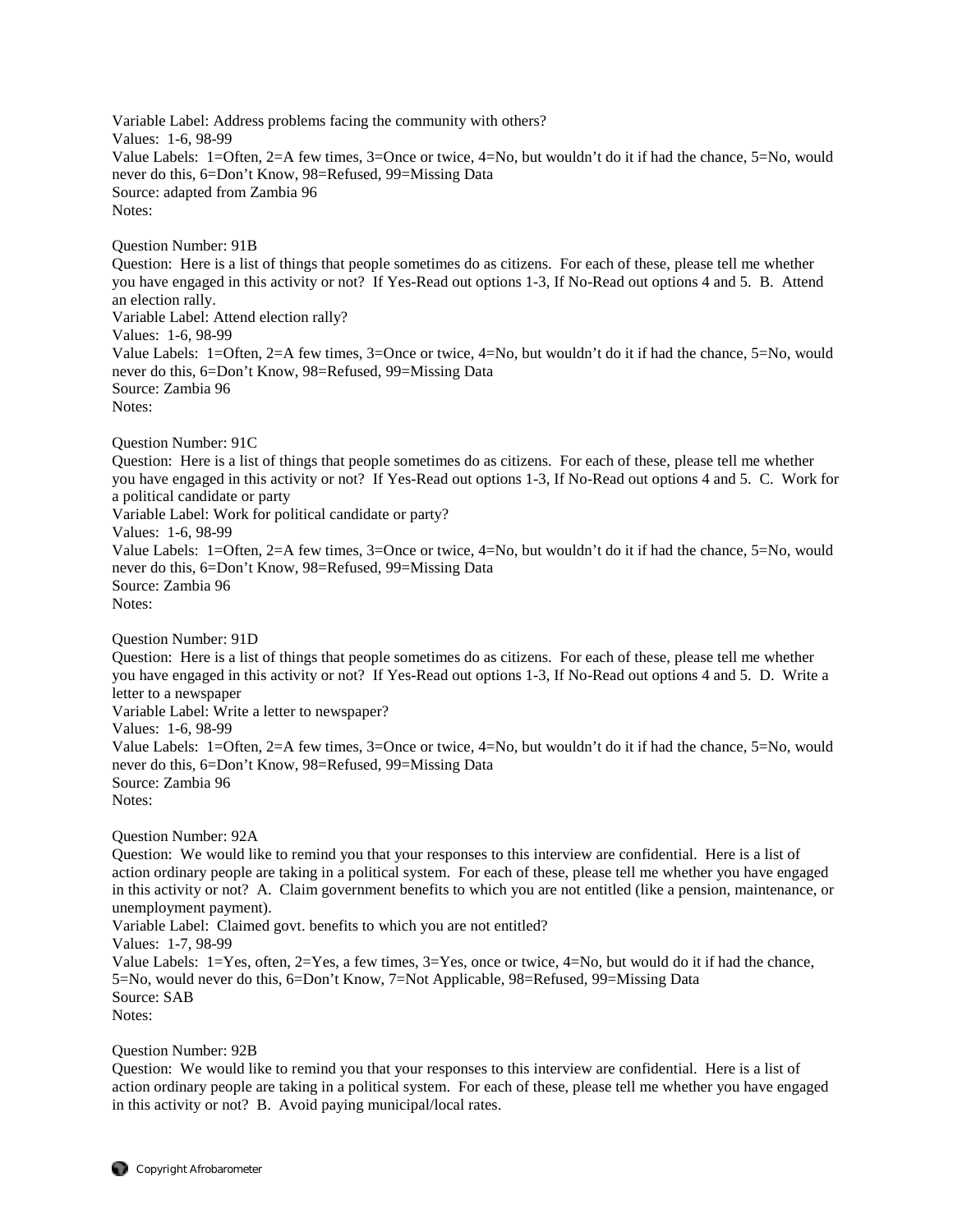Variable Label: Avoid paying development levy or property taxes? Values: 1-7, 98-99 Value Labels: 1=Yes, often, 2=Yes, a few times, 3=Yes, once or twice, 4=No, but would do it if had the chance, 5=No, would never do this, 6=Don't Know, 7=Not Applicable, 98=Refused, 99=Missing Data Source: SAB Notes:

### Question Number: 92C

Question: We would like to remind you that your responses to this interview are confidential. Here is a list of action ordinary people are taking in a political system. For each of these, please tell me whether you have engaged in this activity or not? C. Avoid paying income taxes.

Variable Label: Avoid paying income taxes?

Values: 1-7, 98-99

Value Labels: 1=Yes, often, 2=Yes, a few times, 3=Yes, once or twice, 4=No, but would do it if had the chance, 5=No, would never do this, 6=Don't Know, 7=Not Applicable, 98=Refused, 99=Missing Data Source: NDB Notes:

Question Number: 92D

Question: We would like to remind you that your responses to this interview are confidential. Here is a list of action ordinary people are taking in a political system. For each of these, please tell me whether you have engaged in this activity or not? D. Get services like electricity or water without paying for them.

Variable Label: Get services without paying?

Values: 1-7, 98-99

Value Labels: 1=Yes, often, 2=Yes, a few times, 3=Yes, once or twice, 4=No, but would do it if had the chance, 5=No, would never do this, 6=Don't Know, 7=Not Applicable, 98=Refused, 99=Missing Data Source: SAB Notes:

Question Number: 93A

Question: Here are a number of different actions people might take if government were to do something they thought was wrong or harmful. For each of these, please tell me whether you have engaged in this activity or not. If Yes-read out options 1-3, If no-read out options 4-6. A. Attend a demonstration or protest march. Variable Label: Attend a demonstration or protest march?

Values: 1-6, 98-99

Value Labels: 1=Yes, often, 2=Yes, a few times, 3=Yes, once or twice, 4=No, but would do it if had the chance, 5=no, would never do this, 6=Don't know, 98=Refused, 99=Missing Data Source: Zambia96 Notes:

Question Number: 93B

Question: Here are a number of different actions people might take if government were to do something they thought was wrong or harmful. For each of these, please tell me whether you have engaged in this activity or not. If Yes-read out options 1-3, If no-read out options 4-6. B. Participate in a boycott of rates, services, or taxes. Variable Label: Boycott rates, services and taxes?

Values: 1-6, 98-99

Value Labels:  $1 = Yes$ , often,  $2 = Yes$ , a few times,  $3 = Yes$ , once or twice,  $4 = No$ , but would do it if had the chance, 5=no, would never do this, 6=Don't know, 98=Refused, 99=Missing Data Source: SAB Notes:

Question Number: 93C

Question: Here are a number of different actions people might take if government were to do something they thought was wrong or harmful. For each of these, please tell me whether you have engaged in this activity or not. If Yes-read out options 1-3, If no-read out options 4-6. C. Take part in a sit-in, disruption of government meeting or offices.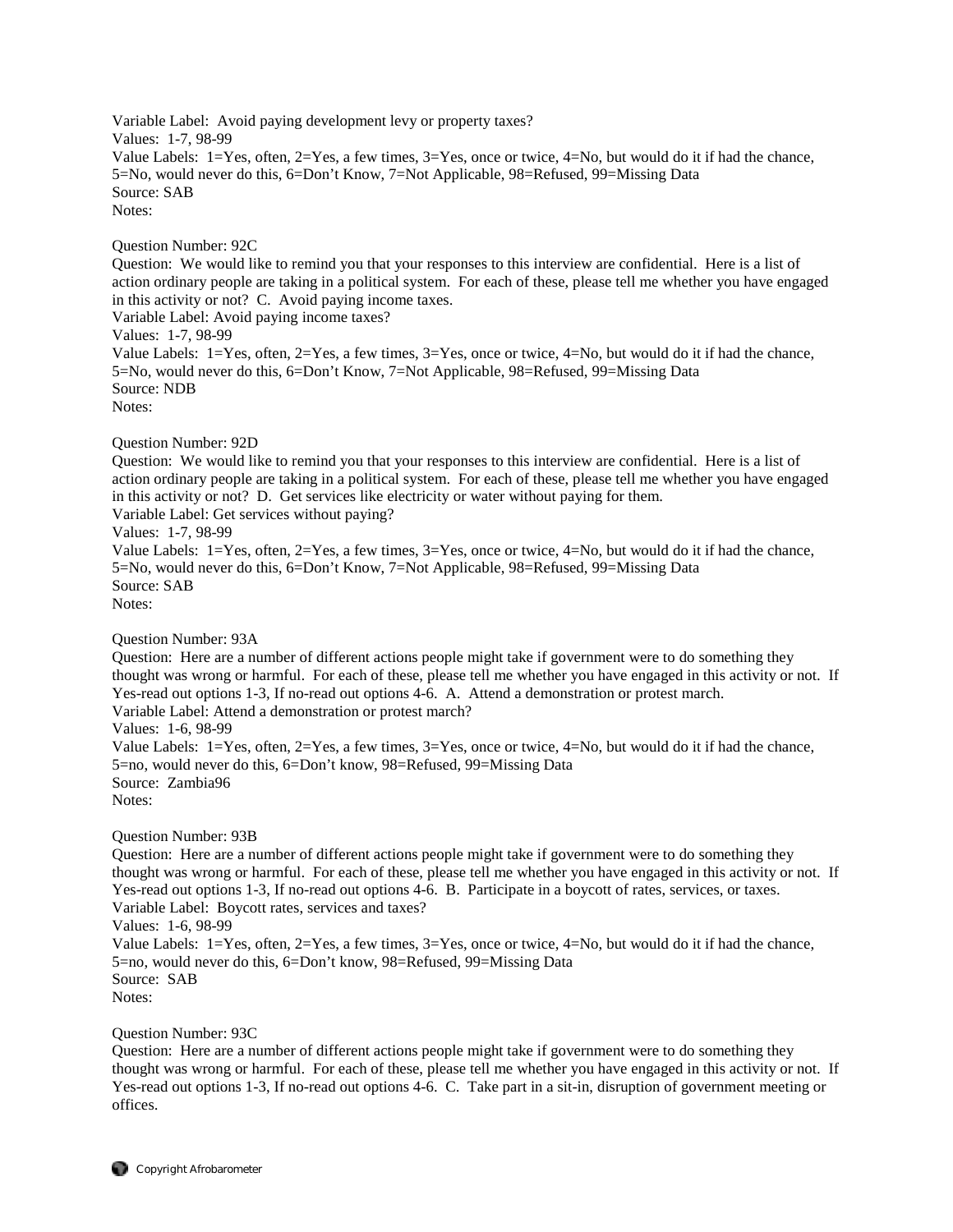Variable Label: Partake in sit-ins, disruption of govt. meetings Values: 1-6, 98-99 Value Labels: 1=Yes, often, 2=Yes, a few times, 3=Yes, once or twice, 4=No, but would do it if had the chance, 5=no, would never do this, 6=Don't know, 98=Refused, 99=Missing Data Source: SAB Notes: Question Number: 93D Question: Here are a number of different actions people might take if government were to do something they thought was wrong or harmful. For each of these, please tell me whether you have engaged in this activity or not. If Yes-read out options 1-3, If no-read out options 4-6. D. Use force or violent methods (such as damaging public property). Variable Label: Use force or violent methods? Values: 1-6, 98-99 Value Labels: 1=Yes, often, 2=Yes, a few times, 3=Yes, once or twice, 4=No, but would do it if had the chance, 5=no, would never do this, 6=Don't know, 98=Refused, 99=Missing Data Source: SAB Notes: Question Number: 94 Question: Shut down newspapers, or radio, or television stations that were critical of it. Variable Label: Support for shutting down media? Values: 1-6, 98-99 Value Labels: 1=Strongly support, 2=Support, 3=Neither support nor oppose, 4=Oppose, 5=Strongly oppose, 6=Don't know, 98=Refused, 99=Missing Data Source: NDB Notes: Enumerator introduced by the question by saying: "If the government were to take the following actions, would you support it, neither support nor oppose it, or oppose it. Then, the enumerator probed for strength of opinion. Question Number: 95A-D Question: What is anything would you do about it? Variable Label: Response to shutting down media. Values: 1-7, 96, 98-99 Value Labels: 1=Do nothing, 2=Speak to others about it, 3=Write newspaper, 4=Phone radio or TV programme, 5=Contact government official or representative, 6=Join march or demonstration, 7=Don't Know, 96=No further answer, 98=Refused, 99=Missing Source: NDB Notes: Respondent could give up to four answers. Question Number: 96 Question: Dismissed judges who ruled against the government. Variable Label: Support for dismissing judges? Values: 1-6, 98-99 Value Labels: 1=Strongly support, 2=Support, 3=Neither support nor oppose, 4=Oppose, 5=Strongly oppose, 6=Don't know, 98=Refused, 99=Missing Data Source: NDB Notes: Enumerator introduced by the question by saying: "If the government were to take the following actions, would you support it, neither support nor oppose it, or oppose it. Then, the enumerator probed for strength of opinion. Question Number: 97A-D

Question: What is anything would you do about it? Variable Label: Response to dismissing judges. Values: 1-7, 96, 98-99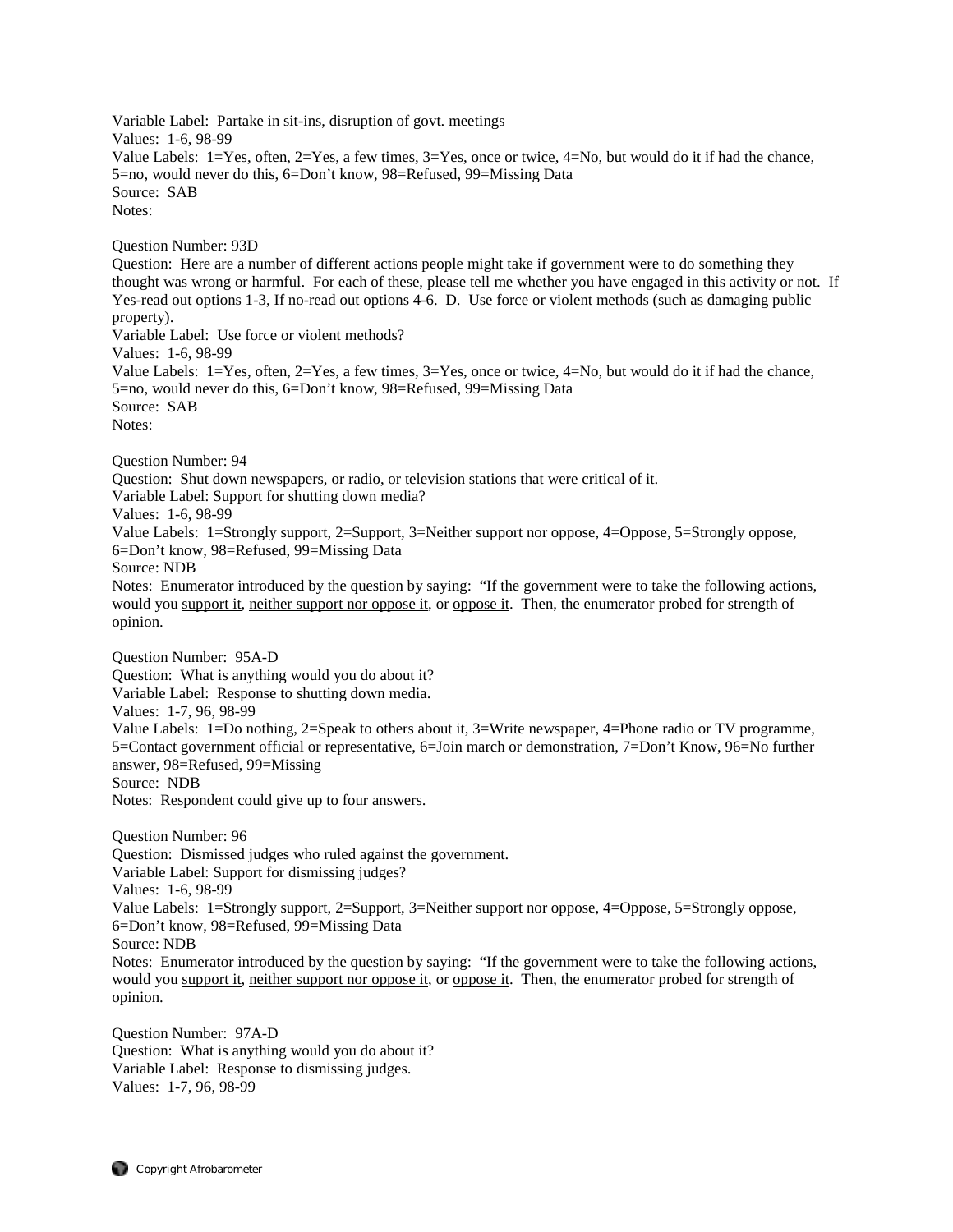Value Labels: 1=Do nothing, 2=Speak to others about it, 3=Write newspaper, 4=Phone radio or TV programme, 5=Contact government official or representative, 6=Join march or demonstration, 7=Don't Know, 96=No further answer, 98=Refused, 99=Missing Source: NDB Notes: Respondent could give up to four answers.

Question Number: 98 Question: Banned political parties. Variable Label: Support for banning political parties? Values: 1-6, 98-99 Value Labels: 1=Strongly support, 2=Support, 3=Neither support nor oppose, 4=Oppose, 5=Strongly oppose, 6=Don't know, 98=Refused, 99=Missing Data Source: SAB Notes: Enumerator introduced by the question by saying: "If the government were to take the following actions, would you support it, neither support nor oppose it, or oppose it. Then, the enumerator probed for strength of opinion.

Question Number: 99A-D Question: What is anything would you do about it? Variable Label: Response to banning political parties? Values: 1-7, 96, 98-99 Value Labels: 1=Do nothing, 2=Speak to others about it, 3=Write newspaper, 4=Phone radio or TV programme, 5=Contact government official or representative, 6=Join march or demonstration, 7=Don't Know, 96=No further answer, 98=Refused, 99=Missing Source: SAB Notes: Respondent could give up to four answers.

Question Number: 100 Question: Suspended the parliament and cancelled the next elections? Variable Label: How do you feel about the suspension of parliament and cancellation of elections? Values: 1-6, 98-99 Value Labels: 1=Strongly support, 2=Support, 3=Neither support nor oppose, 4=Oppose, 5=Strongly oppose, 6=Don't know, 98=Refused, 99=Missing Source: NDB Notes: Enumerator introduced by the question by saying: "If the government were to take the following actions, would you support it, neither support nor oppose it, or oppose it. Then, the enumerator probed for strength of opinion.

Question Number: 101A-D Question: What is anything would you do about it? Variable Label: Response to suspension of parliament. Values: 1-7, 96, 98-99 Value Labels: 1=Do nothing, 2=Speak to others about it, 3=Write newspaper, 4=Phone radio or TV programme, 5=Contact government official or representative, 6=Join march or demonstration, 7=Don't Know, 96=No further answer, 98=Refused, 99=Missing Source: NDB Notes: Respondent could give up to four answers. Question Number: 102

Question: A. It will take years for our system of government to deal with the problems inherited from the British colonial government. B. Our system of government ought to be able to deal with problems right now regardless of who caused them.

Variable Label: Patience to deal with problems VS solve now.

Values: 1-6, 98-99

Value Labels: 1=A, strongly agree; 2=A, agree; 3=B, agree; 4=B, strongly agree, 5=Don't Know; 6=Do not agree with either, 98=Refused, 99=Missing Data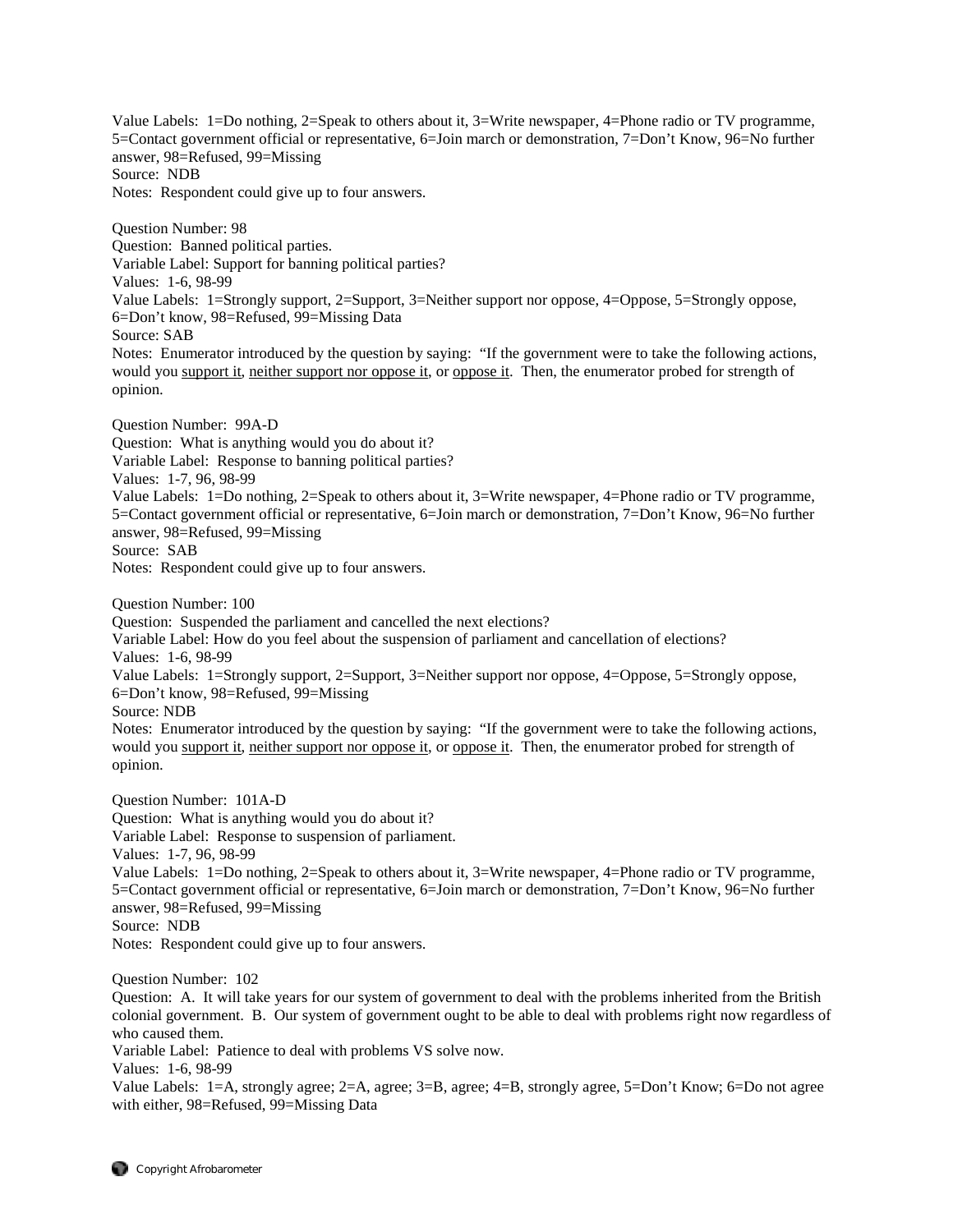Source: adapted from NDB

Notes: Enumerator introduced the question by saying, "Please tell me whether you agree more with Statement A or B?" Enumerator then probed for strength of opinion.

Question Number: 103A

Question: People associate democracy with many diverse meanings such as the ones that I will mention now. In order for a society to be called democratic, is each of these: A. Majority rule. Variable Label: Democratic society and majority rule? Values: 1-5, 98-99 Value Labels: 1=Absolutely essential, 2=Important, 3=Not very important, 4=Not important at all, 5=Do not know, 98=Refused, 99=Missing Data Source: SAB Notes:

Question Number: 103B

Question: People associate democracy with many diverse meanings such as the ones that I will mention now. In order for a society to be called democratic, is each of these. B. Complete freedom for anyone to criticize the government. Variable Label: Democratic society and freedom to criticize the govt.? Values: 1-5, 98-99 Value Labels: 1=Absolutely essential, 2=Important, 3=Not very important, 4=Not important at all, 5=Do not know, 98=Refused, 99=Missing Data Source: SAB Notes:

Question Number: 103C

Question: People associate democracy with many diverse meanings such as the ones that I will mention now. In order for a society to be called democratic, is each of these. C. Regular elections.

Variable Label: Democratic society and regular elections?

Values: 1-5, 98-99

Value Labels: 1=Absolutely essential, 2=Important, 3=Not very important, 4=Not important at all, 5=Do not know, 98=Refused, 99=Missing Data

Source: SAB Notes:

Question Number: 103D

Question: People associate democracy with many diverse meanings such as the ones that I will mention now. In order for a society to be called democratic, is each of these. D. At least two political parties competing with each other.

Variable Label: Democratic society and at least 2 parties competing? Values: 1-5, 98-99 Value Labels: 1=Absolutely essential, 2=Important, 3=Not very important, 4=Not important at all, 5=Do not know,

98=Refused, 99=Missing Data Source: SAB Notes:

Question Number: 103E

Question: People associate democracy with many diverse meanings such as the ones that I will mention now. In order for a society to be called democratic, is each of these. E. Basic necessities like shelter, food, and water for everyone.

Variable Label: Democratic society and basic necessities? Values: 1-5, 98-99 Value Labels: 1=Absolutely essential, 2=Important, 3=Not very important, 4=Not important at all, 5=Do not know, 98=Refused, 99=Missing Data Source: SAB Notes: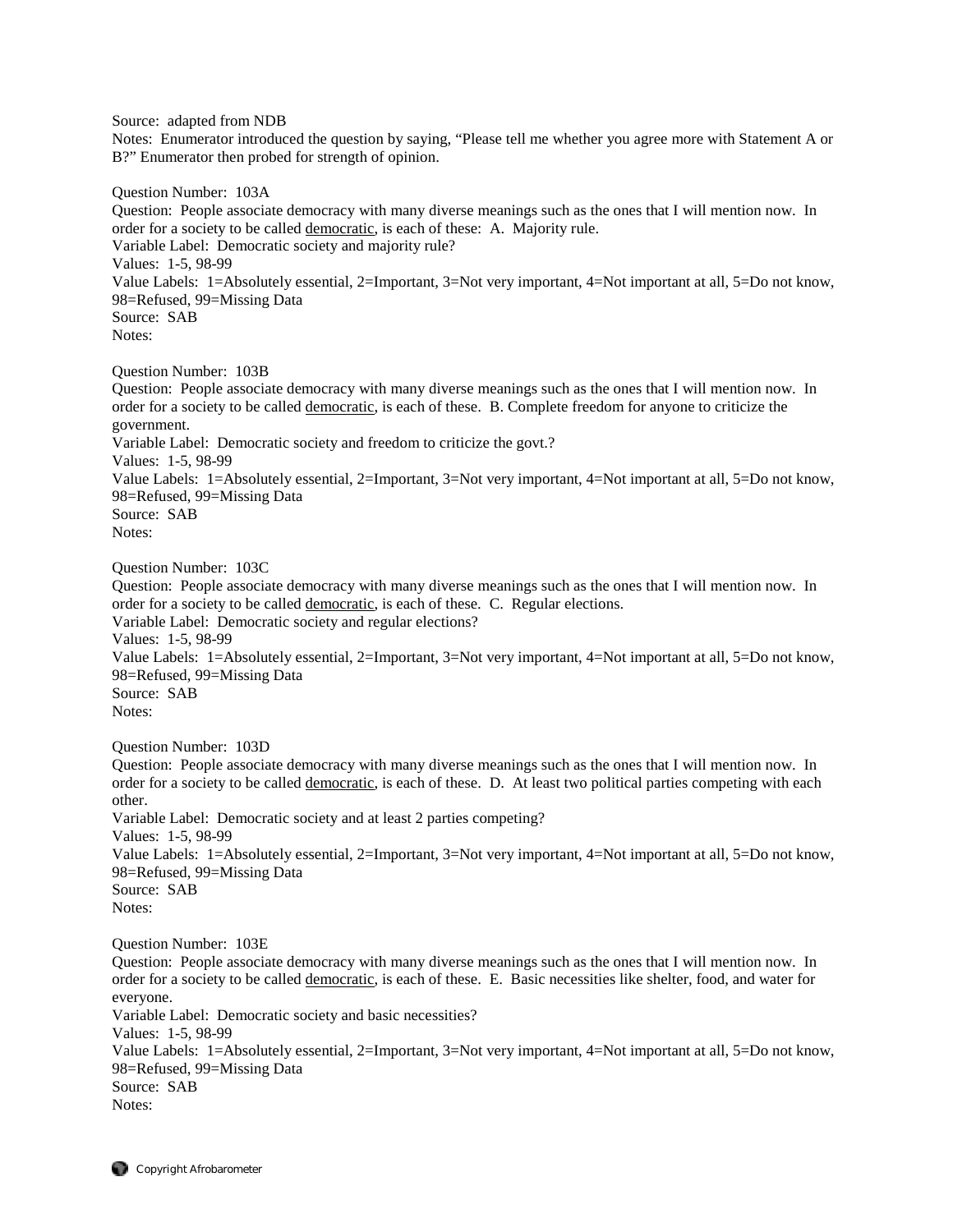Question Number: 103F Question: People associate democracy with many diverse meanings such as the ones that I will mention now. In order for a society to be called democratic, is each of these. F. Jobs for everyone Variable Label: Democratic society and jobs for everyone? Values: 1-5, 98-99 Value Labels: 1=Absolutely essential, 2=Important, 3=Not very important, 4=Not important at all, 5=Do not know, 98=Refused, 99=Missing Data Source: SAB Notes: Question Number: 103G Question: People associate democracy with many diverse meanings such as the ones that I will mention now. In order for a society to be called democratic, is each of these. G. Equality in Education Variable Label: Democratic society and equal education? Values: 1-5, 98-99 Value Labels: 1=Absolutely essential, 2=Important, 3=Not very important, 4=Not important at all, 5=Do not know, 98=Refused, 99=Missing Data Source: SAB Notes: Question Number: 103H Question: People associate democracy with many diverse meanings such as the ones that I will mention now. In order for a society to be called democratic, is each of these. H. A small income gap between rich and poor Variable Label: Democratic society and small income gap? Values: 1-5, 98-99 Value Labels: 1=Absolutely essential, 2=Important, 3=Not very important, 4=Not important at all, 5=Do not know, 98=Refused, 99=Missing Data Source: SAB Notes: Question Number: 104 Question: "Sometimes democracy does not work. When this happens, some people say that we need a strong leader who does not have to bother with elections. Others say that even when things don't work, democracy is always best. What do you think." A. Need Strong leader. B. Democracy always best. Variable Label: Need a strong leader VS democracy is always best? Values: 1-6, 98-99 Value Labels: 1=A, strongly agree; 2=A, somewhat agree; 3=B, somewhat agree; 4=B, strongly agree, 5=Don't Know, 6=Do not agree with either, 98=Refused, 99=Missing Data Source: SAB Notes: Enumerator probed for strength of opinion. Question Number: 105 Question: On the whole, is the way Lesotho governed: Variable Label: Is Lesotho democratic? Values: 1-6, 98-99 Value Labels: 1=Completely democratic, 2=Democratic, but with some minor exceptions, 3=Democratic, with some major exceptions, 4=Not a democracy, 5=Do not understand question, 6=Don't know, 98=Refused, 99=Missing Data Source: Ghana 97 Notes: Question Number: 106 Question: Overall, how satisfied are you with the way democracy works in Lesotho?

Variable Label: How satisfied are you with democracy in Lesotho? Values: 1-6, 98-99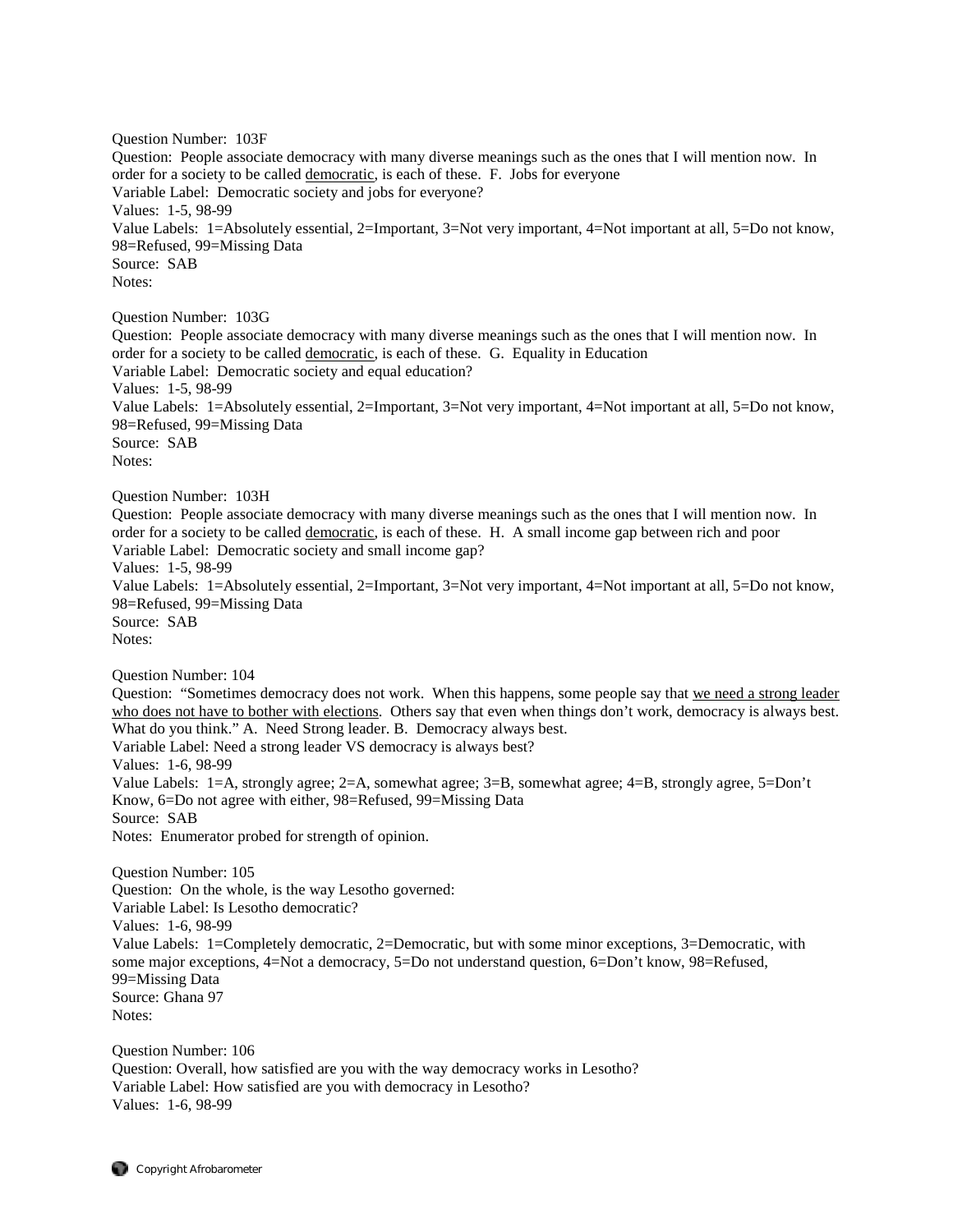Value Labels: 1=very satisfied; 2=Fairly satisfied; 3=Not very satisfied, 4=Not at all satisfied, 5=Lesotho is not a democracy, 6=Do not know, 98=Refused, 99=Missing Data Source: Eurobarometer Notes:

# Question Number: 107A-D

Question: What are the most important things that need to be changed about the way we govern our country? Variable Label: Most important changes about way country is governed? Values: 1-202, 222-223, 227-269

Value Labels: 1=Don't know, 2=Nothing, 3=Ruling of country by constitutional law, 4=Criminal procedures/laws, 5=Violence, 6=Employment/Unemployment, 7=Democracy must work, 8=Democracy, 9=Availability of basic needs (water/electricity), 10=Salaries, 11=Schools, 12=Prices of goods, 13=Living standards, 14=Government officials must visit all parts of country, 15=Housing, 16=The Parliament, 17=Election policy, 18=They must for people's benefit, 19=Clinic fees must not be increased, 20=Fairness/Equality to all, 21=Equality in government jobs, 22=President's ruling term to be limited, 23=Terminate ex-army pensions, 24=Increase export capacity, 25=Invite investors into the country, 26=Social security, 27=Give people land, 28=Drought relief, 29=Equality to all people, 30=Better health services/facilities, 31=Freedom, 32=Peace, 33=Ministers must change, 34=Bring back death penalty, 35=Increase pension, 36=Apartheid, 37=Laws against squatter camps, 38=Stop corruption, 39=More rights to police officers, 40=Police must patrol areas, 41=Ex-plan fighters must get jobs and privileges, 42=More control over personal rights by government, 43=Less control over personal rights by government, 44=Vice-president must go, 45=Need new constitution, 46=President should retire, 47=Governments needs to create employment, 48=People suffering, 49=Old people should be assisted, 50=People should live by traditional customs, 51=Prostitution too high, 52=Government should listen to people's problems, 53=Reduce number of ministers, 54=Rule by chiefs, 55=Appointment of ministers, 56=Government should rule properly, 57=Should be elections for ministers, 58=The economy, 59=Reduce president's powers, 60=Do away with governors, 61=Give headman more power, 62=People should be free to join any political party, 63=Freedom in all respects, 64=Parliament must change, 65=Education, 66=Crime, 67=Taxes, 68=Poverty, 69=Stop rigging elections, 70=Build schools, 71=Government budget/expenditures, 72=Assist businessmen with investments, 73=Fire ministers, 74=Currency, 75=Change ruling party, 76=Prevent crime, 77=Prevent rape, 78=Election, 79=Reduce income disparity, 80=Provide shelter, 81=Education should be improved, 82=Department of corruption should be independent, 83=Government should consult people when making decisions, 84=Chiefdomship should be inherited, 85=Culture, 86=Improve agriculture, 87=Give other party leaders a chance, 88=Reduce election period from 5 to 2 years, 89=Don't know, 90=Give opposition parties cabinet posts, 91=Improve health care, 92=Citizen empowerment, 93=Monitor influence of foreigners, 94=Teach electorate about politics, 95=Discourage automatic promotions of students who failed, 96=No further response, 97=MSP and councilors should keep their promises, 98=Refused to answer, 99=Missing data, 100=More business ownership, 101=Accountability, 102=Should not change cabinet ministers, 103=Amend laws, 104=Amend marriage laws, 105=Cost of education, 106=In-service training, 107=Address youth issues, 108=Strong opposition, 109=Education of community, 110=Sex education, 111=Unity in country, 112=Transparency, 113=Constitution, 114=More educational institutions, 115=Leadership, 116=Nation must have a king, 117=Roads, 118=Teachers, 119=Government structure, 120=Transport problems, 121=Old retire for young, 122=Deport whites, 123=Constructing bridges, 124=National development to cover entire area, 125=Government way of borrowing money, 126=Government should respect opposition, 127=Regionalism in the country must stop, 128=Competition between formal and informal, 129=Go back to one party government, 130=Need bore holes instead of piped water, 131=President should be replaced, 132=Parliament must be re-elected, 133=Culture should be maintained, 134=Weak leadership, 135=Shortage of teachers, 136=Schools/Education, 137=Stricter border controls, 138=Government must work for people's benefit, 139=Basic health services, 140=Create projects, 141=Death penalty, 142=Reduce government bias, 143=Eradicate chieftainship, 144=Equal rights for all regardless of political affiliation, 145=Tribalism, 146=Everybody be elected, not only educated, 147=Release all current soldiers and employ new ones, 148=Develop rural areas, 149=Zambia be turned into a republic, 150=SADC troops must leave the country, 151=Implement free education, 152=Abolish politics, 153=Local government be implemented, 154=Death sentence be reinstated, 155=Eradicate Interim Political Authority, 156=Impose heavy judgment on criminals, 157=Number of police should be increased, 158=Government eradicate criminals, 159=Civil servants should never attend politics, 160=There should be no border between Zambia and South Africa, 161=Proportional elections, 162=Government should stop privatizing, 163=Donation for needy people not those who can afford, 164=Government must work for people, 165=Develop range management, 166=Reconsider the ways of staff hiring, 167=Government unveil the issues, 168=Discrimination according to party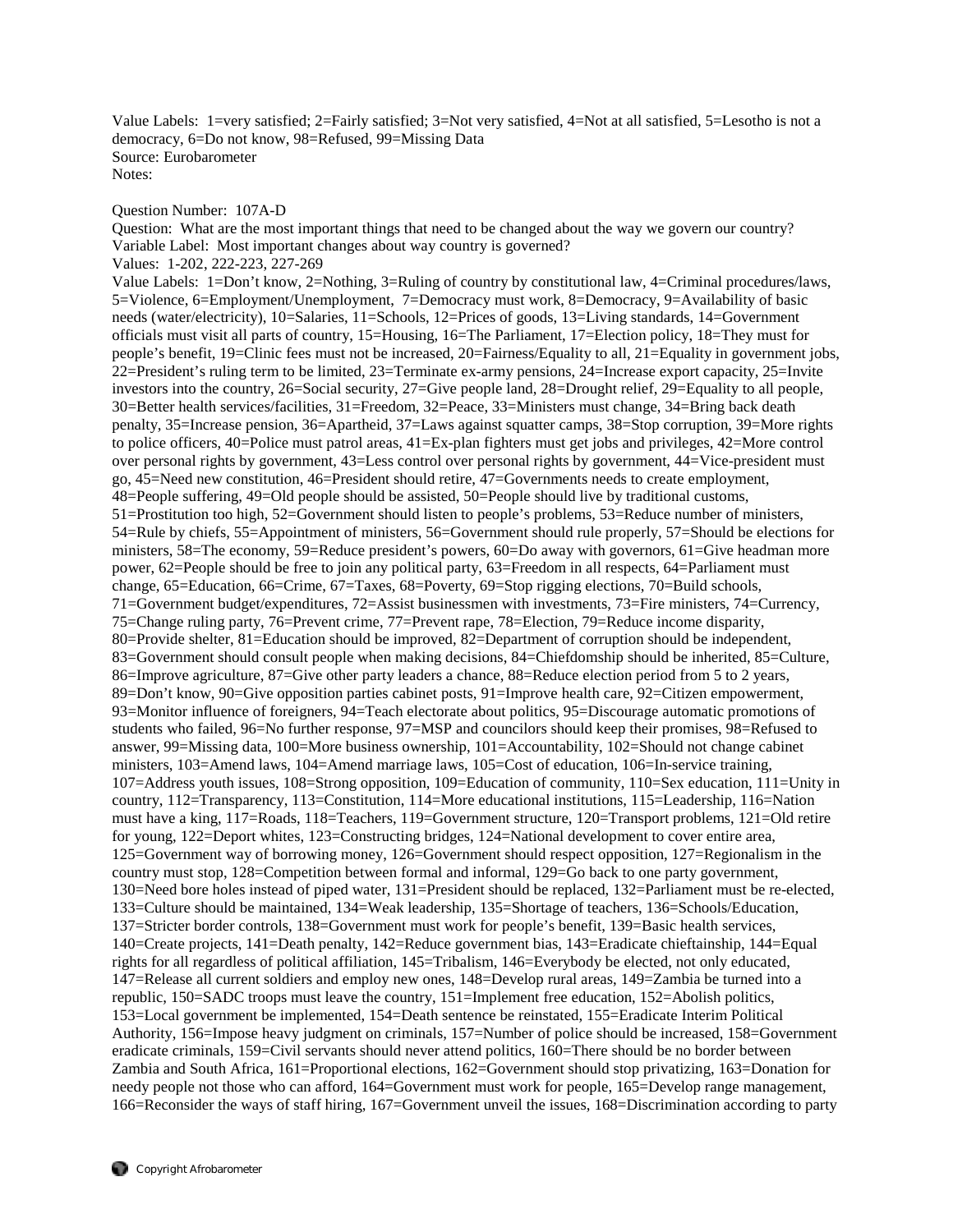politics stopped, 169=Good understanding of politics, 170=Strong government not easy to topple, 171=Pensions for the old, 172=Coming elections not be held, 173=Don't understand question, 174=Candidates should be transparent, 175=Appointment of mayor should be transparent, 176=Implementation of fiscal and monetary policies, 177=Don't have enough information, 178=Almost all things, 179=Abolish nominations of MP's, 180=Policies should be reviewed, 181=Mayors should be elected by universal suffrage, 182=Consultation of opposition parties, 183=Stop following donor conditions, 184=Increase food production, 185=All have access to basic necessities, 186=Improve agricultural sector, 187=Allocation of county resources, 188=Address politics, 189=Help people find food relief, 190=Effective implementation of government policies, 191=Appointment of judges should be reviewed, 192=Adoption of MP's should be introduced, 193=Reduce prices of mealie meals, 194=Build schools, 195=Build health centre, 196=Way they run schools, 197=Way they run health centers, 198=Leaders should not be greedy, 199=Respond to civil servants needs with concern, 200=Improve civil servant wages, 201=Retrench people when benefits are ready, 202=Reduce government bias, 222=Political party discrimination stopped, 223=Good understanding of politics, 227=Soldiers stop brutalizing nation, 228=Review herdboy salaries and conditions, 229=Improve security, 230=Abolish state of emergency, 231=Train armed forces in democratic ways, 232=Chief elected by people, 233=VDC changes ways of working, 234=Home Affairs minister have more power, 235=Economic Administration, 236=Food aid as done before, 237=Reduce school fees, 238=Leaders not just from north, 239=VDC members should be paid, 240=VDC members elected after end of term, 241=VDC be abolished, 242=Chiefs decrease in number, 243=Elected government allowed to do its work, 244=Mines be reopened, 245=Review land allocation policy, 246=Military government, 247=Bride price be reduced, 248=Lack of trustworthiness, 249=Ways of developing country, 250=Sesotho teachers be Zambia, 251=Government is good, 252=Donations follow up, 253=Should be one government, 254=Senate continue with normal duties, 255=VDC should not be involved in politics, 256=Government services be updated, 257=Chiefs given higher income, 258=Soldiers look for animals in cattle posts, 259=LHDA provide water, 260=People approach courts of law, 261=Better information disseminated, 262=Human rights not oppressed, 263=Clear division between government and traditional chiefs, 264=Shorter political term, 265=Limit people's freedom to do what they want, 266=New Prime Minister, 267=Freedom of Speech, 268=Discrimination in job allocation, 269=Unite all parties in government Source: SAB

Notes:

Question Number: 108A Question: Do you usually think of yourself as close to any particular political party? Variable Label: Are you close to any political party? Values: 1-3, 98-99 Value Labels: 1=Yes, 2=No, 3=Don't know, 98=Refused, 99=Missing Data Source: Zambia 96 Notes: If no, then the enumerator goes to Question 110A after entering "2" for Question 108A.

Question Number: 108B Question: Which party is that? Variable Label: Which party are you close to? Values: 10-12, 51-73, 97, 99 Value Labels: 10=Refused, 11=Don't know, 12=Other, 59=Basotho National Party, 60=Basutoland Congress Party, 61=Christian Democratic Party, 62=Kopanang Basotho Party, 63=Lesotho Congress for Democracy, 64=Lesotho Education Party, 65=Lesotho Labor Party, 66=Marematlou Freedom Party, 67=National Independent Party, 68=National Progressive Party, 69=New Lesotho Freedom Party, 70=Popular Front for Democracy, 71=Sefate Democratic Union, 97=No party, 99=Missing Data Source: Zambia 96 Notes: Only asked if respondent answered "yes" to question 108A. Otherwise, enumerator postcoded response as 97 (No party).

Question Number: 109 Question: Do you feel very close to this party, somewhat close, or not very close? Variable Label: How close do you feel to this party? Values: 1-4, 98-99 Value Labels: 1=Very Close, 2=Somewhat close, 3=Not very close, 4=Don't Know, 98=Refused, 99=Missing Data Source: SAB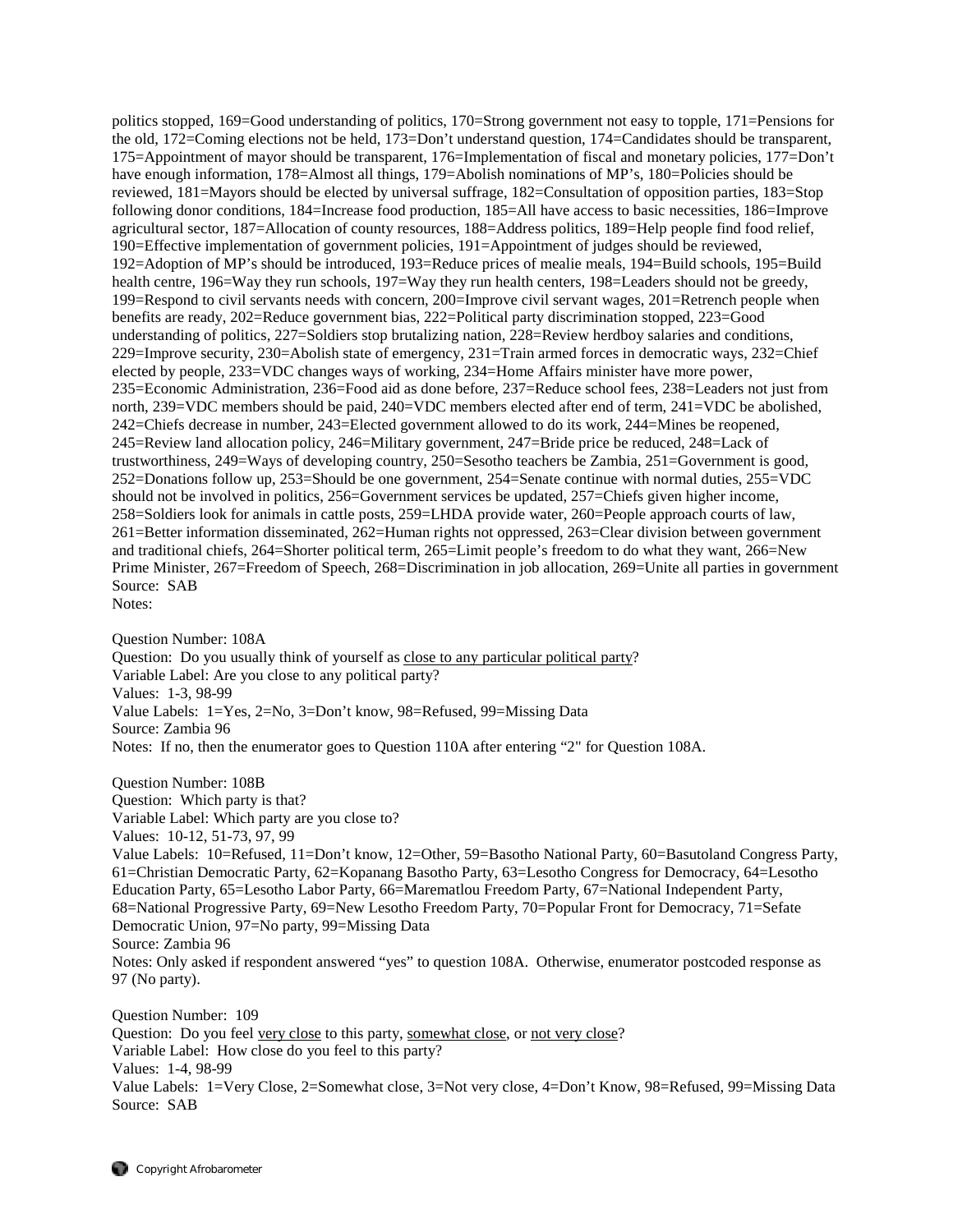Notes:

Question Number: 110A Question: How old were you at your last birthday? If Respondent can't answer: In which year were you born? Variable Label: How old were you on your last birthday? Values: 18+, 99 Value Labels: 99=Missing data Source: Notes: Question Number: 110B Question: Let's think for a moment about the languages that you use. What language do you speak most at home? Variable Label: What is your home language? Values: 1-31, 99 Value Labels: 1=Afrikaans, 2=Chewa, 3=Chinyungwe, 4=Chisena, 5=Damara, 6=English, 7=German, 8=Nama, 9=Ndebele, 10=Oshiwambo, 11=Otjiherero, 12=Portueguese, 13=Rukwangali, 14=Sesotho, Sotho, S. Sotho, 15=Setswana/Tswana, 16=Silozi, 17=Shangaan, Tsonga, Ronga, Tswa, 18=Shona, 19=Swahili, 20=Swazi, 21=Venda, 22=Xhosa, 23=Zulu, 24=Sepedi,North Sotho, 25=Other, 26=Bemba, 27=Kaonde, 28=Lozi, 29=Luvale, 30=Nyanja, 31=Tonga, 99=Missing data Source: Notes: Question Number: 111 Question: What was the highest grade, standard or form you completed? Variable Label: What is the highest grade, std, form completed? Values: 1-10, 98-99 Value Labels:  $1 = No$  formal schooling,  $2 = Some$  primary schooling,  $3 = Primary$  school completed,  $4 = Some$  high school,  $5 =$  High school completed,  $6 =$  Some university, college,  $7 =$  University, college completed,  $8 =$  Postgraduate, 9=Other post matric qualifications other than university, 10 = Don't know, 98=Refused, 99=Missing Data Source: Zambia 96 Notes: Question Number: 112 Question: Do you have a job that pays a weekly or monthly cash income? Is it full-time or part-time? And are you looking for a cash job (or looking for another one if you are presently working)? Variable Label: Is your job part-time or full-time; looking for work? Values: 1-7, 98-99 Value Labels: 1=No (not looking), 2=No (looking), 3=Yes, part-time (not looking), 4=Yes, part-time (looking), 5=Yes, full-time (not looking), 6=Yes, full-time (looking), 7=Don't know, 98=Refused, 99=Missing Data Source: SAB Notes: Question Number: 113 Question: In the past twelve months, have you been unemployed (that is, without a cash job) at any time for a period of at least one month or more? Variable Label: Last 12 months been without a cash job? Values: 1-3, 97-99 Value Labels: 1=Yes, 2=No, 3=Don't remember, 97=Not Applicable, 98=Refused to Answer, 99=Missing Data Source: SAB Notes: If respondent answers 2 (no), skip to Q115. Question Number: 114 Question: How many months did this amount to? Variable Label: For how many months were you unemployed?

Values: 1-13, 97-99

Value Labels: 13=Don't Know, 97=Not Applicable, 98=Refused, 99=Missing Data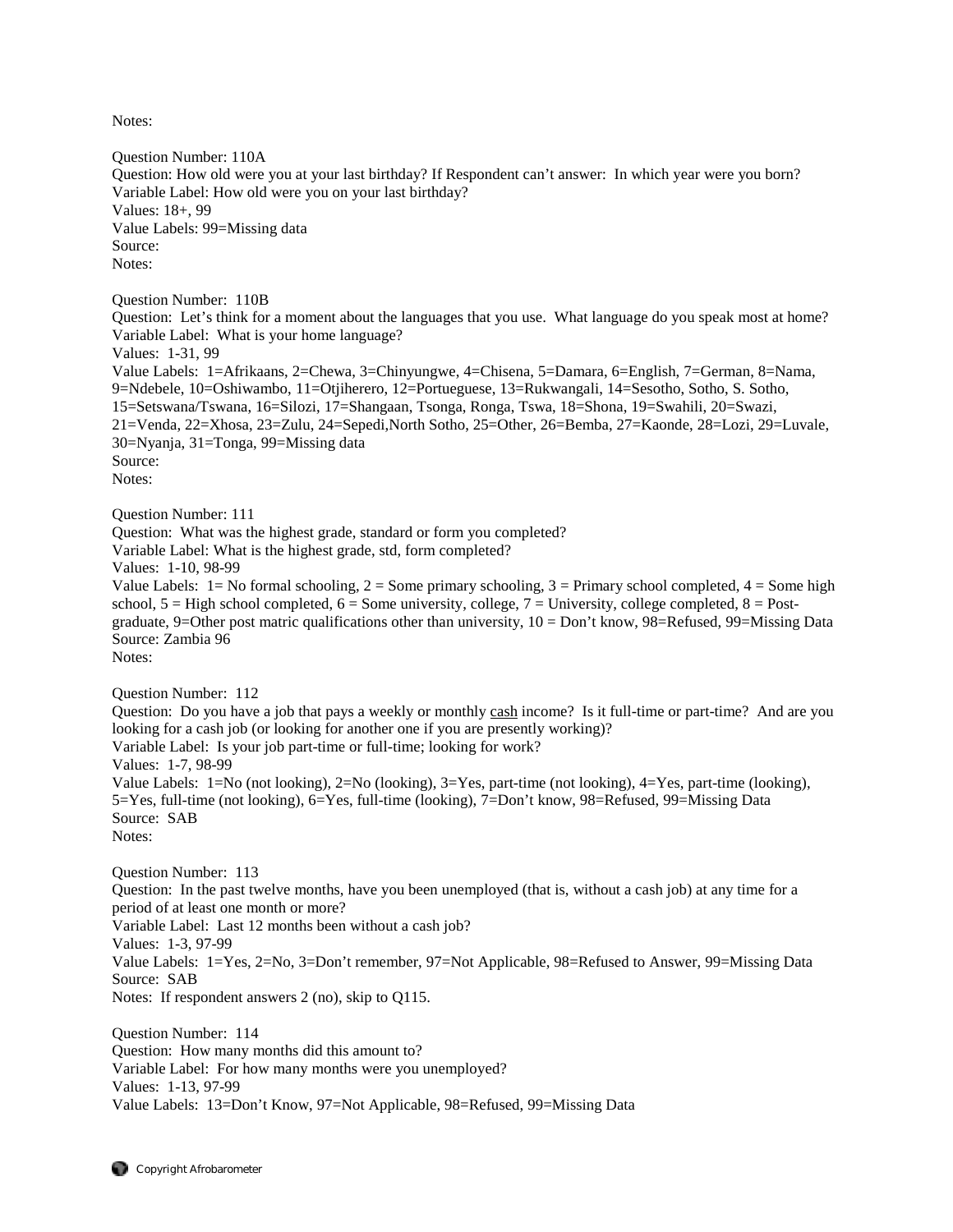Source: SAB Notes:

Question Number: 115

Question: Do you do any regular work without getting paid cash? If Yes, What type of job? Is this a part-time or full-time job? Variable Label: Do you do regular work without cash pay? Values: 1-12, 98-99 Value Labels: 1=No, 2=Watching, caring for, raising children (part time), 3=Watching, caring for, raising children, (full time), 4=Cleaning (part time), 5=Cleaning (full time), 6=Looking after animals (part time), 7=Looking after animals (full time), 8=Growing food (part time), 9=Growing food (full time), 10=Volunteer work (part time), 11=Volunteer work (full time), 12=Other (specify), 98=Refused, 99=Missing Data Source: SAB Notes:

Question Number: 116

Question: What is your present occupation or last occupation if unemployed?

Variable Label: What is your present or last occupation?

Values: 1-73, 99

Value Labels: 1=Domestic work, 2=Farming, 3=Tailor, 4=Taxi worker, 5=Sell jewelry, 6=Mines, 7=Don't work, 8=Preschool teacher, 9=Headman, 10=Carpenter, 11=Food for work, 12=Casual labor, 13=Police, 14=Social counselor, 15=Chief, 16=Household work, 17=Business person, 18=Shop keeper, 19=Wool shearer, 20=Local court, 21=Knitting & sewing, 22=Shepherd, 23=Sale of clay pots, 24=Security, 25=Housework, 26=Baker, 27=Firms, 28=Mine work, 29=Rear chickens, 30=Computer operator, 31=Sell beer (beer brewing), 32=Scholar, 33=I am ill, 34=Bricklaying/builder, 35=Road maintenance, 36=Health inspector, 37=Cigarettes, bear sales, 38=Night watchman, 39=Rural development assistant, 40=Civil servant, 41=Saleslady (furniture shop), 42=Diamond digging, 43=Teacher, 44=Parliament proceedings recorder, 45=Work at butchery, 46=Selling clothes, 47=Self employed, 48=Motor mechanics, 49=Ferry worker, 50=Street vending, 51=Relief food distribution, 52=Job seeker, 53=Forestry project, 54=L collect and sell wood, 55=LHDA employee, 56=Coal merchant, 57=Sale of vegetables, 58=Cut stone, 59=Post master, 60=Health worker, 61=Growing Sesotho tobacco, 62=Electrician, 63=Garden man, 64=Traditional doctor, 65=Sale of fruits, 66=Technician, 67=Cobbler, 68=Bursar, 69=Advertising, 70=Big hotel, 71=Book-keeper, 72=Garage, 73=Cashier, 99=Missing data. Source: Zambia96

Notes:

Question Number: 117 Question: Would that be: Variable Label: Type of occupation?

Values: 1-21, 97-99

Value Labels: 1=Employer, Manage Establishment with ten or more employees, 2=Employer, Manage establishment with ten or less employees, 3=Professional worker/Lawyer/Accountant/Teacher, etc., 4=Supervisor office worker/Supervises others, 5=Non-manual office worker (Non-supervisor), 6=Foreman/Supervisor, 7=Skilled Manual Worker (formal sector), 8=Skilled Manual Worker (Informal sector/Informal producer), 9=Unskilled Manual Worker (formal sector), 10=Unskilled Manual Worker (Informal sector: Trader, Hawker, Vendor), 11=Miner, 12=Farmer (Has own commercial farm), 13=Farmer (has own subsistence farm), 14=Farm worker, 15=Domestic/Maid/Char, 16=Armed Services/Police/Security Personnel, 17=Student, 18=Housewife/works in the household, 19=Disabled, 20=Never Had a job, 21=Don't know, 97=Not applicable, 98=Refused, 99=Missing Data Source: SAB Notes:

Question Number: 118

Question: In the last 12 months, how often have you or your family been without cash income? Variable Label: How often without cash income? Values: 1-5, 99 Value Labels: 1=often, 2=Sometimes, 3=Rarely, 4=Never, 5=Don't know, 99=Missing data Source: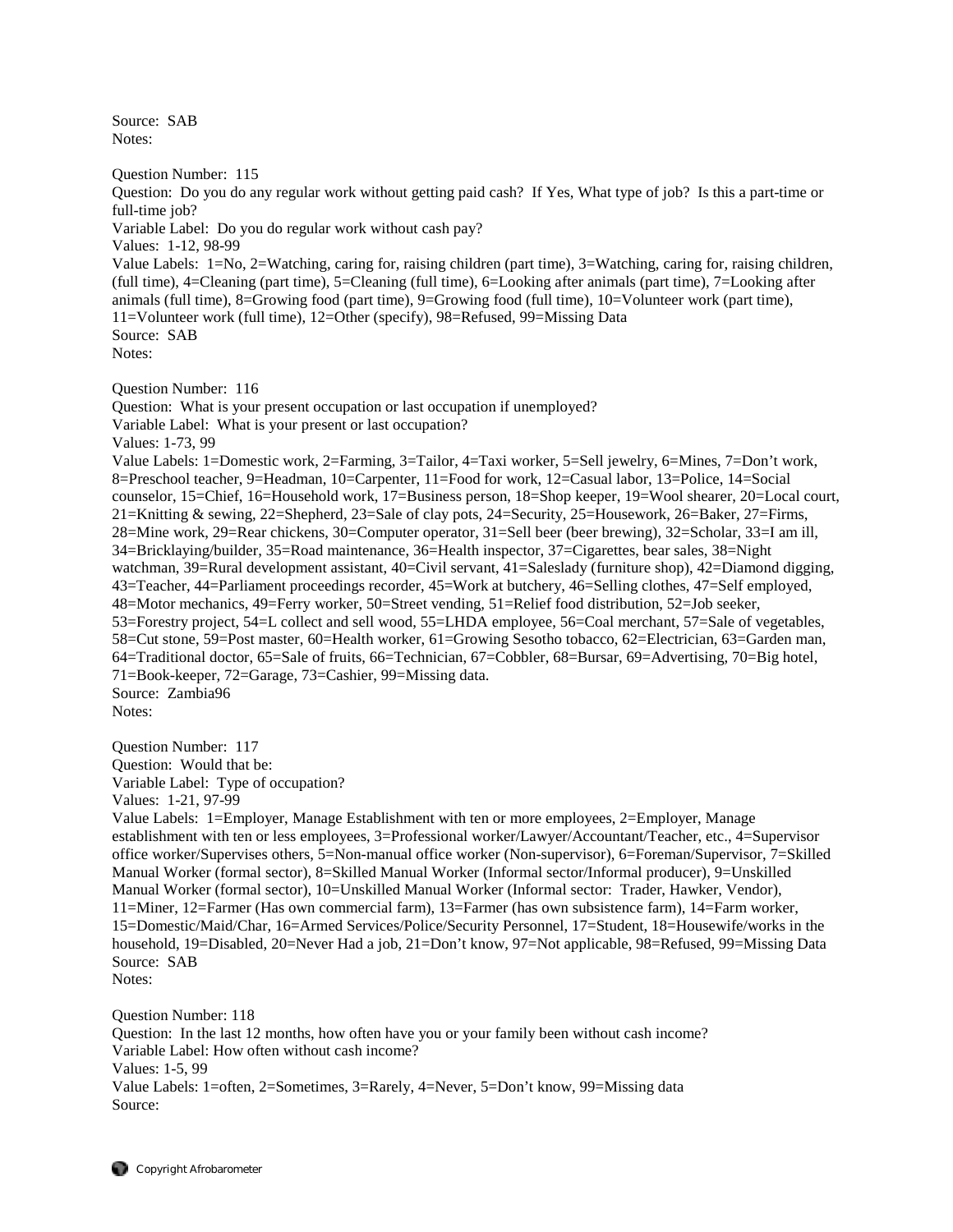Notes:

Note: There were not question 119 and 120 on the questionnaire.

Question Number: 121 Question: Do you know a close friend or relative who has died of AIDS? Variable Label: Do you know of a close friend or relative who died of AIDS? Values: 1-4, 99 Value Labels: 1=Yes, 2=No, 3=Will not say, 4=Don't know, 99=Missing Data Source: SAB Notes:

**Note that before moving on to the section completed by the enumerator below, the respondent was asked questions 201-210, which appear at the end of the data set.** 

**The Following Questions were completed by the enumerator after the interview had ended.** 

Question Number: 122 Question: Village surveyed Variable Label: Village surveyed? Values: 1-36, 39-101, 103-104, 107-114, 119-158, 999 Value Labels: 1=Ha Leaoa, 2=Khopung, 3=Linakening, 4=Sankoela, 5=Mashai, 6=Ha Motlhotlo, 9=Aupolasi, 10=Ha Ratsoleli, 11=Ha Tihoro Sekake, 12=Dry Hoek, 13=Ha Sekoati Seforong, 14=Ha Mosi, 15=Tlokoeng, 16=Sekhutlong, 17=Postseng, 18=Ha Seleitara, 19=Kohobe, 20=Manekoleng, 21=Ha Mosuoe, 22=Ha Makoleane, 23=Ha Malatsa, 24=Ha Nkau, 25=Maqoathong, 26=Ha Moena, 27=Ha Moroko, 28=Ha Lenka, 29=Ha Seturumane, 30=Ha Mopeli, 31=Ha Nohana, 32=Ha Kosoane, 33=Meeling, 34=Ha Samuel, 35=Ha Kobeli, 36=Moeaneng, 39=Makilanyana, 40=Ha Mootsinyana, 41=Thabaneng, 42=Malebanye, 43=Ha Khitsane, 44=Majapereng, 45=Ha Phala, 46=Ramohlolonyane, 47=Phahameng, 50=Ha Leteketa, 51=Morunyaneng, 52=Lehahaneng, 53=Sekiring, 54=Ha Joele, 55=Ha Makhakhe, 56=Ha Sehlabo, 57=Ha Machakela, 58=Ha Soko, 59=Ha Potiane, 60=Ha Nkesi, 61=Ha Petje, 62=Matsieng, 63=Thaba Chitja, 64=Letlapeng, 65=Ha Leutsoa, 66=Ha Moruthoane, 67=Ha Phohleli, 68=Ha Mahlelebe, 69=Ha Katu, 70=Ha Tlebere, 71=Ha Tlhakanelo, 72=Ha Ratau, 73=Ha Motanyane, 74=Ha Maana, 75=Ha Matela, 76=Ma Nqheku, 77=Ma Jobo, 78=Ha Ntlama, 79=Ha Khohlooa, 80=Matholana, 81=Maqhaka, 82=Motimposo, 83=Ha Keiso, 84=Ha Matala, 85=Lithoteng, 86=Seoli, 87=Ha Monyane Qoaling, 88=Lower Seoli, 89=Borokhoaneng, 90=Upper Thamae, 91=Maseru West, 92=Ha Hoohlo, 93=Thabana-Tsooana, 94=Ha Fusi, 95=Ha Noosti, 96=Ha Lethokonyana, 97=Ha Motjoka, 98=Thota-Peli, 99=Ha Majoro, 100=Ha Matjotjo, 101=Aarone Tsiame, 103=Tebaleli, 104=Ha Thebe, 107=Tuke, 108=Bela-Bela, 109=Ha Motetepa, 110=Ha Jeremia, 111=Ha Kotsane, 112=Mohope, 113=Ha Majara, 114=Khoaba la eja Bohobe, 119=Makuka, 120=Malefane, 121=Menkhoaneng, 122=Kranmele, 123=Makopo, 124=Shepheseli, 125=Qalo, 126=Marakabei, 127=Liphakoeng, 128=Tumane, 129=Boimyatso, 130=Phelandaba, 131=Liqobong, 132=Masetleng, 133=Levis Nek, 134=Leribe Moreneng, 135=Ha Mathata, 136=Popopo, 137=Ha Moholisa, 138=Ha Maputsoe, 139=Ha Chonapase, 140=Na Nyenye, 141=Ha Tjopa, 142=Ha Rantuba, 143=Sekamaneng, 144=Ha Foso, 145=Mabote, 146=Tsosane, 147=Khubesoana, 148=Naleli, 149=Ramarothole, 150=Ha Sepechele, 151=Letseng, 152=Makopanong, 153=Matsoaong, 154=Litatoleng-Ralitlhare, 155=Setoko, 156=Matsoaing, 157=Mojakisane, 158=Phahameng 2, 999=Missing data Source: SAB Notes: Question was completed by the enumerator.

Question Number: 123A Question: District/province? Variable Label: District/province? Values: 56-65, 99 Value Labels: 56=Botha-Bothe, 57=Leribe, 58=Berea, 59=Maseru, 60=Mafeteng, 61=Mohales Hoek, 62=Quthing, 63=Qachas Nek, 64=Mokhotlong, 65=Thaba-Tseka, 99=Missing data Source: SAB Notes: Question was completed by the enumerator.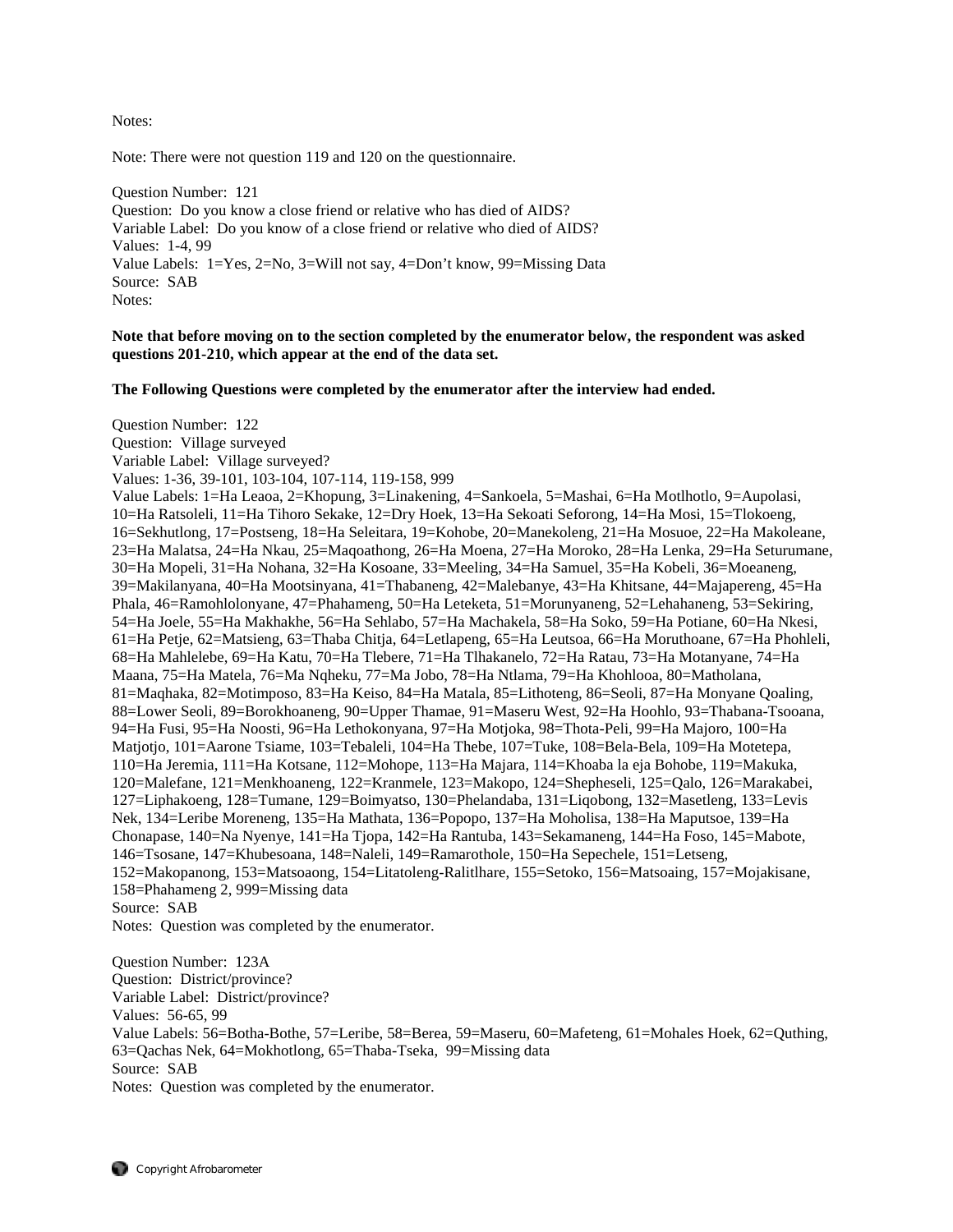Question Number: 123B Question: Country: Lesotho? Variable Label: Country Values: 1-6, 99 Value Labels: 1=Botswana, 2=Malawi, 3=Namibia, 4=Zambia, 5=Zimbabwe, 6=Lesotho, 99=Missing data Source: SAB Notes: Question was completed by the enumerator. Question Number: 124 Question: Which language/s was the interview conducted in? Variable Label: Language interview was conducted in? Values: 1-40, 99 Value Labels: 1=Afrikaans, 2=Chewa, 3=Chinyungwe, 4=Chisena, 5=Damara, 6=English, 7=German, 8=Nama, 9=Ndebele, 10=Oshiwambo, 11=Otjiherero, 12=Portueguese, 13=Rukwangali, 14=Sesotho, Sotho, South Sotho, 15=Setswana, Tswana, 16=Silozi, 17=Shangaan, Tsonga, Ronga, Tswa, 18=Shona, 19=Swahili, 20=Swazi, 21=Venda, 22=Xhosa, 23=Zulu, 24=Sepedi, North Sotho, 25=Other, 26=Bemba, 27=Kaonde, 28=Lozi, 29=Luvale, 30=Nyanja, 31=Tonga, 32=Chichewa, 33=Chingoni, 34=Chilomwe, 35=Chisena, 36=Chitumbuka, 37=Chiyao, 38=Chitonga, 39=Chinkhonde, 40=chilambya, 99=Missing Data Source: SAB Notes: Question was completed by the enumerator. Question Number: 125 Question: Interviewer: Respondent's gender Variable Label: Respondent's gender? Values: 1-2, 99 Value Labels: 1=Female, 2=Male, 99=Missing Data Source: SAB Notes: Question was answered by enumerator. Question Number: 126 Question: Respondent's race Variable Label: Respondent's race? Values: 1-6, 99 Value Labels: 1=Black/African, 2=White/European, 3=Coloured, 4=Indian, 5=Chinese/Japanese/Asian, 6=Could not tell, 99=Missing Data Source: SAB Notes: Question was answered by enumerator. Question Number: 127 Question: Did the respondent have any physical disabilities: Missing limbs? Variable Label: Did respondent have missing limbs? Values: 1-3, 99 Value Labels: 1=Yes, 2=No, 3=Could not tell/Could not see, 99=Missing Data Source: SAB Notes: Question was answered by enumerator. Question Number: 128 Question: Did the respondent have any physical disabilities: Blind, or nearly blind? Variable Label: Was respondent blind, or nearly blind? Values: 1-3, 99 Value Labels: 1=Yes, 2=No, 3=Could not tell/Could not see, 99=Missing Data

Source: SAB Notes: Question was answered by enumerator.

Question Number: 129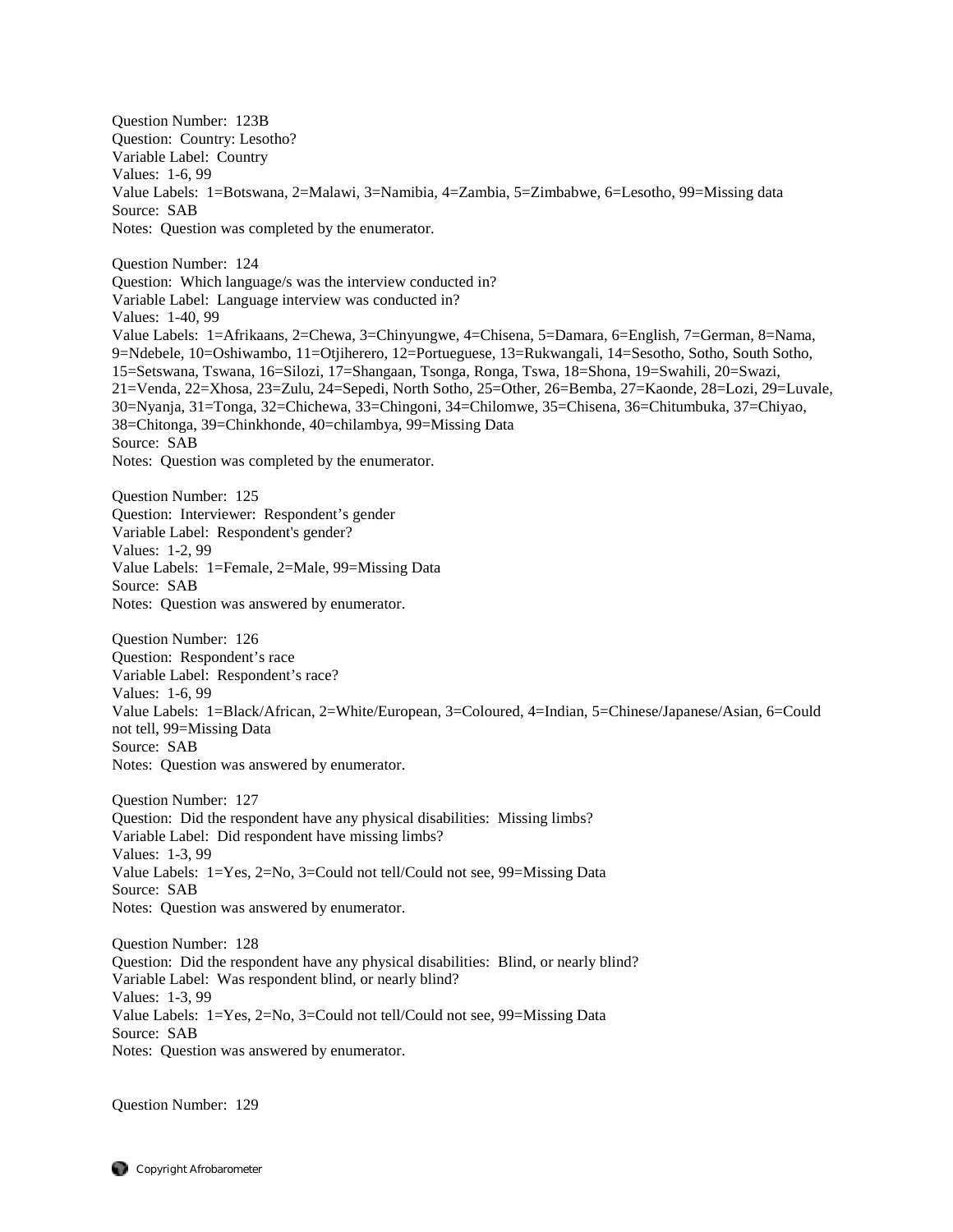Question: Did the respondent have any physical disabilities? Variable Label: Did respondent cough repeatedly during the interview? Values: 1-3, 99 Value Labels: 1=Yes, 2=No, 3=Could not tell/Could not see, 99=Missing Data Source: SAB Notes: Question was answered by enumerator.

Question Number: 130 Question: In what type of shelter does the respondent live? Variable Label: What type of shelter does respondent live in? Values: 1-10, 99 Value Labels: 1=Non-traditional (formal house), 2=Traditional hut (rondavel), 3=Temporary structure (shack) on separate plot, 4=Temporary structure (shack) in backyard, 5=Temporary structure (shed/Wendy house) on separate plot, 6=Temporary structure (shed/Wendy house) in backyard, 7=Flat in bloc of flats, 8=Room in backyard, 9=Room in hotel, residential hotel, or hostel, 10=Other (specify), 99=Missing Data Source: SAB Notes: Question was answered by enumerator.

Question Number: 131 Question: Did the household have windows? Variable Label: Did the household have windows? Values: 1-3, 99 Value Labels: 1=Yes, 2=No, 3=Could not tell/Could not see, 99=Missing Data Source: SAB Notes: Question was answered by enumerator.

Question Number: 132 Question: Did the household have glass in windows? Variable Label: Did household have glass in windows? Values: 1-3, 99 Value Labels: 1=Yes, 2=No, 3=Could not tell/Could not see, 99=Missing Data Source: SAB Notes: Question was answered by enumerator.

Question Number: 133 Question: What was the roof made of: Variable Label: What was roof made of? Values: 1-8, 99 Value Labels: 1=Metal, tin, zinc, 2=Tiles, 3=Shingles, 4=Thatch, 5=Plastic sheets, 6=Asbestos, 7=Multiple materials, 8=Could not see/Could not tell, 99=Missing Data Source: SAB Notes: Question was answered by enumerator.

Question Number: 134 Question: Were there any other adults immediately present who might be listening during the interview? Variable Label: Other adults present listening during the interview? Values: 1-5, 99 Value Labels: 1=No one, 2=Spouse, 3=Children, 4=A few others, 5=Small crowd, 99=Missing Data Source: SAB Notes: Question was answered by enumerator.

Question Number: 135 Question: Did the respondent check with others for information to answer any question? Variable Label: Did respondent consult others to answer questions? Values: 1-2, 99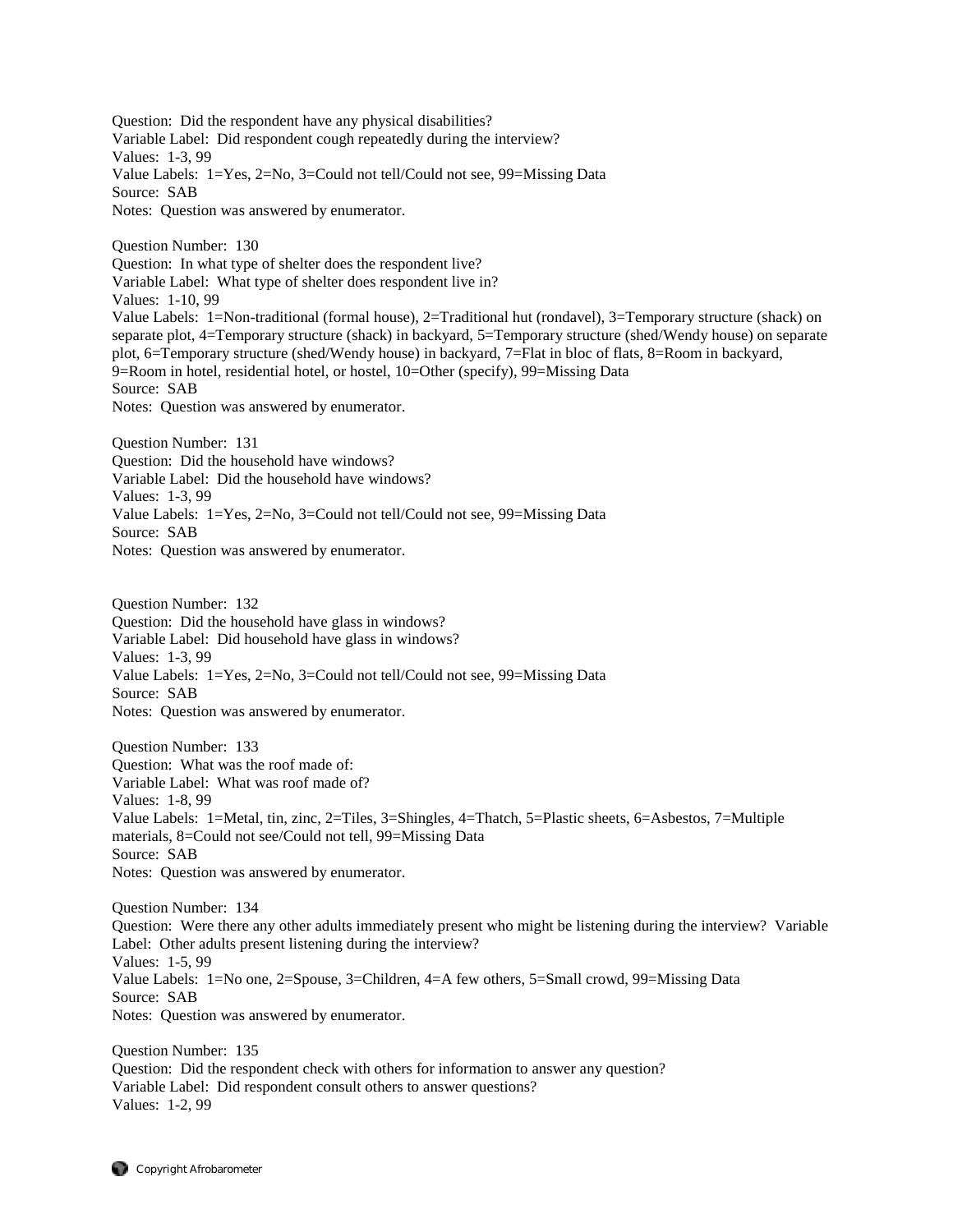Value Labels: 1=Yes, 2=No, 99=Missing Data Source: SAB Notes: Question was answered by enumerator. Question Number: 136 Question: Do you think anyone influenced the respondent's answers during the interview. Variable Label: Did anyone influence respondent's answers? Values: 1-2, 99 Value Labels: 1=Yes, 2=No, 99=Missing Data Source: SAB Notes: Question was answered by enumerator. Question Number: 137 Question: What proportion of the questions do you feel the respondent had difficulty answering? Variable Label: What proportion of questions did respondent struggle with? Values: 1-5, 99 Value Labels: 1=All, 2=Most, 3=Some, 4=Few, 5=None, 99=Missing Data Source: SAB Notes: Question was answered by enumerator. Question Number: 138 Question: Where was the interview conducted: Variable Label: Where was interview conducted? Values: 1-3, 99 Value Labels: 1=Inside, 2=Outside, 3=Both, 99=Missing Data Source: SAB Notes: Question was answered by enumerator. Question Number: 139 Question: What was the respondent's attitude toward you during the interview? Friendly or Hostile? Variable Label: What was respondent's attitude? Values: 1-3, 99 Value Labels: 1=Friendly, 2=In between, 3=Hostile, 99=Missing Data Source: SAB Notes: Question was answered by enumerator. Question Number: 140 Question: What was the respondent's attitude toward you during the interview? Interested or Bored? Variable Label: What was respondent's attitude? Values: 1-3, 99 Value Labels: 1=Interested, 2=In between, 3=Bored, 99=Missing Data Source: SAB Notes: Question was answered by enumerator. Question Number: 141 Question: What was the respondent's attitude toward you during the interview? Cooperative or Uncooperative? Variable Label: What was respondent's attitude? Values: 1-3, 99 Value Labels: 1=Cooperative, 2=In between, 3=Uncooperative, 99=Missing Data Source: SAB Notes: Question was answered by enumerator. Question Number: 142 Question: What was the respondent's attitude toward you during the interview? Patient or Impatient? Variable Label: What was respondent's attitude? Values: 1-3, 99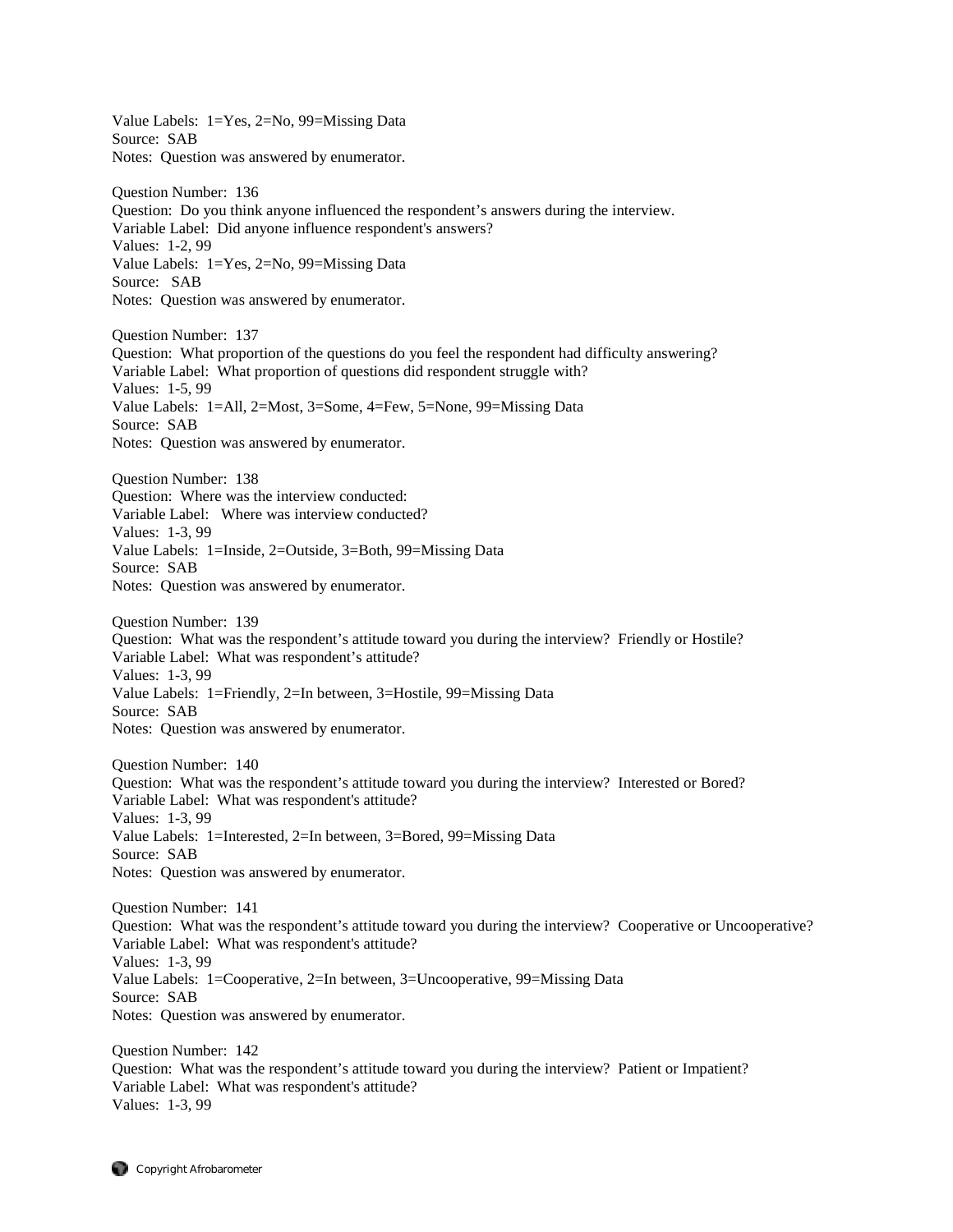Value Labels: 1=Patient, 2=In between, 3=Impatient, 99=Missing Data Source: SAB Notes: Question was answered by enumerator. Question Number: 143 Question: What was the respondent's attitude toward you during the interview? At ease or suspicious? Variable Label: What was respondent's attitude? Values: 1-3,99 Value Labels: 1=At ease, 2=In between, 3=Suspicious, 99=Missing Data Source: SAB Notes: Question was answered by enumerator. Question Number: 144 Question: What was the respondent's attitude toward you during the interview? Honest or Misleading? Variable Label: What was respondent's attitude? Values: 1-3, 99 Value Labels: 1=Honest, 2=In between, 3=Misleading, 99=Missing Data Source: SAB Notes: Question was answered by enumerator. Question Number: 145 Question: Did your presence in the area arouse interest from the neighbors? Variable Label: Did your presence arouse interest from neighbors? Values: 1-2, 99 Value Labels: 1=Yes, 2=No, 99=Missing Data Source: SAB Notes: Question was answered by enumerator. Question Number: 146 Question: Did your presence in the area arouse suspicion from neighbors? Variable Label: Did your presence arouse suspicion from neighbours? Values: 1-2, 99 Value Labels: 1=Yes, 2=No, 99=Missing Data Source: SAB Notes: Question was answered by enumerator. Question Number: 147 Question: Did your presence in the area arouse fear from neighbors? Variable Label: Did your presence arouse fear from neighbours? Values: 1-2, 99 Value Labels: 1=Yes, 2=No, 99=Missing Data Source: SAB Notes: Question was answered by enumerator. Question Number: 148 Question: Were you approached by community and/or political party representatives? Variable Label: Were you approached by community/party representatives? Values: 1-2, 99 Value Labels: 1=Yes, 2=No, 99=Missing Data Source: SAB Notes: Question was answered by enumerator. Question Number: 149 Question: Did you feel threatened during the interview? Variable Label: Did you feel threatened during interview? Values: 1-2, 99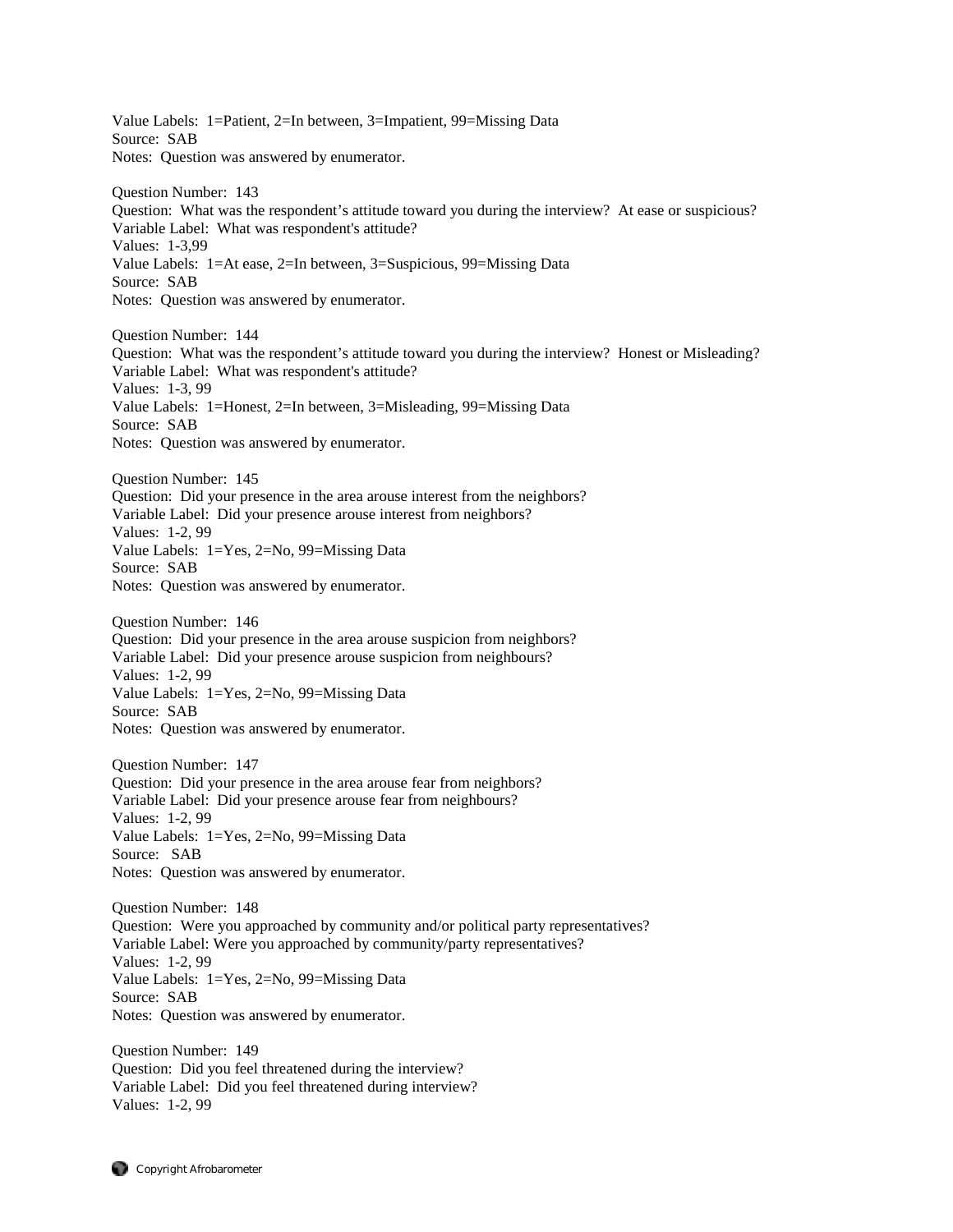Value Labels: 1=Yes, 2=No, 99=Missing Data Source: SAB Notes: Question was answered by enumerator.

Question Number: 150 Question: Were you physically threatened during the interview? Variable Label: Were physically threatened during interview? Values: 1-2, 99 Value Labels: 1=Yes, 2=No, 99=Missing Data Source: SAB Notes: Question was answered by enumerator.

Question Number: 151 Question: Did anything else significant happen during the interview? Variable Label: Anything else significant happen during interview? Values: 1-15, 98-99

Value Labels: 1=Facial expressions revealed hesitance, 2=Wanted to be paid for time wasted, 3=She brought a watch to check the time, 4=Singing songs she used to sing at the Palace, 5=Neighbors wanted to know what was happening, 6=Had to leave and interview finished thereafter, 7=Crime stop association came to the interview for some questions, 8=Had to explain that I wasn't a political representative, 9=Respondent lost interest, 10=I was called a burglar, 11=Chief, 12=Respondents did not understand concept of questionnaire, 13=Though interviewers were offering employment, 14=Family interrupted interviews, 15=Respondent thought interviewer was Satanist, 98=Refused to Answer, 99=Missing data Source: SAB Notes:

# **Enumerator Details**

Question Number: 152 Question: Interview Number Variable Label: Interviewer number? Values: 1-24, 99 Value Labels: 99=Missing data Source: SAB Notes: 1=Bhebhe, 2=Dewa, 3=Dhibhi, 4=Hove, 5=Kwezera, 6=Madhumbu, 7=Mahati, 8=Makwebere, 9=Mashiri, 10=Matanga, 11=Matshanga, 12=Mukorovera, 13=Mutisi, 14=Mwareya, 15=Nhenqu, 16=Nyamurera, 17=Nyamwera, 18=Nyongo, 19=Sigauke, 20=Siziba, 21=Edith Mda, 22=Hlalele Hlalele, 23=Napo Bokaako, 24=Thato Lepele, 25=Morakane Nketsa, 26=Letsie Molapo. 27=Mosa Mamonyane, 28=Rabahlakoana Lehasa, 29=Ntjapeli Matlanyane, 30=Thato Letsatsi, 31=Maliantle Moshabesha,

Question Number: 153 Question: Age Variable Label: Interviewer age? Values: 18+, 99 Value Labels: 99=Missing data Source: SAB Notes:

Question Number: 154 Question: Interviewer: Do you come from a rural or urban area? Variable Label: Do you come from rural or urban area? Values: 1-2, 99 Value Labels: 1=Rural, 2=Urban, 99=Missing data Source: SAB Notes: Question was answered by enumerator.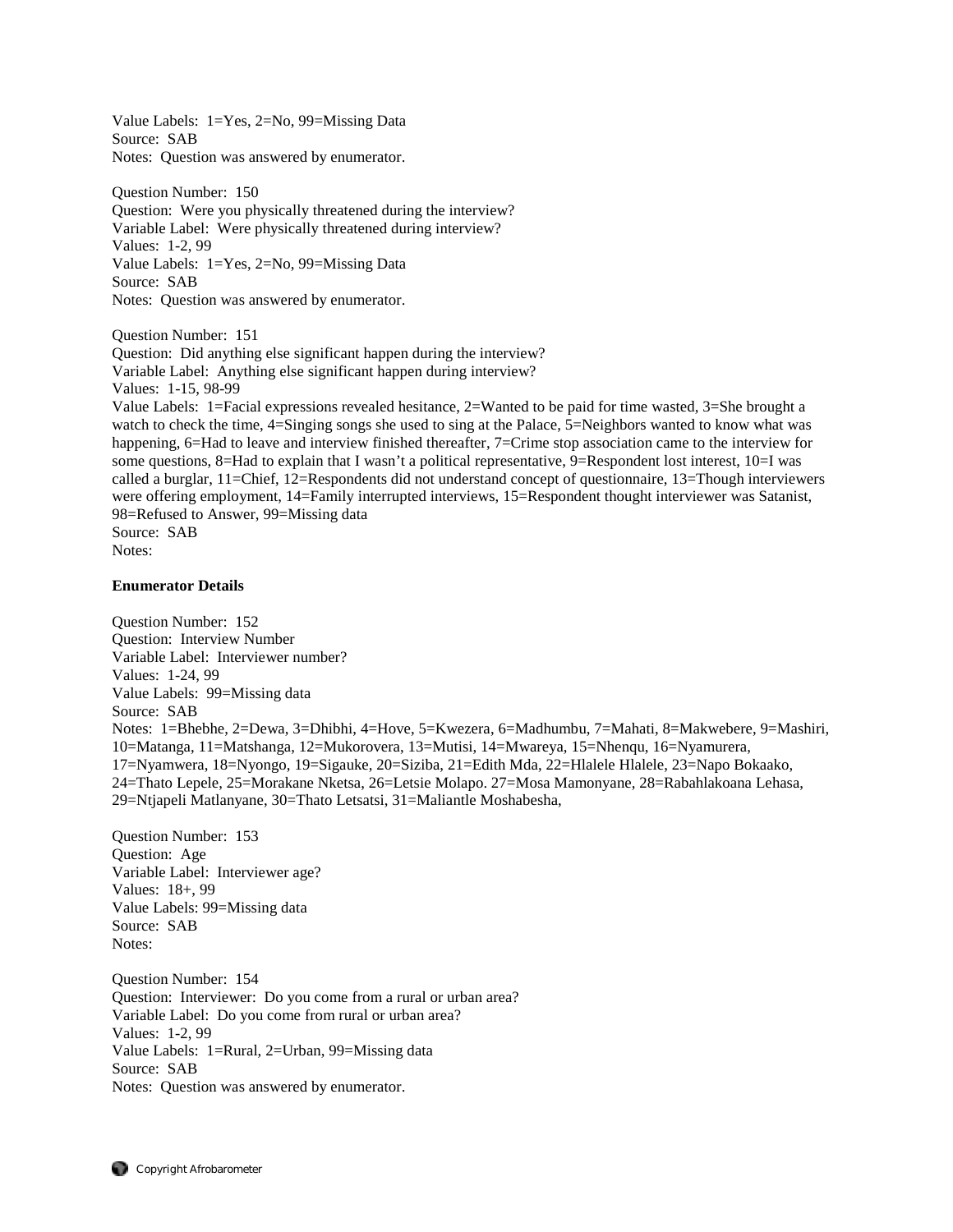Question Number: 155 Question: Interviewer's home language? Variable Label: Interviewer's home language? Values: 1-31, 99 Value Labels: 1=Afrikaans, 2=Chewa, 3=Chinyungwe, 4=Chisena, 5=Damara, 6=English, 7=German, 8=Nama, 9=Ndebele, 10=Oshiwambo, 11=Otjiherero, 12=Portueguese, 13=Rukwangali, 14=Sesotho, Sotho, S. Sotho 15=Setswana, Tswana, 16=Silozi, 17=Shangaan, Tsonga, Ronga, Tswa, 18=Shona, 19=Swahili, 20=Swazi, 21=Venda, 22=Xhosa, 23=Zulu, 24=Sepedi/North Sotho, 26=Bemba, 27=Kaonde, 28=Lozi, 29=Luvale, 30=Nyanja, 31=Tonga, 25=Other, 99=Missing Data Source: SAB Notes:

Question Number: 156 Question: Interviewer: Interviewer's gender Variable Label: Interviewer's gender? Values: 1-2, 99 Value Labels: 1=Female, 2=Male, 99=Missing data Source: SAB Notes: Question was answered by enumerator.

Question Number: 156B Question: Interviewer's race Variable Label: Interviewer's race? Values: 1-6, 99 Value Labels: 1=Black/African, 2=White/European, 3=Coloured, 4=Indian, 5=Chinese/Japanese/Asian. 6=Could not tell, 99=Missing data Source: SAB Notes: Question was answered by enumerator. Question 156B is not in the questionnaire. Interviewer's race data was included afterward.

Question Number: 157 Question: Interviewer's highest level of education? Variable Label: Interviewer's highest level of education? Values: 1-10, 98-99 Value Labels:  $1 = No$  formal schooling,  $2 = Some$  primary schooling,  $3 = Primary$  school completed,  $4 = Some$  high school,  $5 =$  High school completed,  $6 =$  Some university, college,  $7 =$  University, college completed,  $8 =$  Postgraduate, 9=Other post matrix qualifications other than university, 10 = Don't know, 98=Refused, 99=Missing Data Source: SAB Notes: Question was answered by enumerator.

# **The following questions are to be filled in conjunction with the Field Supervisor and the rest of the Fieldwork Team.**

Question Number: 158 Question: Are the following services present in the primary sampling unit/enumerator area: Post office? Variable Label: Is there a post-office in primary sampling unit? Values: 1-3, 99 Value Labels: 1=Yes, 2=No, 3=Can't determine, 99=Missing Data Source: SAB Notes: Question was answered by enumerator.

Question Number: 159 Question: Are the following services present in the primary sampling unit/enumerator area: School? Variable Label: Is there a school in the primary sampling unit? Values: 1-3, 99 Value Labels: 1=Yes, 2=No, 3=Can't determine, 99=Missing Data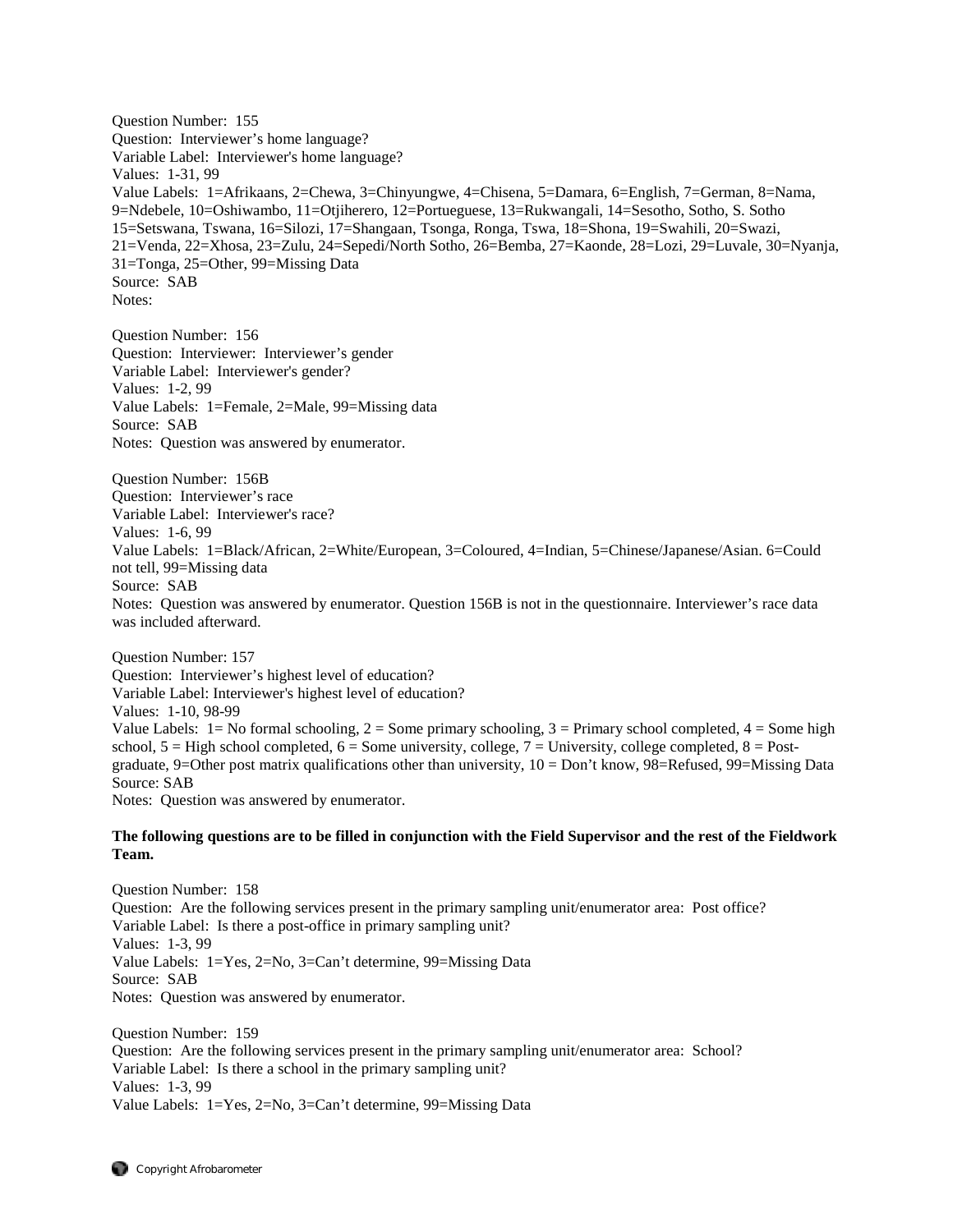Source: SAB Notes: Question was answered by enumerator. Question Number: 160 Question: Are the following services present in the primary sampling unit/enumerator area: Police station? Variable Label: Is there a police station in the primary sampling unit? Values: 1-3, 99 Value Labels: 1=Yes, 2=No, 3=Can't determine, 99=Missing Data Source: SAB Notes: Question was answered by enumerator. Question Number: 161 Question: Are the following services present in the primary sampling unit/enumerator area: Regular bus or taxi service? Variable Label: Is there a regular bus/taxi service in the PSU? Values: 1-3, 99 Value Labels: 1=Yes, 2=No, 3=Can't determine, 99=Missing Data Source: SAB Notes: Question was answered by enumerator. Question Number: 162 Question: Are the following services present in the primary sampling unit/enumerator area: Electricity grid that most houses could access? Variable Label: Is there an electricity grid accessible to most houses? Values: 1-3, 99 Value Labels: 1=Yes, 2=No, 3=Can't determine, 99=Missing Data Source: SAB Notes: Question was answered by enumerator. Question Number: 163 Question: Are the following services present in the primary sampling unit/enumerator area: Piped water system that most houses could access? Variable Label: Is there a piped water system accessible to most houses? Values: 1-3, 99 Value Labels: 1=Yes, 2=No, 3=Can't determine, 99=Missing Data Source: SAB Notes: Question was answered by enumerator. Question Number: 164 Question: Are the following services present in the primary sampling unit/enumerator area: Sewage system that most houses could access? Variable Label: Is there a sewage system accessible to most houses? Values: 1-3, 99 Value Labels: 1=Yes, 2=No, 3=Can't determine, 99=Missing Data Source: SAB Notes: Question was answered by enumerator. Question Number: 165 Question: Are the following services present in the primary sampling unit/enumerator area: Railway Station? Variable Label: Is there a railway station? Values: 1-3, 99 Value Labels: 1=Yes, 2=No, 3=Can't determine, 99=Missing Data Source: SAB Notes: Question was answered by enumerator.

Question Number: 166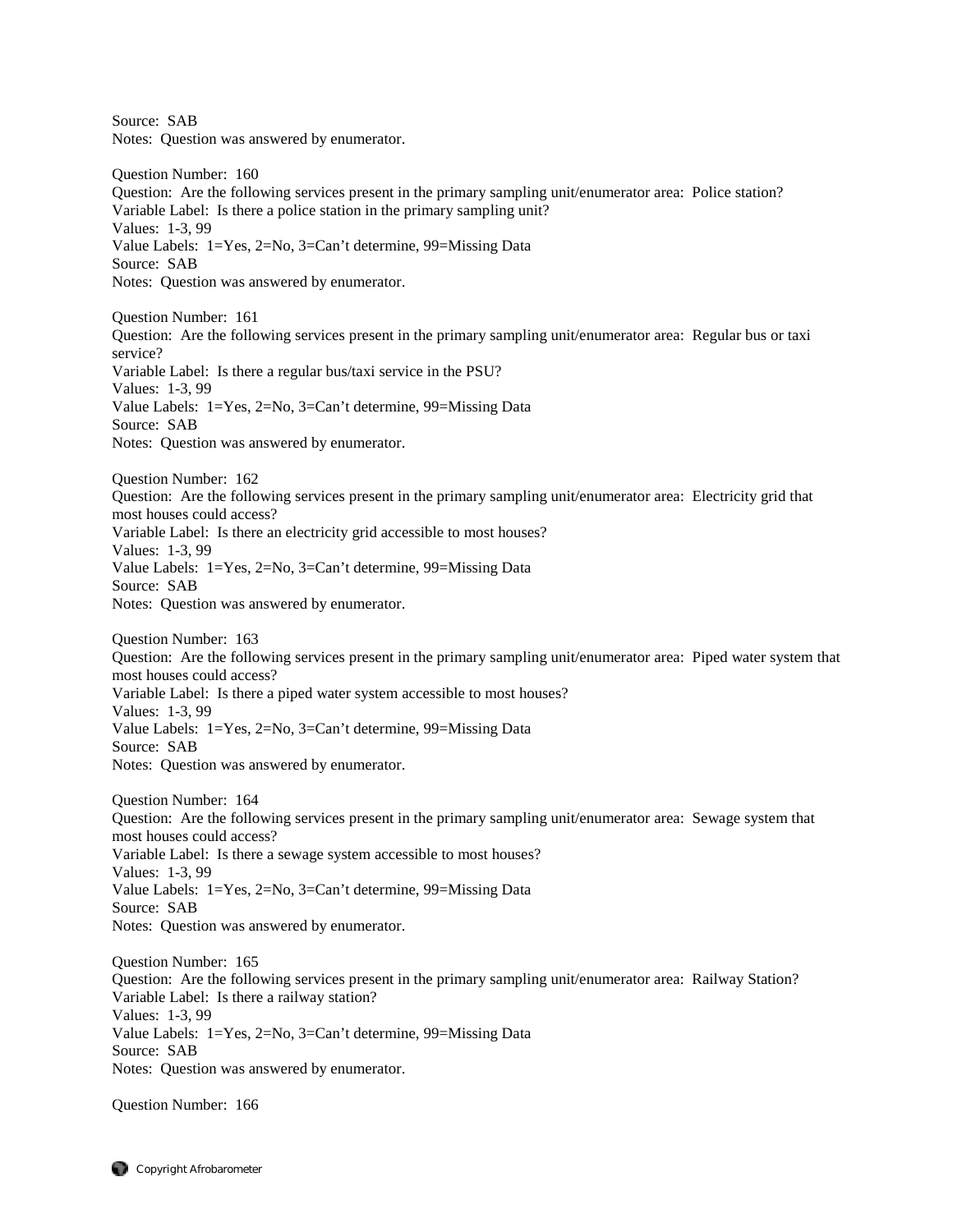Question: Are the following services present in the primary sampling unit/enumerator area: Health clinic? Variable Label: Is there a health clinic? Values: 1-3, 99 Value Labels: 1=Yes, 2=No, 3=Can't determine, 99=Missing Data Source: SAB Notes: Question was answered by enumerator.

Question Number: 167 Question: Are the following services present in the primary sampling unit/enumerator area: Recreational facilities for eg a sports field? Variable Label: Are there recreational facilities? Values: 1-3, 99 Value Labels: 1=Yes, 2=No, 3=Can't determine, 99=Missing Data Source: SAB Notes: Question was answered by enumerator.

Question Number: 168 Question: Are the following services present in the primary sampling unit/enumerator area: Any churches, mosques, temples, or other places of worship? Variable Label: Are there any places of worship such as churches, mosques? Values: 1-3, 99 Value Labels: 1=Yes, 2=No, 3=Can't determine, 99=Missing Data Source: SAB Notes: Question was answered by enumerator.

Question Number: 169 Question: Are the following services present in the primary sampling unit/enumerator area: Any townhalls or community buildings that can be used for meetings? Variable Label: Are there any townhalls or community buildings? Values: 1-3, 99 Value Labels: 1=Yes, 2=No, 3=Can't determine, 99=Missing Data Source: SAB Notes: Question was answered by enumerator.

Question Number: 170 Question: Are the following services present in the primary sampling unit/enumerator area: Petrol station? Variable Label: Is there a petrol station? Values: 1-3, 99 Value Labels: 1=Yes, 2=No, 3=Can't determine, 99=Missing Data Source: SAB Notes: Question was answered by enumerator.

Question Number: 171 Question: Are the following services present in the primary sampling unit/enumerator area: Bottle store? Variable Label: Is there a bottle store? Values: 1-3, 99 Value Labels: 1=Yes, 2=No, 3=Can't determine, 99=Missing Data Source: SAB Notes: Question was answered by enumerator.

Question Number: 172 Question: Are the following services present in the primary sampling unit/enumerator area: Supermarket (food and/or clothing)? Variable Label: Is there a supermarket (food/ clothing)? Values: 1-3, 99 Value Labels: 1=Yes, 2=No, 3=Can't determine, 99=Missing Data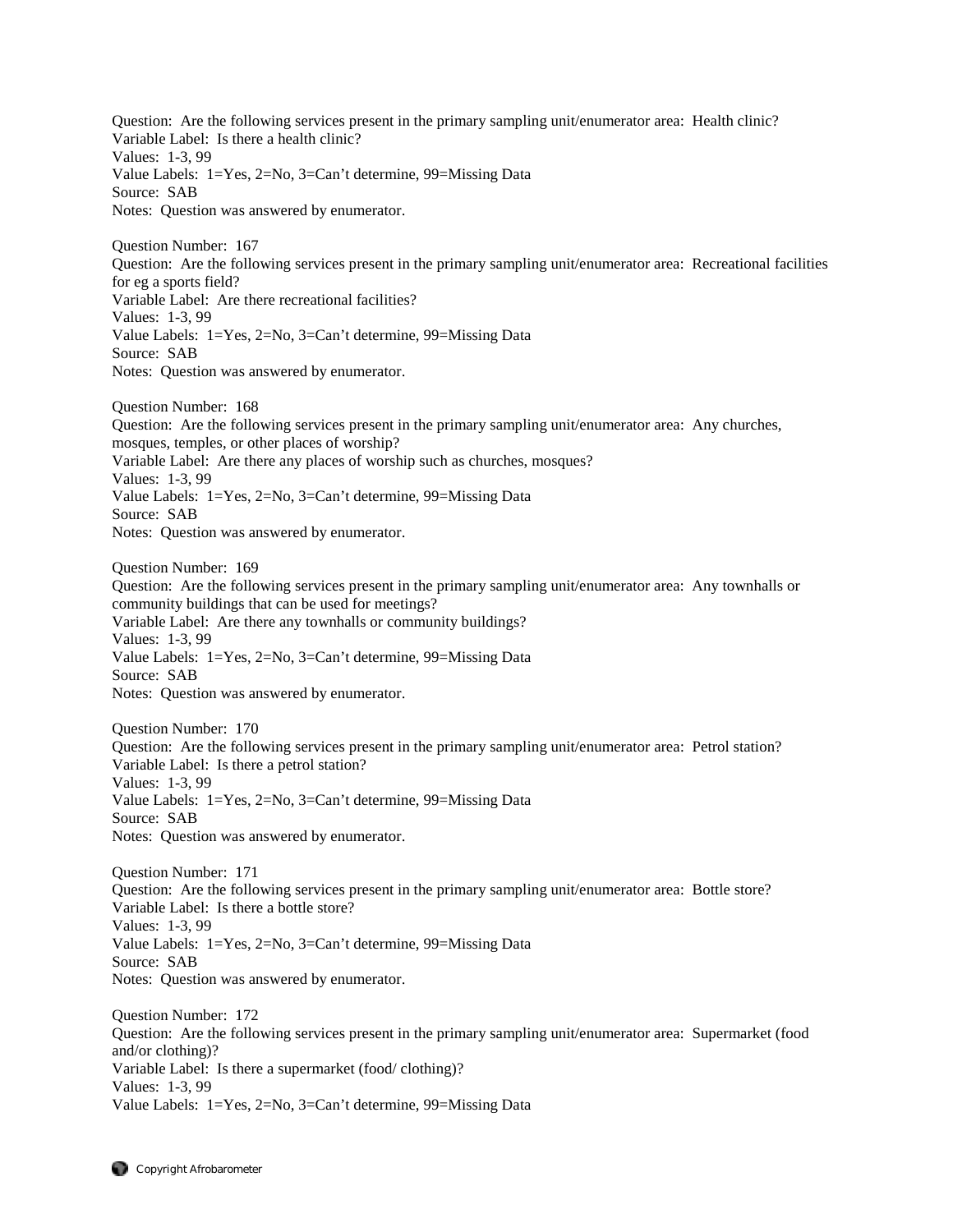Source: SAB Notes: Question was answered by enumerator.

Question Number: 173 Question: Are the following services present in the primary sampling unit/enumerator area: Cafes/corner shops/Spaza shops? Variable Label: Are there cafes, corner shops? Values: 1-3, 99 Value Labels: 1=Yes, 2=No, 3=Can't determine, 99=Missing Data Source: SAB Notes: Question was answered by enumerator.

Question Number: 174 Question: Are the following services present in the primary sampling unit/enumerator area: Market stalls (selling food and/or clothing)? Variable Label: Are there any market stalls (selling food/ clothing)? Values: 1-3, 99 Value Labels: 1=Yes, 2=No, 3=Can't determine, 99=Missing Data Source: SAB Notes: Question was answered by enumerator.

Question Number: 175 Question: At the PSU/EA did you (or any of your colleagues) see: Any policemen or police vehicles? Variable Label: Were there any police or police vehicles at PSU or EA? Values: 1-3, 99 Value Labels: 1=Yes, 2=No, 3=Can't determine, 99=Missing Data Source: SAB Notes: Question was answered by enumerator.

Question Number: 176 Question: At the PSU/EA did you (or any of your colleagues) see: Any soldiers or army vehicles? Variable Label: Were there any soldiers or army vehicles? Values: 1-3, 99 Value Labels: 1=Yes, 2=No, 3=Can't determine, 99=Missing Data Source: SAB Notes: Question was answered by enumerator.

Question Number: 177 Question: At the PSU/EA did you (or any of your colleagues) see: Any pavement along the roads or streets? Variable Label: Were there any pavement along roads? Values: 1-3, 99 Value Labels: 1=Yes, 2=No, 3=Can't determine, 99=Missing Data Source: SAB Notes: Question was answered by enumerator.

Question Number: 178 Question: At the PSU/EA did you (or any of your colleagues) see: Any gardens or fields attached to households containing evidence of crops/vegetables being grown? Variable Label: Any household yards with crops/vegetables been grown? Values: 1-3, 99 Value Labels: 1=Yes, 2=No, 3=Can't determine, 99=Missing Data Source: SAB Notes: Question was answered by enumerator.

Question Number: 179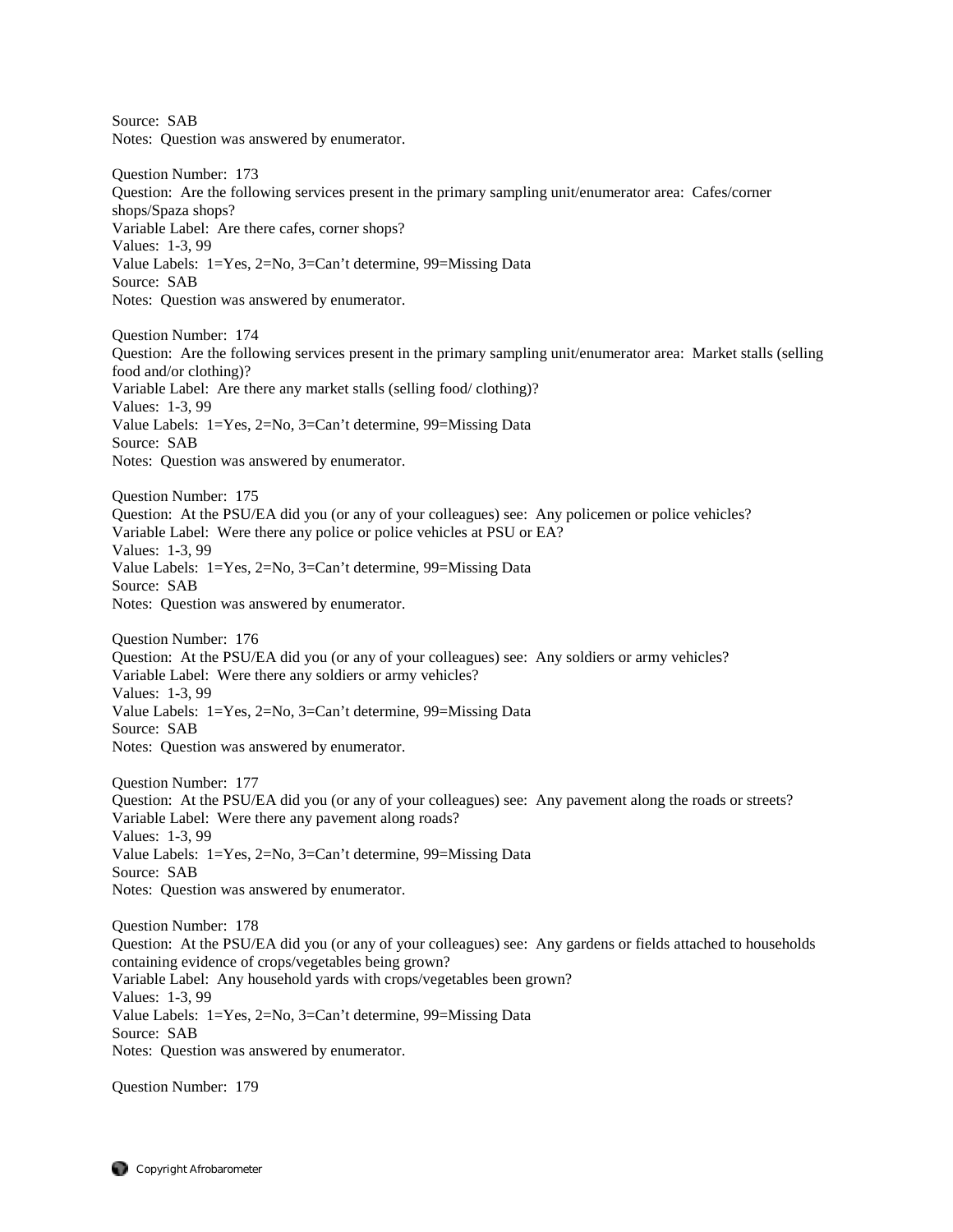Question: At the PSU/EA did you (or any of your colleagues) see: Any yards or fields attached to households containing livestock such as goats, sheep, cows, or horses? Variable Label: Any household yards/fields containing livestock? Values: 1-3, 99 Value Labels: 1=Yes, 2=No, 3=Can't determine, 99=Missing Data Source: SAB Notes: Question was answered by enumerator. Question Number: 180 Question: At the PSU/EA did you (or any of your colleagues) see: Any yards, gardens, or fields attached to households with trees growing in them that were large than one story in height? Variable Label: Any household yards/fields with trees higher than one story? Values: 1-3, 99 Value Labels: 1=Yes, 2=No, 3=Can't determine, 99=Missing Data Source: SAB Notes: Question was answered by enumerator. Question Number: 181 Question: How many houses within the primary sampling unit are formal houses? Variable Label: How many formal houses in PSU? Values: 1-5, 99 Value Labels: 1=All, 2=Most, 3=Some, 4=None, 5=Don't Know/Can't determine, 99=Missing Data Source: SAB Notes: Question was answered by enumerator. Question Number: 182 Question: Type of area in which interview was conducted? Variable Label: Type of area in which interview was conducted in? Values: 1-9, 99 Value Labels: 1=Urban (formal), 2=Suburban (formal), 3=Township/town, 4=Rural township/town, 5=Rural village, 6=Rural cluster/kraal, 7=Urban non-permanent shack camp, 8=Rural non-permanent shack camp, 9=Don't know/Can't Determine, 99=Missing Data Source: SAB Notes: Question was answered by enumerator. Question Number: 183 Question: Thinking of the journey here: Was the PSU clearly sign posted along the last 10km of your journey? Variable Label: Was the PSU clearly sign-posted the last 10km of journey? Values: 1-2, 99 Value Labels: 1=Yes, 2=No, 99=Missing Data Source: SAB Notes: Question was answered by enumerator. Question Number: 184 Question: Thinking of the journey here: Were there any stop/give way signs along the last 10km of your journey? Variable Label: Any stop/give way signs along last 10km of journey? Values: 1-2, 99 Value Labels: 1=Yes, 2=No, 99=Missing Data Source: SAB Notes: Question was answered by enumerator. Question Number: 185 Question: Thinking of the journey here: Were there any traffic lights/robots along the last 10km of your journey?

Variable Label: Any traffic lights or robots along last 10km of journey? Values: 1-2, 99 Value Labels: 1=Yes, 2=No, 99=Missing Data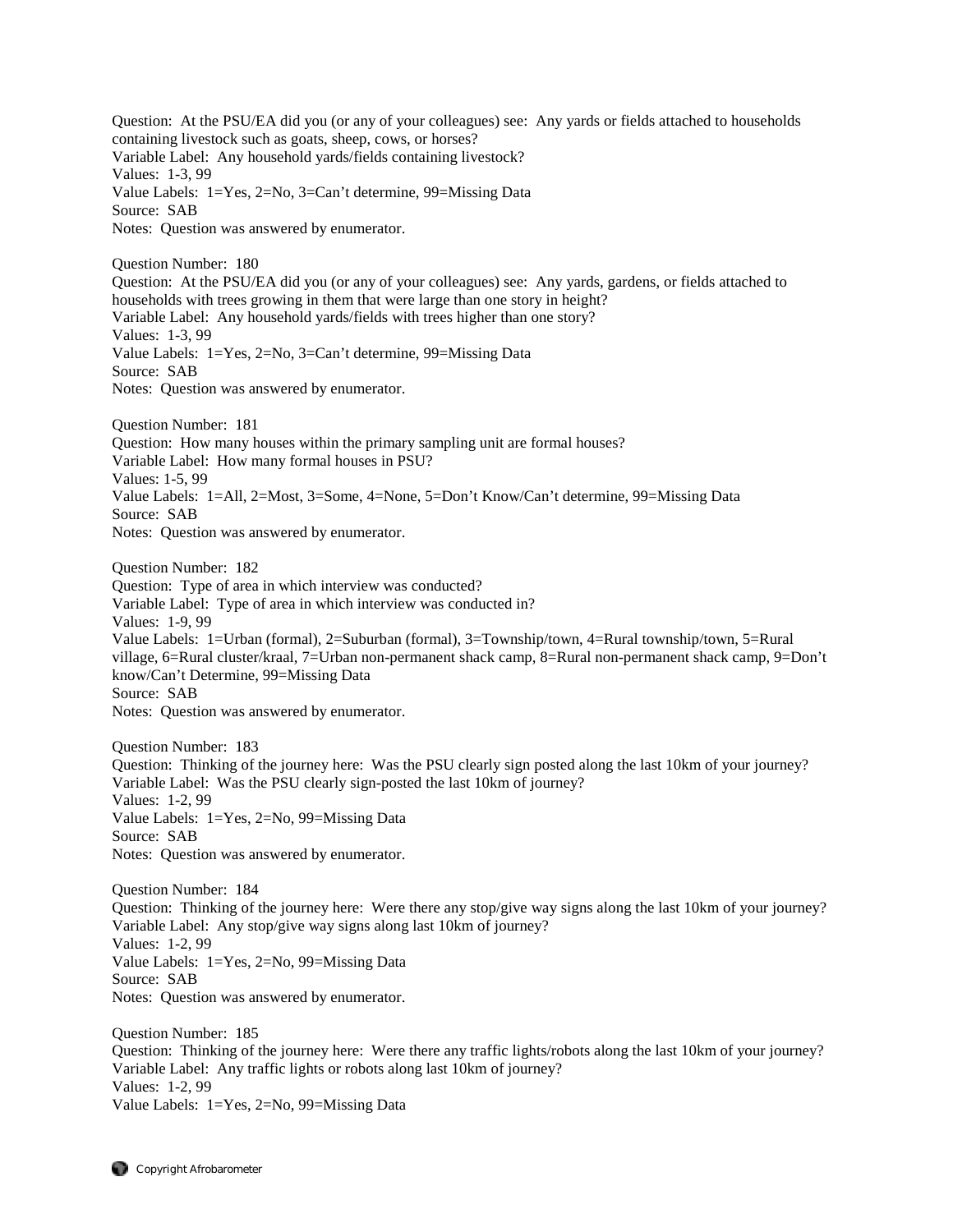Source: SAB Notes: Question was answered by enumerator. Question Number: 186 Question: Thinking of the journey here: If yes above, were all of them in working order? Variable Label: Were they in working order? Values: 1-2, 99 Value Labels: 1=Yes, 2=No, 99=Missing Data Source: SAB Notes: Question was answered by enumerator. Question Number: 187 Question: Thinking of the journey here: Did you (or any of your colleagues) see a water filled river during the last 1km of your journey? Variable Label: Water-filled river in last 10km of journey? Values: 1-2, 99 Value Labels: 1=Yes, 2=No, 99=Missing Data Source: SAB Notes: Question was answered by enumerator. Question Number: 188 Question: Thinking of the journey here: Did you (or any of your colleagues) see a water-filled dam or lake during the last 1km of your journey? Variable Label: Water-filled dam or lake in last 10km of journey? Values: 1-2, 99 Value Labels: 1=Yes, 2=No, 99=Missing Data Source: SAB Notes: Question was answered by enumerator. Question Number: 189 Question: Roughly how much of the last 10km of your journey were spent on these different sorts of roads: Graded sand/dirt roads? Variable Label: How much of the last 10km was graded sand/dirt roads? Values: 1-4, 99 Value Labels:  $1=0$  kms,  $2=<5$  kms,  $3=5-10$  kms,  $4=$ All,  $99=$ Missing Data Source: SAB Notes: Question was answered by enumerator. Question Number: 190 Question: Roughly how much of the last 10km of your journey were spent on these different sorts of roads: Ungraded dirt roads? Variable Label: How much of the last 10km was ungraded dirt roads? Values: 1-4, 99 Value Labels: 1=0 kms, 2=<5 kms, 3=5-10 kms, 4=All, 99=Missing Data Source: SAB Notes: Question was answered by enumerator. Question Number: 191 Question: Roughly how much of the last 10km of your journey were spent on these different sorts of roads: Off road? Variable Label: How much of the last 10km journey was off road? Values: 1-4, 99 Value Labels: 1=0 kms, 2=<5 kms, 3=5-10 kms, 4=All, 99=Missing Data Source: SAB Notes: Question was answered by enumerator.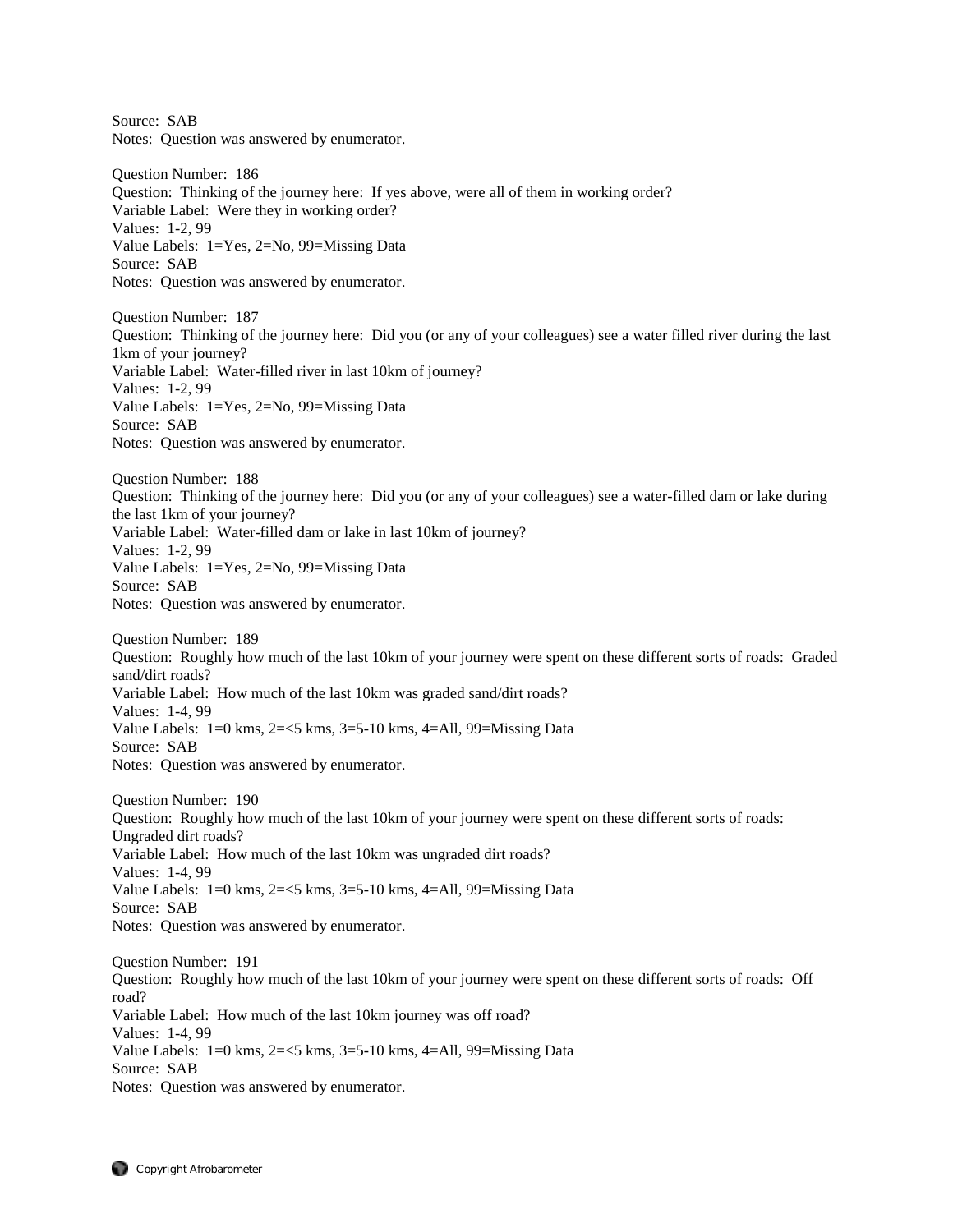Question Number: 192 Question: Roughly how much of the last 10km of your journey were spent on these different sorts of roads: Tarred or concrete roads? Variable Label: How much of the last 10km journey was tarred/concrete roads? Values: 1-4, 99 Value Labels:  $1=0$  kms,  $2=<5$  kms,  $3=5-10$  kms,  $4=$ All,  $99=$ Missing Data Source: SAB Notes: Question was answered by enumerator.

# **Note that the following questions, 201-210, were inserted in the questionnaire at the end of the interview with the respondent, after question number 120.**

Question Number: 201

Question: Regarding the relationship between Lesotho and South Africa, which of the following would you like to see happen? (Bakeng sa maqhama pakeng tsa Lesotho le South Afrika, ke life ho tse latelang tseo u ka ratang ho bona li etsahala?) Variable Label: Desired relation to South Africa Values: 1-4, 99 Value Labels: 1=Under one government, 2=Freedom of movement, 3=Total independence, 4=Don't know, 99=Missing data Source: LES00 Notes: Interviewers were instructed that if respondent selected option 1, they should ask question 202, but if they selected options 2, 3 or 4 they should mark option 97 in question 202 and go to question 203.

Question Number: 202 Question: None Variable Label: How to join Lesotho and South Africa Values: 1-4, 97 Value Labels: 1=Lesotho new province, 2=Lesotho in Free State, 3=Free State in Lesotho, 4=Don't know, 97=Not applicable Source: LES00

Notes: There was no additional question asked. Respondents were just asked to select a response option that would elaborate on their response to question 201. Question was skipped if option 2, 3 or 4 selected for question 201.

Question Number: 203A-B

Question: Explain two different ways of choosing members of parliament. (Hlalosa mekhoa emeli e fapaneng ea ho khetha litho tsa paramente.)

Variable Label: How are parliamentarians elected?

Values: 1-29, 96, 99

Value Labels: 1=Don't know, 2=Members from winning party in constituency, 3=Proportional representation, 4=Vote, 5=Every party to be represented whether or not it won seats, 6=Parties contest in constituencies, 7=Appointed, 8=To be elected by the people, 9=They are nominated, 10=Their education, 11=None, 12=Currently used method, 13=Majority rule, 14=Nominees from senate, 15=Look at kind of work but not alcoholics, 16=Prime minister elects, 17=Through general elections, 18=Non proportional representation, 19=It depends on which political party wins, 20=Big association should elect people, 21=I am satisfied presently, 22=People with love and compassion for the people, 23=Can be elected by the chiefs, 24=Parliament should be abolished, 25=People with capability to improve country economy, 26=Nomination based on qualities, 27=Candidates in constituencies and then nominated by king, 28=Gathering people, 29=Appointment by chairman, 96=No further answer, 99=Missing data

Source: LES00 Notes: Open-ended question.

Question Number: 204

Question: What is your opinion about the intervention of South Africa in August 1998? (Maikutlo a hau ke afe ka ho kena lipakeng ha Afrika Boroa ka Loetse 1998?) Variable Label: Opinion of SADC intervention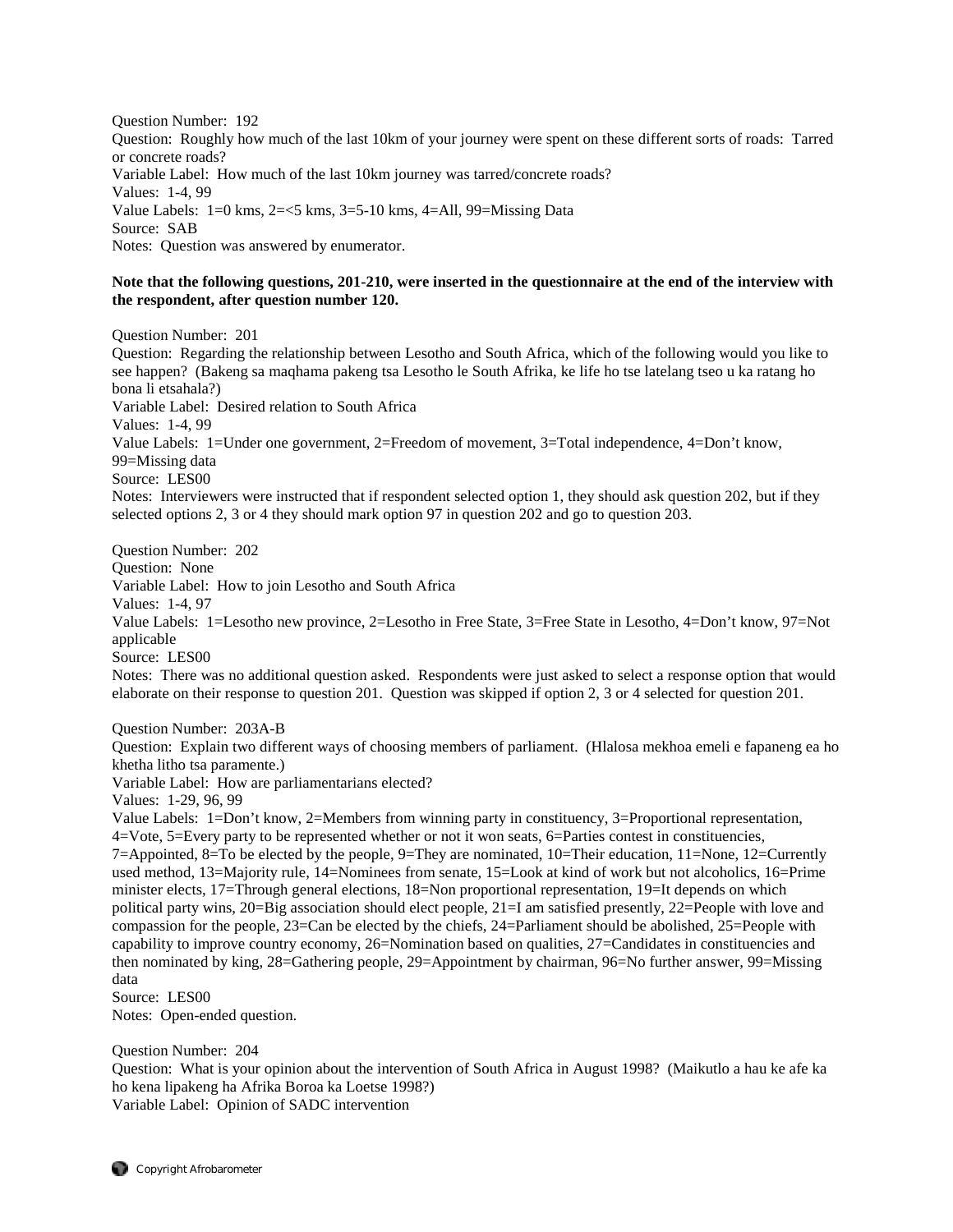Values: 1-7, 99 Value Labels: 1=Good and necessary, 2=Necessary but badly done, 3=Neutral, 4=Unnecessary but helpful, 5=Unnecessary and badly done, 6=Violation of Lesotho constitution, 7=Don't know, 99=Missing data Source: LES00 Notes: Question Number: 205 Question: What is your opinion about the job performance of the Interim Political Authority? (Maikutlo a hau ke afe ka mosebetsi oa lekhotlana la nakoana la lipolitiki?) Variable Label: Opinion of interim Political Authority Values: 1-7, 99 Value Labels: 1=Good and necessary, 2=Necessary but badly done, 3=Neutral, 4=Unnecessary but helpful, 5=Unnecessary and badly done, 6=Violation of Lesotho constitution, 7=Don't know, 99=Missing data Source: LES00 Notes: Question Number: 206 Question: What is your opinion of the 1998 protests? (Maikutlo a hao ke afe ka boipelaetso bo entsoeng ke mekha ea bohanyetsi ka 1998?) Variable Label: Opinion of September 1998 protests Values: 1-7, 99 Value Labels: 1=Good and necessary, 2=Necessary but badly done, 3=Neutral, 4=Unnecessary but helpful, 5=Unnecessary and badly done, 6=Violation of Lesotho constitution, 7=Don't know, 99=Missing data Source: LES00 Notes: Question Number: 207 Question: What is your monthly income? (Moputso oa hau oa khoeli ke bo kae (haufinyane le lekholo)?) Variable Label: Monthly income in 100s Values: 0-700, 999 Value Labels: 999=Missing data Source: LES00 Notes: Recorded in hundreds of Rand/Maloti. Question Number: 208 Question: What is your marital status? (Boemo ba lenyalo la hao?) Variable Label: Marital status Values: 1-6, 99 Value Labels: 1=Single, 2=Married, 3=Widow/widower, 4=Divorced, 5=Separated, 6=Living together, 99=Missing data Source: LES00 Notes: Question Number: 209 Question: How many are totally dependent on you? (Ba phelisuoa ba hau ka kotloloho ba ba kae?) Variable Label: How many totally dependent Values: 0-70, 99 Value Labels: 99=Missing data Source: LES00

Notes:

Question Number: 210 Question: How many are partly dependent on you? (Ba sa ikarabelleng ho uena ka kotloloho ba ba kae?) Variable Label: How many partly dependent Values: 1-67, 99 Value Labels: 99=Missing data